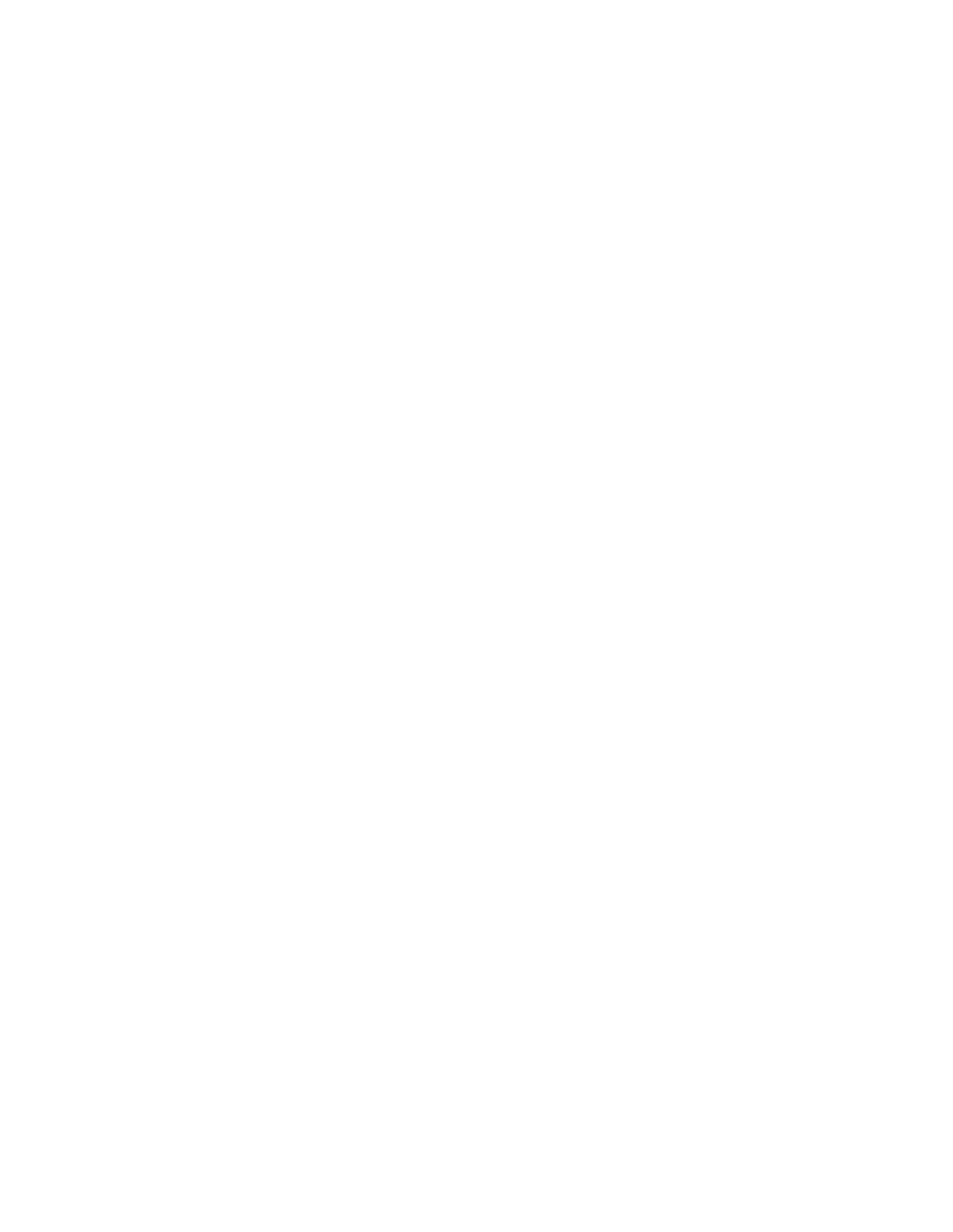| Consumers should have easily available, understandable information and tools for                                                                           |
|------------------------------------------------------------------------------------------------------------------------------------------------------------|
| Consumers should have easily available, understandable information about insurance                                                                         |
| Policyholders should be given clear information about their own insurance policies.13                                                                      |
|                                                                                                                                                            |
| Homeowners' insurance policies should contain minimum guarantees of protection<br>and insurance companies should offer essential additional coverages.  18 |
| Consumers should have the opportunity to purchase reasonable amounts of<br>coverage under replacement cost homeowners insurance policies.  21              |
| Homeowners insurance policies should have rules about causes of loss that prevent                                                                          |
| Insurance companies must observe reasonable standards for canceling and renewing<br>. 24                                                                   |
|                                                                                                                                                            |
| Insurance companies must provide policyholders with essential information about                                                                            |
| Insurance companies must observe reasonable time limits in the claims process 31                                                                           |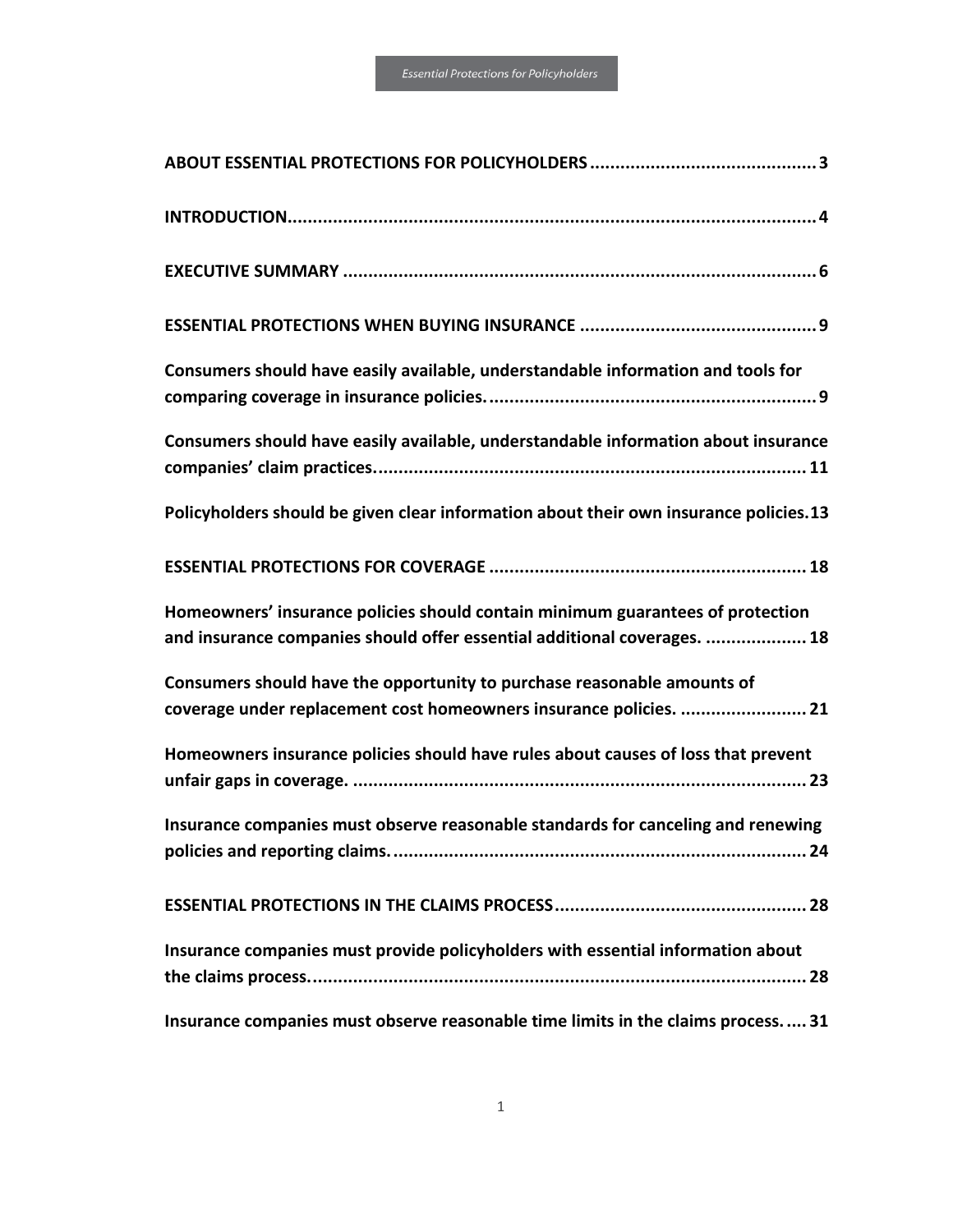| Insurance companies must observe reasonable standards in the claim process34            |
|-----------------------------------------------------------------------------------------|
| Policyholders must have effective remedies if insurance companies act unreasonably.     |
|                                                                                         |
|                                                                                         |
| Disaster victims should have flexibility in coverage provisions and the claims process. |
|                                                                                         |
| Disaster victims should be protected against sudden dislocations in the insurance       |
| . 50                                                                                    |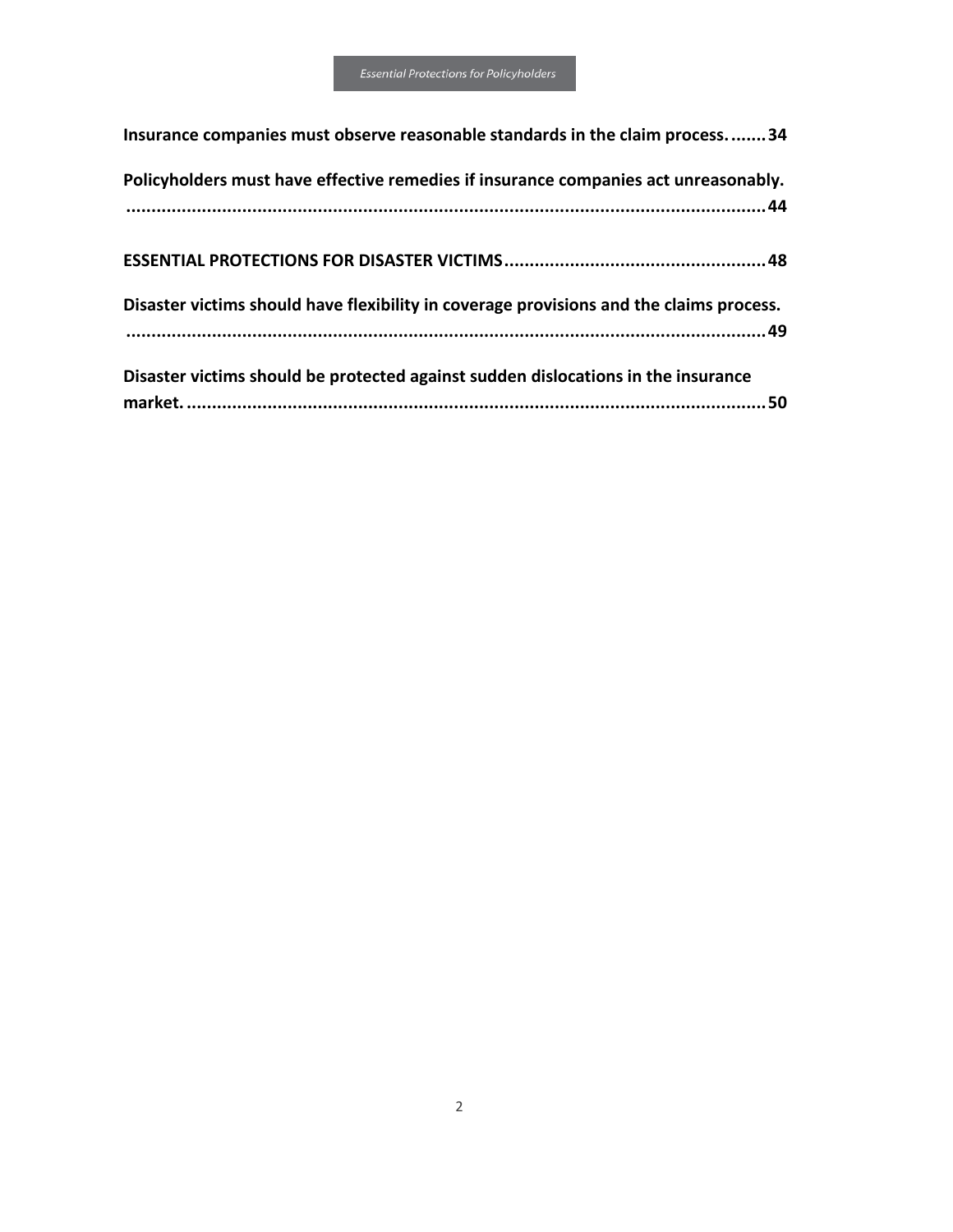# <span id="page-4-0"></span>**About Essential Protections for Policyholders**

Essential Protections for Policyholders is a project of the Rutgers Center for Risk and Responsibility at Rutgers Law School in cooperation with United Policyholders.

The [Rutgers Center for Risk and Responsibility](http://crr.rutgers.edu/) at [Rutgers Law School](https://law.rutgers.edu/) explores the ways in which society makes choices about risk, its proper allocation, and compensation for the harm caused when risks materialize.

[United Policyholders](http://uphelp.org/) is a non-profit  $501(c)(3)$  organization whose mission is to be a trustworthy and useful information resource and a respected voice for consumers of all types of insurance in all fifty states.

*Website:* 

[epp.law.rutgers.edu](https://epp.law.rutgers.edu/)

*Contact:*

Professor Jay Feinman Rutgers Law School Co-Director, Rutgers Center for Risk and Responsibility [feinman@law.rutgers.edu](mailto:feinman@law.rutgers.edu) 856-225-6367

Rutgers, The State University of New Jersey 217 N. 5th Street Camden, NJ 08102

Amy Bach Executive Director United Policyholders [amy.bach@uphelp.org](mailto:amy.bach@uphelp.org) 415-393-9990 ext. 101

381 Bush St., 8th Floor San Francisco, CA 94104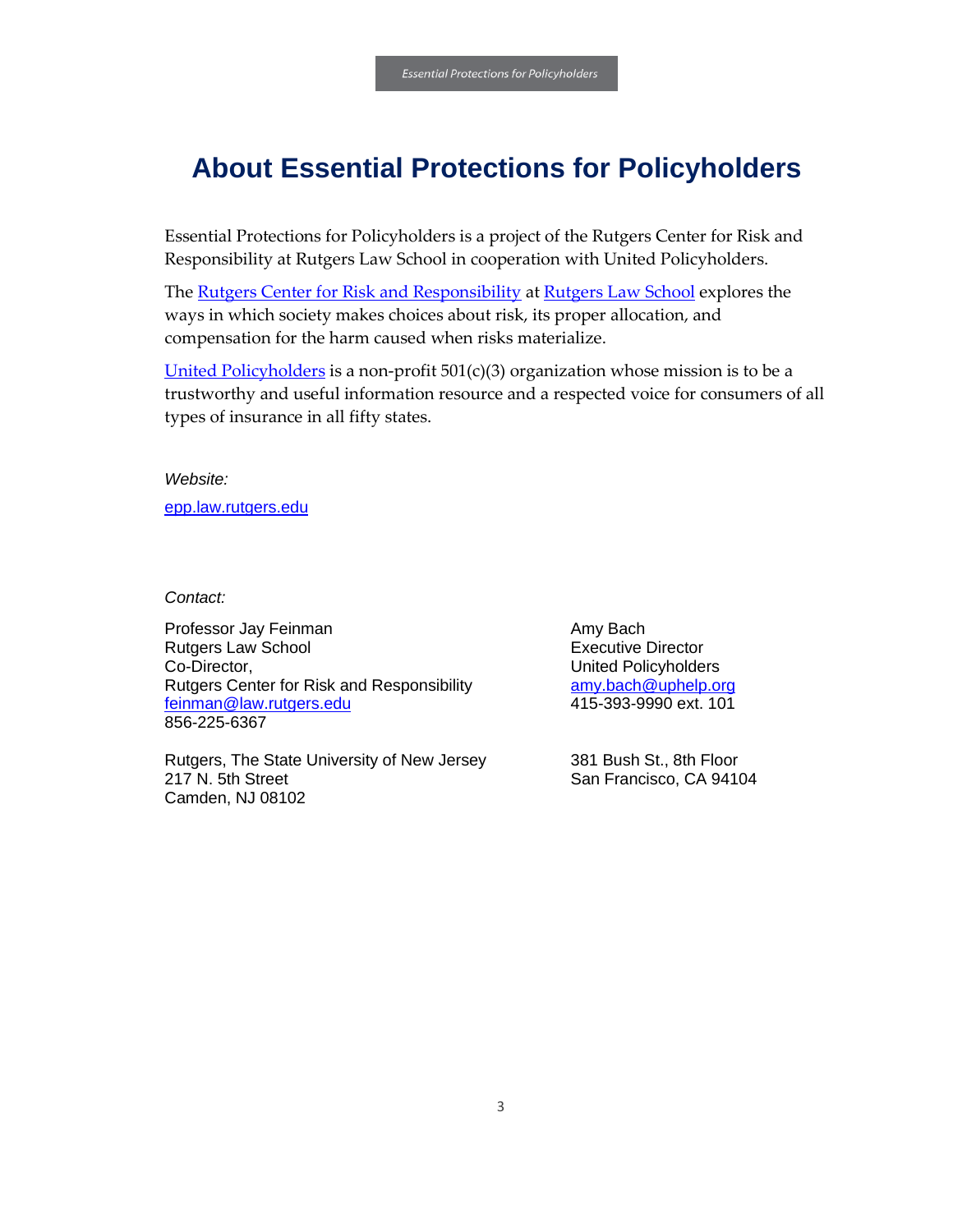# **Introduction**

<span id="page-5-0"></span>Homeowners need to be able to buy good insurance coverage and understand what they are buying. When losses occur, insurance companies need to deliver on the protection they have promised. The Essential Protections for Policyholders project analyzes and recommends state laws that make sure that happens.



Homeowners insurance provides financial security. Fires, accidents, and storms may occur, but insurance provides funds to rebuild. Just as important, insurance provides emotional security; policyholders expect their insurance companies to be trusted partners in the process of coping with losses.

But policyholders' belief that insurance will provide security is not always met. Consumers are limited in their ability to shop effectively for insurance by a lack of information. Policies offered by some insurance companies may have gaps in coverage. Sometimes the policies offered by every company lack the complete coverage that policyholders need and expect. The promise of security can be frustrated by complex, confusing, and surprising terms in insurance policies. And when losses occur, disputes can arise between policyholders and their insurance companies about the extent of coverage under the policies and the scope and value of the losses.

To address these problems, homeowners insurance is heavily regulated by state law. Legislatures, insurance departments, and courts recognize that the market for insurance can be improved and that insurance carries an important public interest that requires legal regulation.

Every state regulates insurance and insurance companies, but states differ dramatically in how much and what kind of regulation they provide for the benefit of policyholders. The Essential Protections provide a roadmap that every state can follow in improving homeowners insurance. The Essential Protections also provide a scorecard to evaluate states' current systems of regulation and to identify areas for improvement.

The Essential Protections for Policyholders focus on the insurance needs of residential property users—homeowners, condominium owners, renters, and others—in four ways: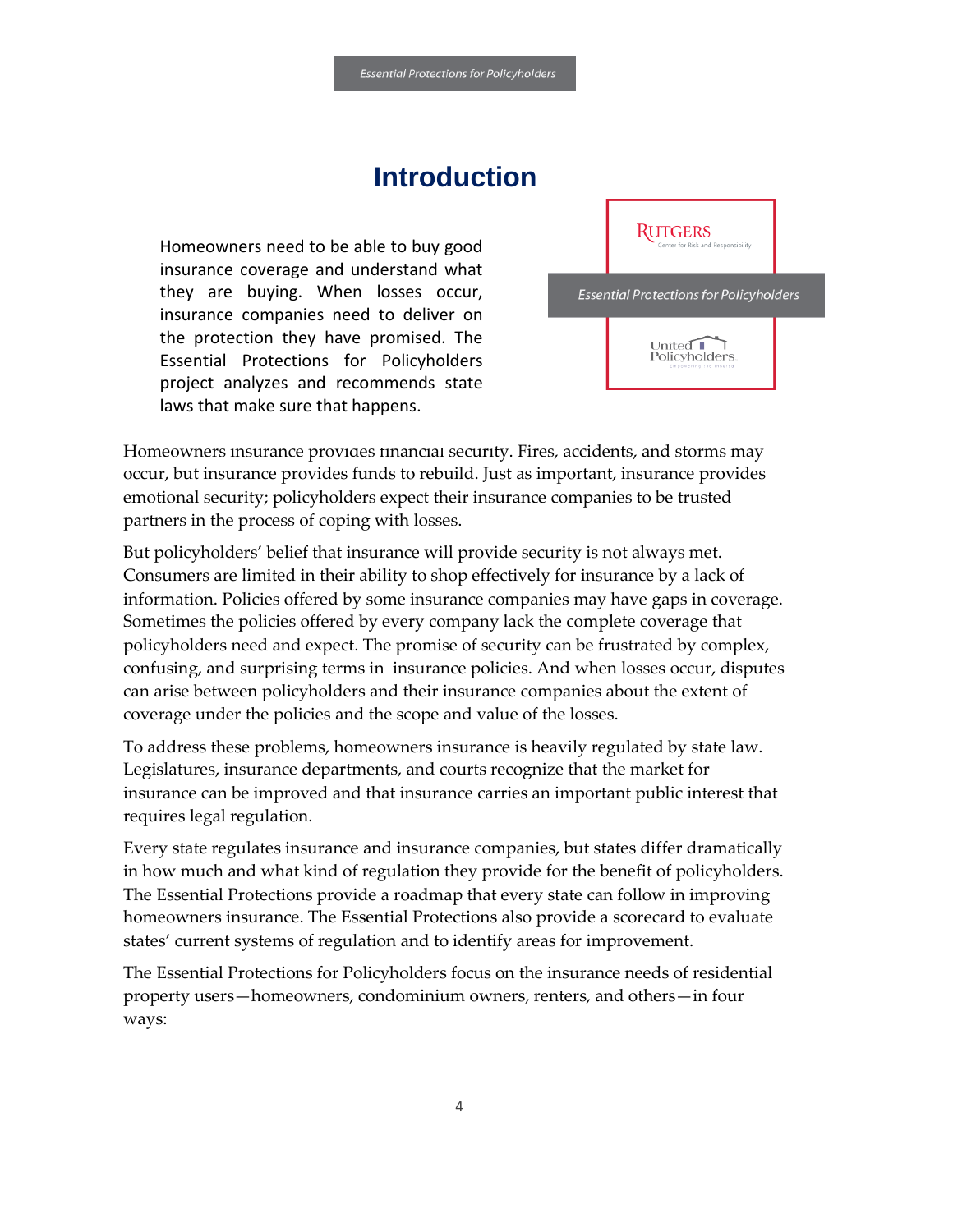#### **Essential Protections When Buying Insurance**

Homeowners need readily available, easily understandable information about the insurance policies available to them and the insurance companies that offer those policies in order to shop effectively for insurance. Insurance companies mostly provide only one kind of information—price. Statutes, regulations, and administrative action are needed to provide consumers with more and better information. Giving consumers full, understandable information about insurance policies and insurance companies enables them to make wise buying decisions when shopping for insurance and when renewing insurance policies, and it creates competition among companies that leads to better products and fairer prices.

#### **Essential Protections for Coverage**

Homeowners insurance is not "one size fits all;" homeowners differ in what kind of insurance they need, want, or are willing to pay for. But all homeowners need certain basic coverage and should have the opportunity to purchase other coverage that is best suited to them. That way, homeowners are assured of basic protection, can be informed about the choices available, and can make better decisions about how much insurance of what kind to buy.

#### **Essential Protections in the Claims Process**

The protection and security that an insurance policy provides must be most effective in the claims process. The Essential Protections require insurance companies to provide adequate information to insureds about the claims process and to establish and implement reasonable standards for processing, investigating, evaluating, and paying claims.

#### **Essential Protections for Disaster Victims**

Policyholders who suffer losses due to natural disasters such as hurricanes, wildfires, or tornadoes face all of the potential problems that other policyholders confront and more. Many of the Essential Protections for Policyholders that apply in other circumstances are extremely important for disaster victims as well. Disaster victims also need more extensive protections because of the distinctive conditions created following disasters.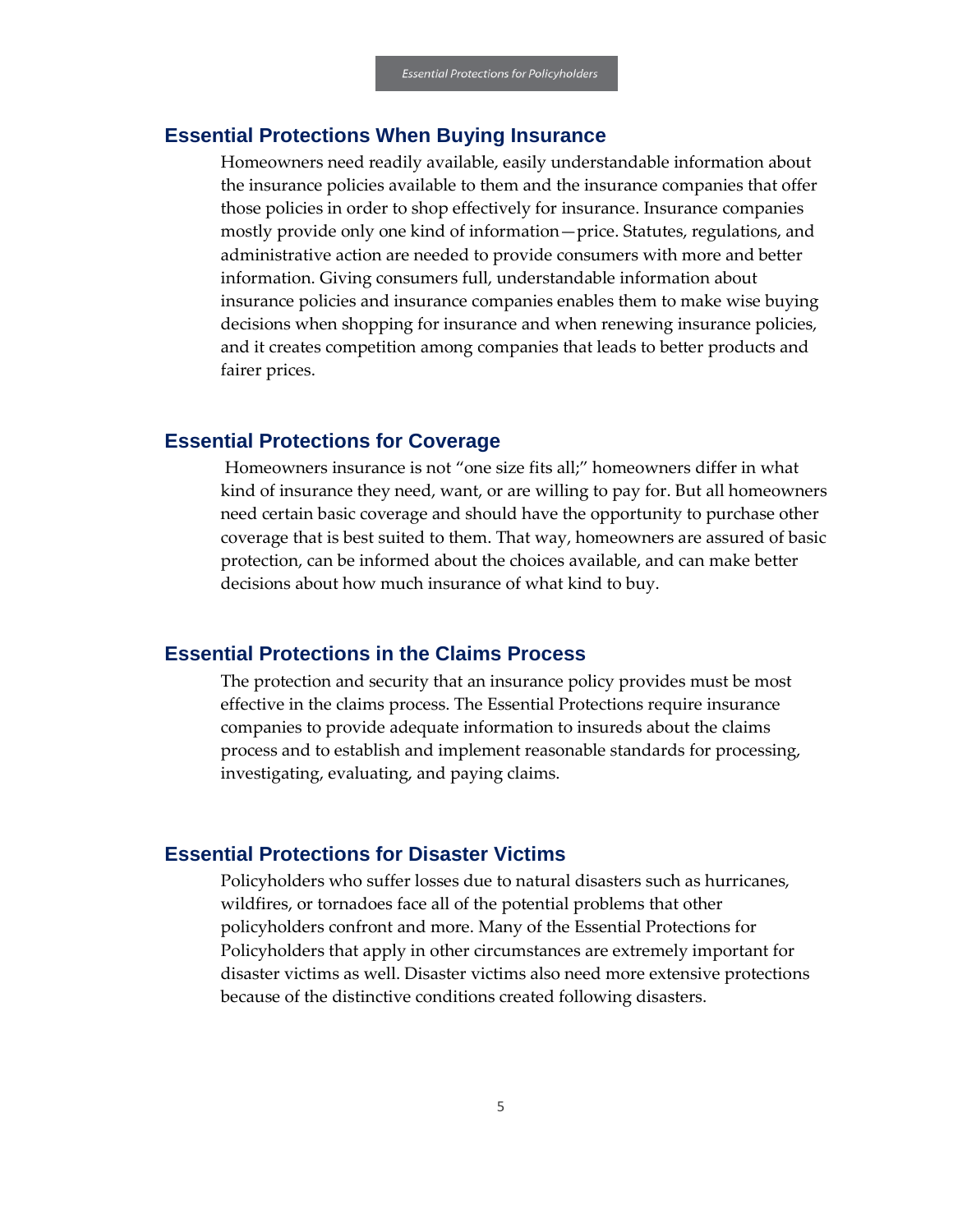# <span id="page-7-0"></span>**Executive Summary**



**RUTGERS** 

## **Essential Protections When Buying Insurance**

Consumers need readily available, easily understandable information about the insurance policies available to them and the insurance companies that offer those policies to shop effectively for insurance. The Essential Protections aim to give consumers full, understandable information about insurance policies and insurance companies so that they can make wise buying decisions and to create competition among companies that leads to better products and fairer prices.

Consumers should have easily available, understandable information and tools for comparing coverage in insurance policies.

• Insurance departments should post online commonly used policy forms and comparisons of key policy provisions for consumers to view and compare.

Consumers should have easily available, understandable information about insurance companies' claim practices.

• Insurance departments should post online information about insurance companies' practices in paying claims for consumers to view and compare.

Policyholders should be given clear information about their own insurance policies.

- Insurance policies and notices to policyholders should be clearly organized and written in plain language.
- Insurance companies must give to applicants for insurance and policyholders at the time of renewal clear explanations of
	- o key policy terms,
	- o significant limitations and exclusions,
	- o the need for and availability of additional insurance for natural disasters, and
	- o any new and altered policy terms in the case of renewal.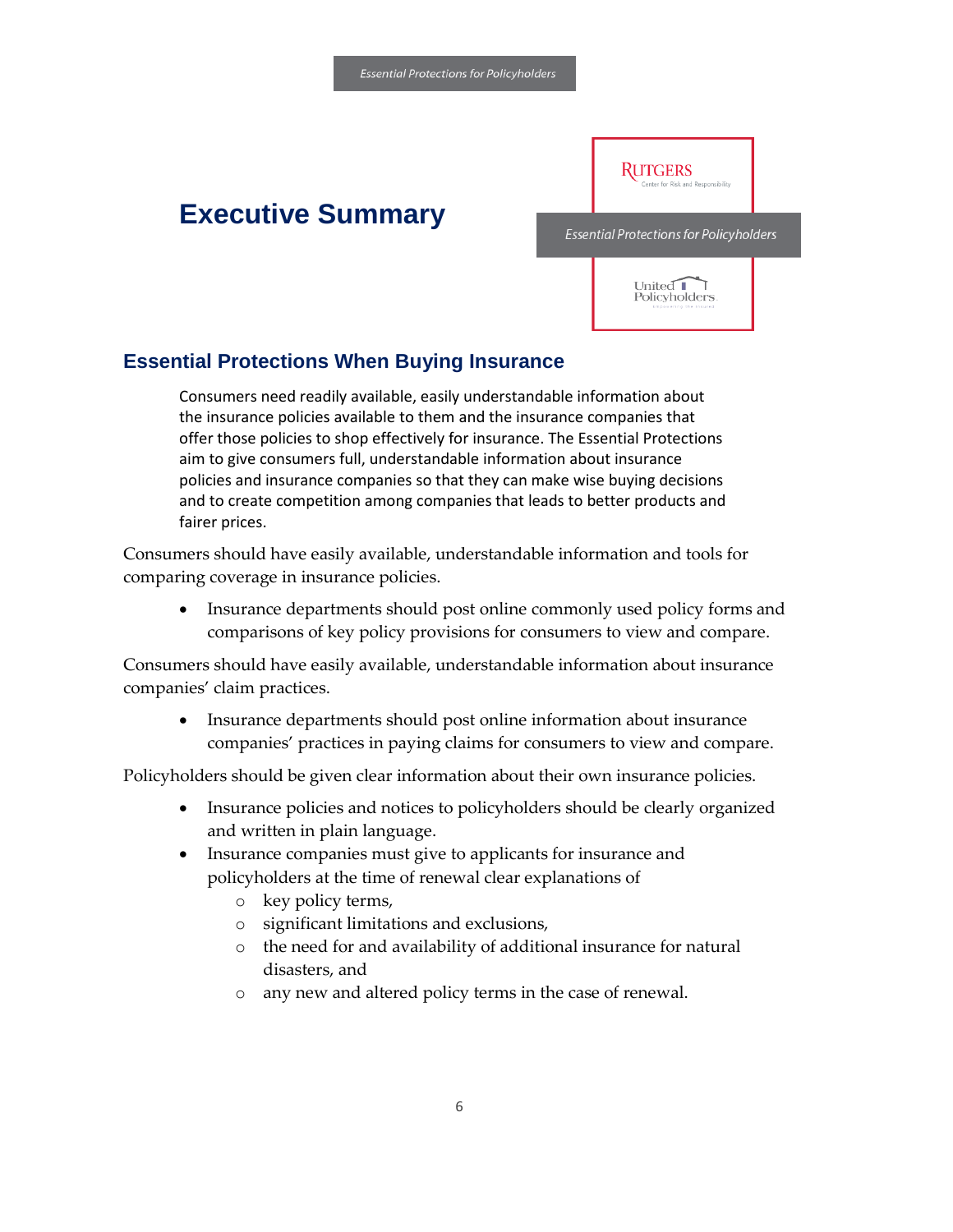## **Essential Protections for Coverage**

All homeowners need basic protection from their insurance policies and many buy additional protection. The Essential Protections require that policies contain minimum guarantees of protection and that companies offer some kinds of additional protection. Policyholders also need to be protected against unfair cancellation or nonrenewal of their policies, and the Essential Protections set standards there, too.

Homeowners' insurance policies should contain minimum guarantees of protection and insurance companies should offer essential additional coverages.

• Every homeowner's insurance policy should contain essential terms and coverage, and policyholders at the time of purchase or renewal should be able to purchase additional important coverage.

Consumers should have the opportunity to purchase reasonable amounts of coverage under replacement cost homeowners insurance policies.

• Insurance companies should provide accurate and up-to-date information about the value of insured property so that policies contain appropriate limits.

Homeowners insurance policies should have rules about causes of loss that prevent unfair gaps in coverage.

• Policyholders should be compensated for losses due to covered causes.

Insurance companies must observe reasonable standards for canceling and renewing policies and reporting claims.

Insurance companies may not use an inquiry about a loss or a single claim as the basis for cancellation, nonrenewal or premium increase of a policy.

## **Essential Protections in the Claims Process**

The protection and security that an insurance policy provides must be guaranteed by a fair and efficient claims process. The Essential Protections require insurance companies to provide information to insureds about the claims process and to implement reasonable standards for processing, investigating, evaluating, and paying claims.

Insurance companies must provide policyholders with essential information about the claims process.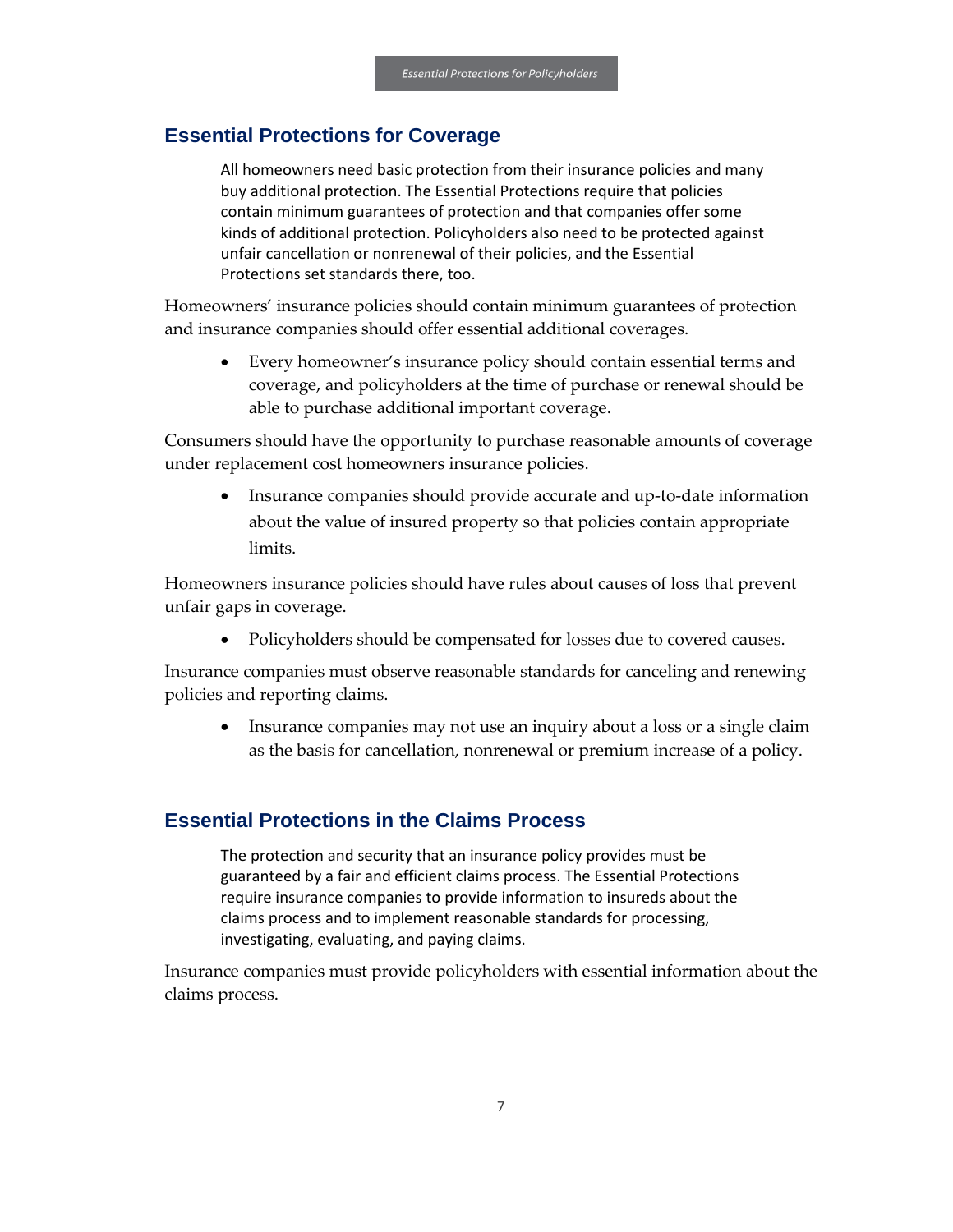• After a claim has been initiated, insurance companies must provide policyholders with information about the claim process and policyholder rights and, upon request, with a copy of the claim file.

Insurance companies must observe reasonable time limits in the claims process.

• Policyholders should have reasonable time limits for filing claims and, in case of a dispute, for filing litigation against the insurance company.

Insurance companies must observe reasonable standards in the claim process.

- Insurance companies must promptly, fairly, and objectively process, investigate, evaluate, and resolve claims.
- Insurance companies must observe reasonable standards for determining the amount of loss.
- Policyholders should have access to efficient, effective means of dispute resolution.
- Insurance companies must not unreasonably pressure policyholders to settle claims.

Policyholders must have effective remedies if insurance companies act unreasonably.

• If an insurance company acts unreasonably, a policyholder should be able to sue and recover damages, including attorneys' fees, that are adequate to fully compensate for its loss and to deter wrongful behavior by insurance companies.

## **Essential Protections for Disaster Victims**

Policyholders who suffer losses due to natural disasters such as hurricanes, wildfires, or tornadoes face all of the potential problems that other policyholders confront and more. Many of the Essential Protections for Policyholders that apply in other circumstances are extremely important for disaster victims as well but disaster victims need additional protections as well.

Disaster victims should have flexibility in coverage provisions and the claims process.

• Policyholders after disasters should have a reasonable time for additional living expense and for filing claims.

Disaster victims should be protected against sudden dislocations in the insurance market.

• Insurance companies may not decline, cancel, nonrenew, surcharge, or increase premiums because of disasters.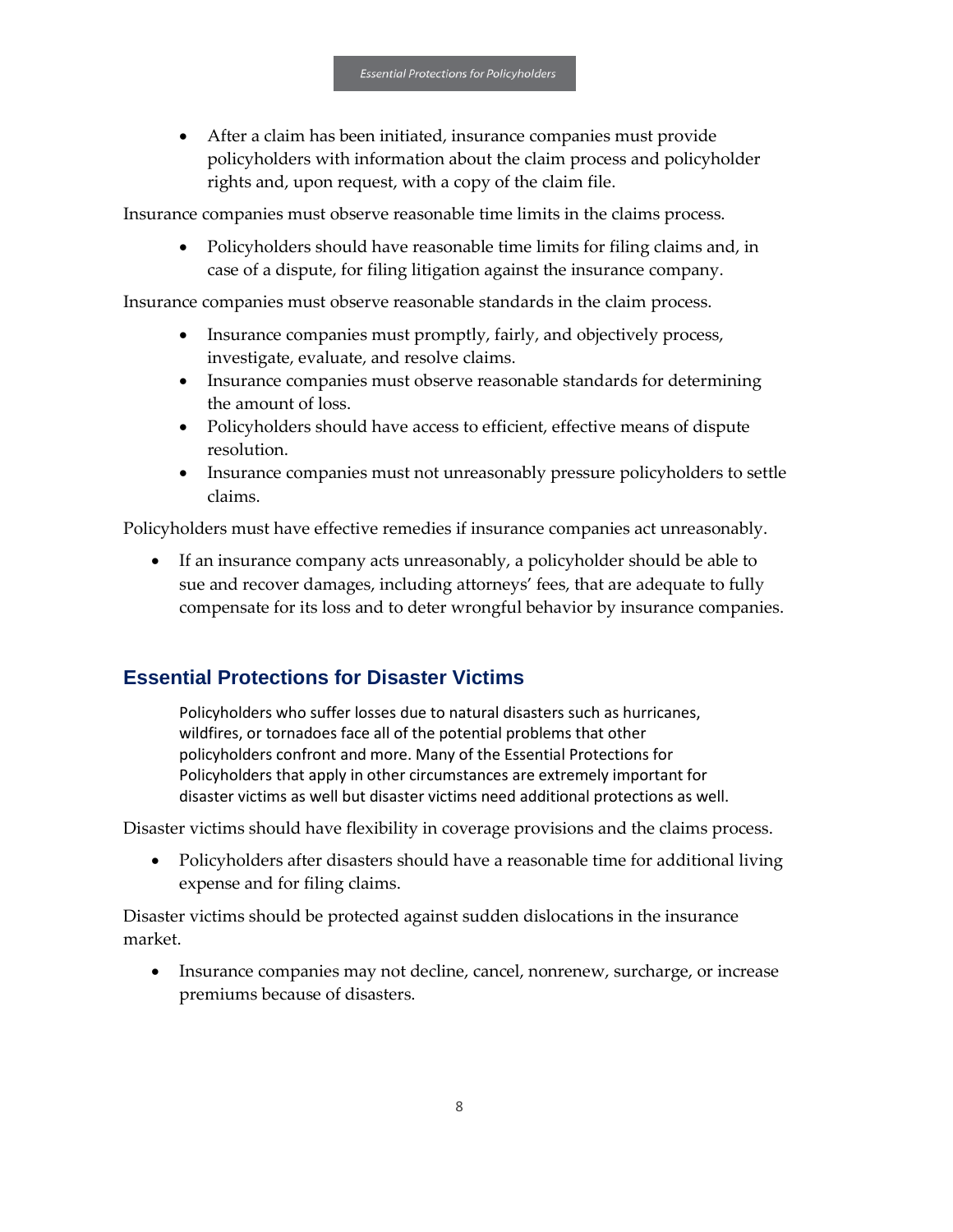# <span id="page-10-0"></span>**Essential Protections When Buying Insurance**

Homeowners need readily available, easily understandable information about the insurance policies available to them and the insurance companies that offer those policies in order to shop effectively for insurance. Insurance companies mostly provide only one kind of information—price. Statutes, regulations, and administrative action are needed to provide consumers with more and better information. Giving consumers full, understandable information about insurance policies and insurance companies enables them to make wise buying decisions when shopping for insurance and when renewing insurance policies, and it creates competition among companies that leads to better products and fairer prices.



## <span id="page-10-1"></span>**Consumers should have easily available, understandable information and tools for comparing coverage in insurance policies.**

## • **Insurance departments should post online commonly used policy forms and comparisons of key policy provisions for consumers to view and compare.**

Insurance is the only product for which consumers do not know what they are buying before they buy it. Insurance companies almost never provide copies of policy language or complete summaries of policy terms to prospective policyholders. Because policies are complex legal documents that vary widely among companies in what they cover and what they don't cover, consumers need ready access to policy forms and comparisons of key provisions to shop carefully for insurance.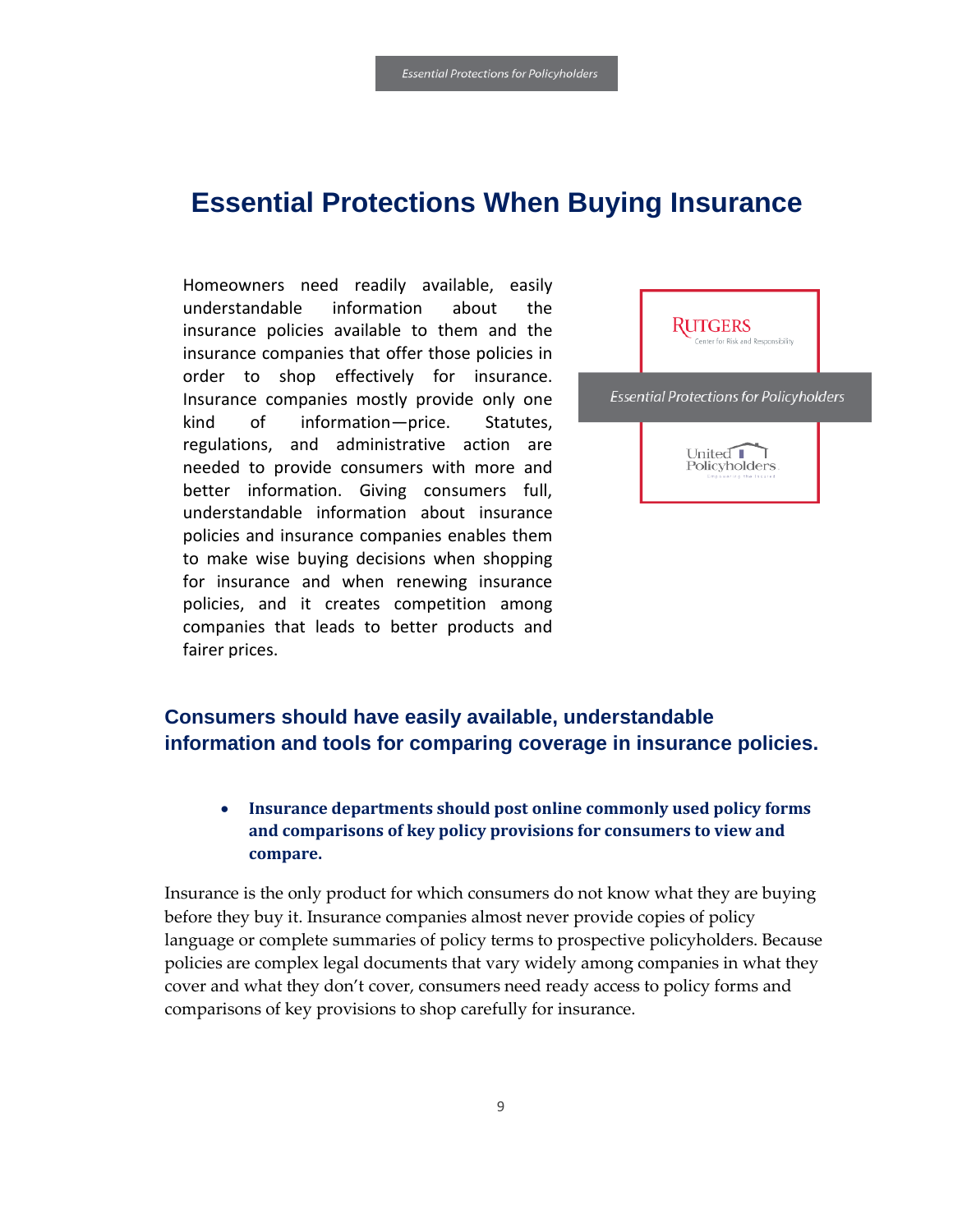Because most consumers won't read long, complex insurance policies before buying, a convenient comparison of key terms is essential. An example in the health insurance context is the Summary of Benefits and Coverage mandated by the Affordable Care Act and developed by state insurance regulators; the Summary answers in a clear format questions such as "What is the overall deductible?" and "Do I need a referral to see a specialist?"<sup>1</sup> In homeowners insurance the policy comparison tool terms should include information such as:

- o Whether the policy is Named Perils or All-Risk
- o Whether coverage is Actual Cash Value, Replacement Cost, Extended Replacement Cost, or Guaranteed Replacement Cost
- o Whether the policy covers damage from flood, earthquake, windstorm, or other catastrophic causes, and whether other insurance is available for losses from such causes
- o Whether the policy contains special deductibles such as a Hurricane Deductible
- o Whether the policy contains Law and Ordinance or Building Code Upgrade coverage, and, if not, whether such coverage is available at an additional cost
- o The extent of Additional Living Expense coverage
- o How the policy varies from standard policies such as the ISO HO-3 and other commonly used policies

The tool also should contain links to easily understandable explanations of the key terms.

The publication of policies would encourage better shopping by consumers. It also would encourage the development of concise ratings of different policies by consumer groups and websites as occurs in the United Kingdom, where the consumer organization Which? provides numerical ratings and five-star rankings of insurance policies and insurance companies.<sup>2</sup>

#### *Recommended action:*

1

Insurance departments should make available online residential property policy forms of all insurance companies doing business in the state, or at least those companies that have a significant market share based on premiums written.

Insurance departments should prepare and post online a policy comparison tool that enables consumers easily to compare key terms of insurance policies.

<sup>1</sup> <https://www.healthcare.gov/health-care-law-protections/summary-of-benefits-and-coverage/>

<sup>2</sup> <http://www.which.co.uk/money/insurance/>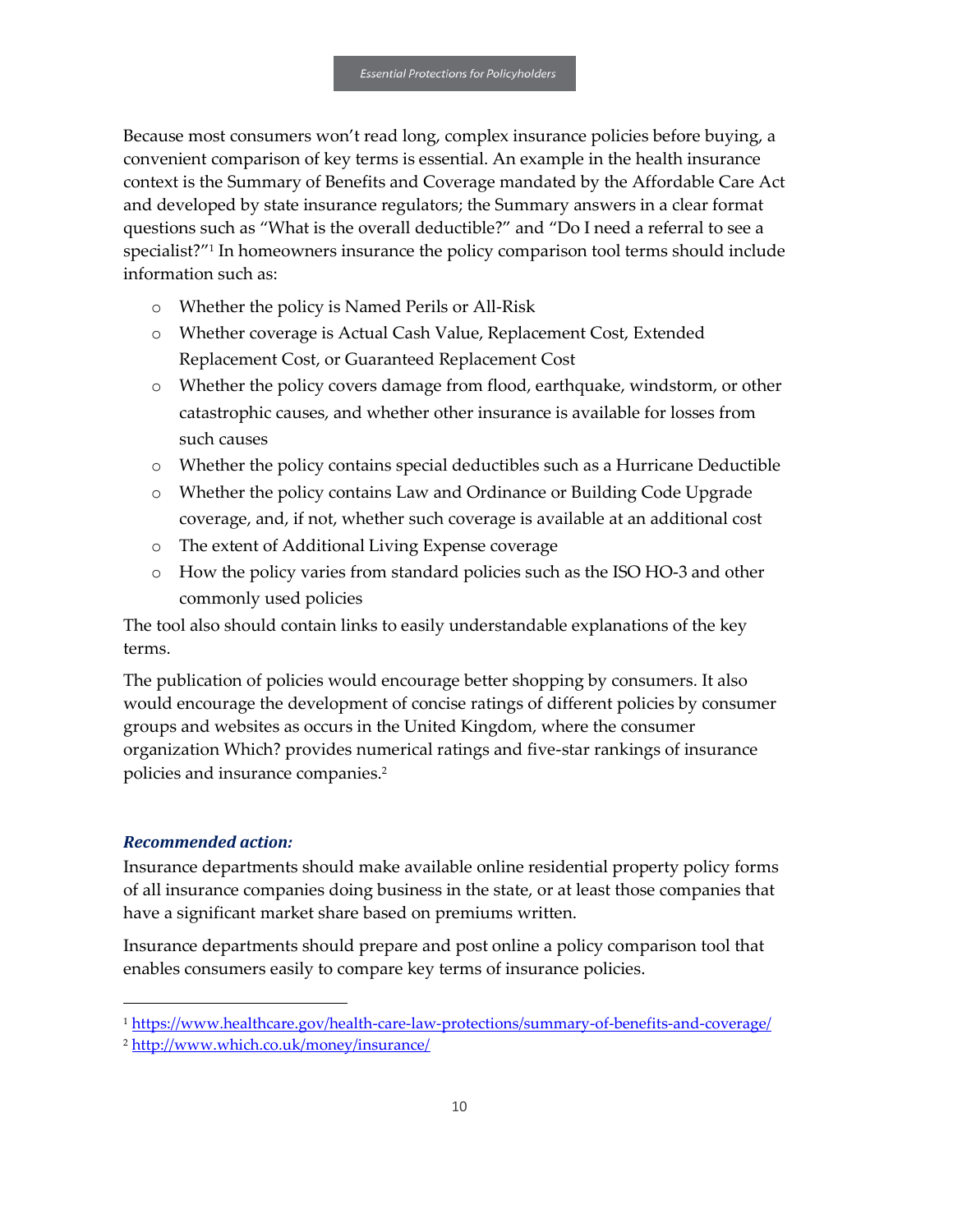#### *Current law:*

Insurance departments in practically every state already have sufficient legal authority to take these steps. Insurance companies are required to file policy forms with and typically have them approved by insurance departments. Although policies may be subject to copyright, departments in the exercise of their regulatory authority may publish the forms for the use of consumers.

Several states already publish policy forms online, typically for the insurer groups having the largest market share or a significant market share by direct premiums written in the state. See, for example, the websites of the Maine, Missouri, Nevada, Oklahoma, and Texas insurance departments. The Texas Insurance Department and Office of Public Insurance Counsel HelpInsure website provides comparisons of some key policy terms.<sup>3</sup>

The National Association of Insurance Commissioners (NAIC) has a Transparency and Readability of Consumer Information Working Group. The charge of the Working Group includes to "Study and evaluate actions that will improve the capacity of consumers to comparison shop on the basis of differences in coverage provided by different insurance carriers."<sup>4</sup>

## <span id="page-12-0"></span>**Consumers should have easily available, understandable information about insurance companies' claim practices.**

• **Insurance departments should post online information about insurance companies' practices in paying claims for consumers to view and compare.**

Quality is an important attribute of any product, including insurance. The two measures of quality for insurance are insurance companies' financial stability and their record of paying claims promptly and fairly. State insurance departments generally do a good job of monitoring companies' financial stability, and easy-to-understand ratings are produced by ratings agencies such as A.M. Best and are widely available. Claim practices are not closely regulated and good information with which consumers can compare companies is not publicly available. The NAIC and many states report

 $\overline{a}$ 

<sup>3</sup> [http://www.helpinsure.com/.](http://www.helpinsure.com/)

<sup>&</sup>lt;sup>4</sup> [http://www.naic.org/committees\\_c\\_trans\\_read\\_wg.htm;](http://www.naic.org/committees_c_trans_read_wg.htm)

[http://www.naic.org/cipr\\_topics/topic\\_transparency\\_readability.htm](http://www.naic.org/cipr_topics/topic_transparency_readability.htm) .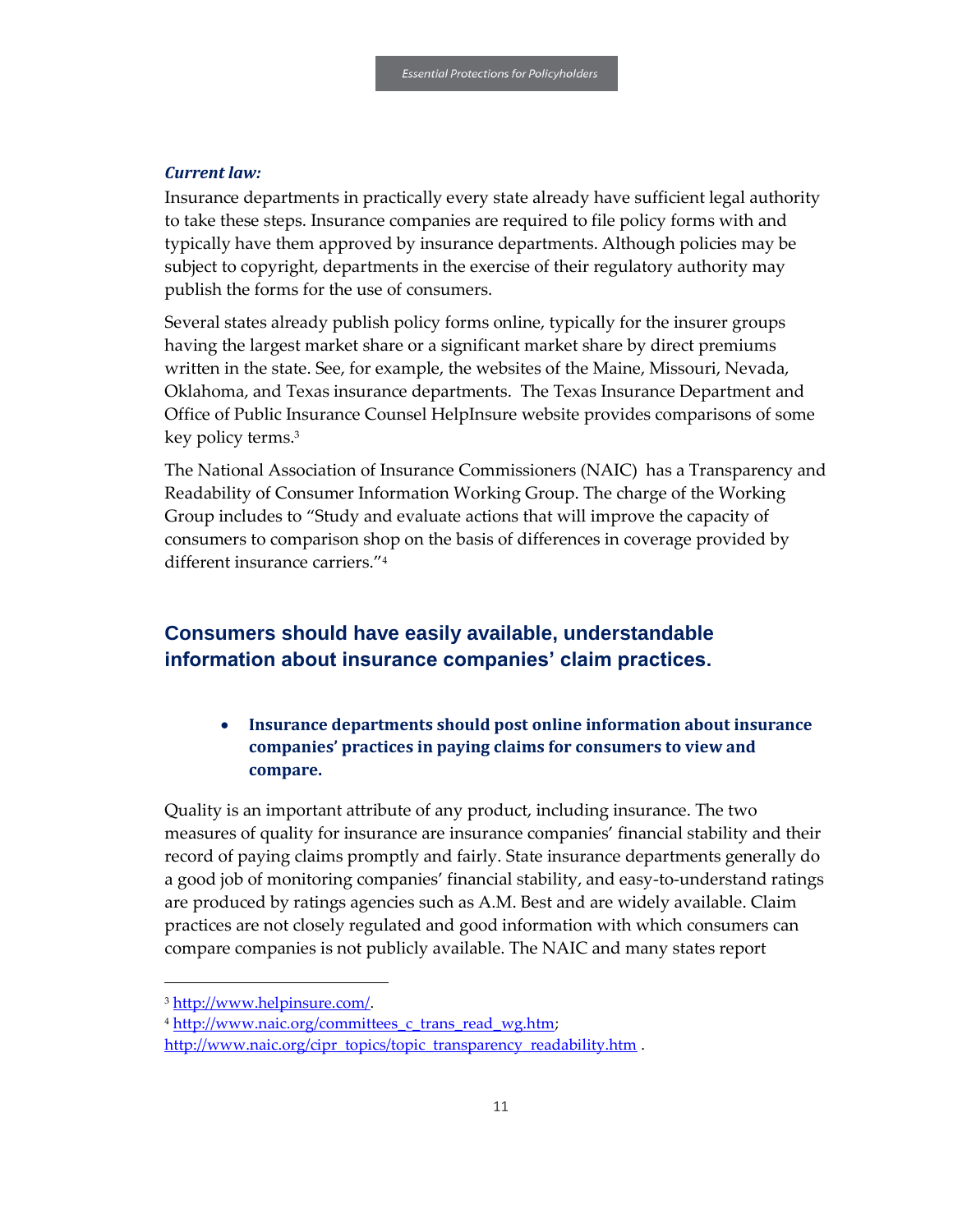consumer complaint data and regulatory actions, but consumers need more and better information.

An Essential Protection is to provide current, helpful statistics with which consumers can compare companies as to how promptly and fairly they pay claims. These statistics are now reported by companies to insurance departments and include, by year:

- o Number of claims opened, closed with payment, and closed without payment
- o Median days to final payment
- o Number of claims closed with and without payment within 0-30 days, 31-60 days, and so on
- o Number of suits by policyholders opened and closed

Insurance departments should make claims data available and should create online tools that facilitate comparison of different companies, such as ratios of claims closed with and without payment to claims opened, by company and jurisdiction-wide. Information about how many policies are cancelled or not renewed by insurers, consumer complaints, and regulatory actions including market conduct examinations also should be readily available to consumers.

#### *Recommended action:*

Insurance departments should publish online on an annual basis data about individual insurance companies' claim practices and tools for comparing information about different companies.

Insurance departments should post online information about cancellations, nonrenewals, consumer complaints, and regulatory actions such as market conduct examinations.

#### *Recommended statutory language:*

Notwithstanding the provisions of subsection [ ] of this section or of any other law to the contrary, in order to assist in the performance of the commissioner's duties, the commissioner may:

. . .

(4) Use documents, materials, communications, or information, including otherwise confidential and privileged documents, materials, communications, or information to provide to consumers information on insurers' claims practices, by insurer by line of insurance, and in the aggregate, including, without limitation: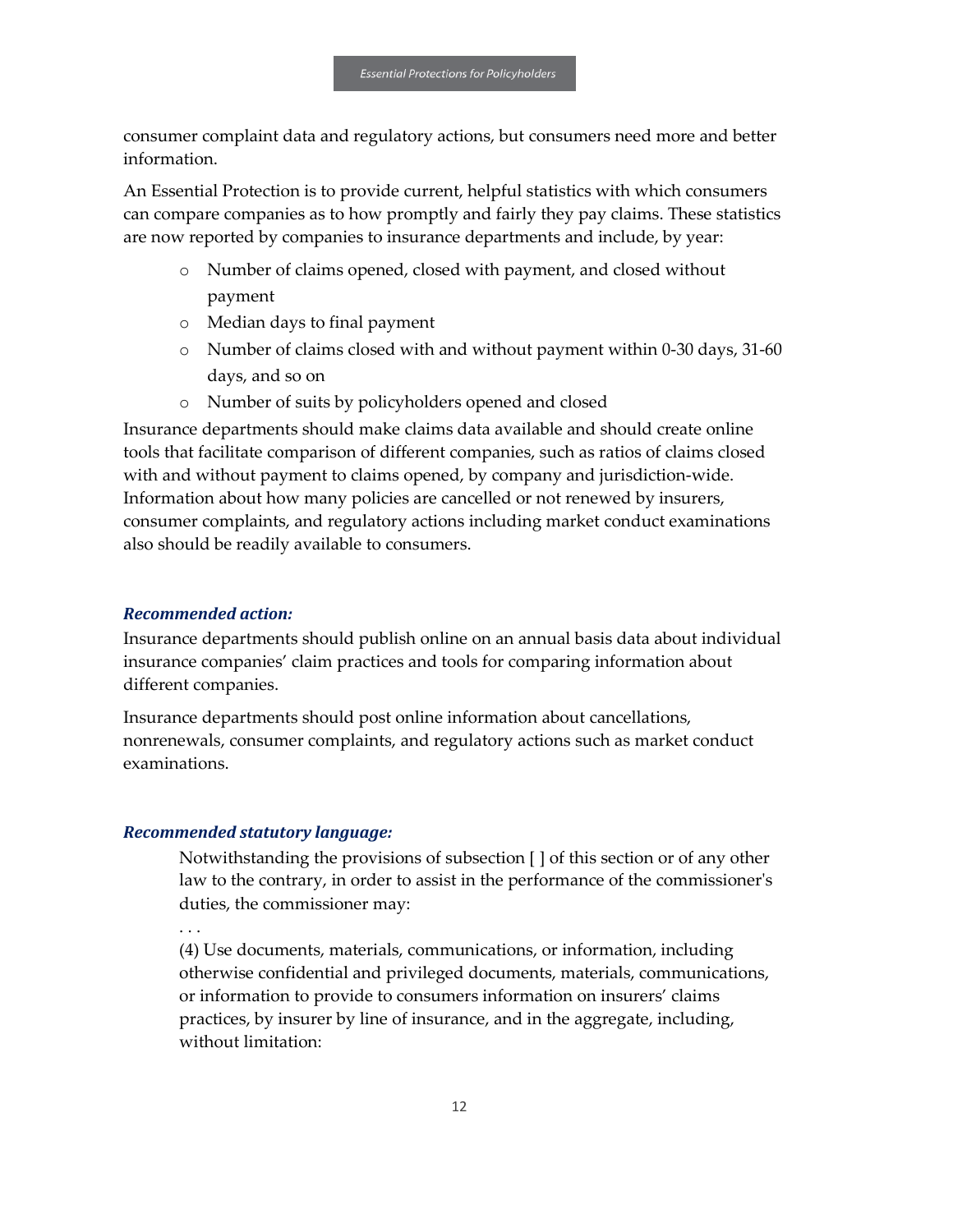- a) relevant information equivalent to that provided on the Market Conduct Annual Statement; and
- b) numbers and ratios of:
	- i) claims unprocessed to claims filed or pending;
	- ii) claims closed without payment to claims closed;
	- iii) claims closed within specified time periods;
	- iv) cancellations and non-renewals to policies in force; and
	- v) suits opened to claims closed without payment. <sup>5</sup>

#### *Current law:*

Most states already collect claim practices data and report it to the NAIC, which aggregates it and reports it in limited form to insurance companies. The NAIC Market Conduct Surveillance Model Law (MDL-693) § 7 and the National Conference of Insurance Legislators' Market Conduct Annual Statement Model Act § 8 provide that claims data reported to or collected by the department are privileged and confidential. The NAIC Model Law has been adopted in substantially the same form in many states. $^6$ Other states have statutes in different form that are similar in effect.<sup>7</sup> The recommended statutory language removes that confidentiality and gives insurance commissioners the authority to make the data available.

## <span id="page-14-0"></span>**Policyholders should be given clear information about their own insurance policies.**

## • **Insurance policies and notices to policyholders should be clearly organized and written in plain language.**

Insurance policies are complex legal documents. A typical homeowners' insurance policy will run for dozens of pages with definitions, terms of coverage, exclusions, exceptions, conditions, and more. For a policyholder to evaluate a policy being considered for purchase, to determine whether to file a claim, or to resolve a dispute

1

<sup>&</sup>lt;sup>5</sup> This language would amend Section 7.D. of the NAIC Market Conduct Surveillance Model Law (MDL-693) (October 2004). Variations in state adoptions would require appropriate changes.

<sup>6</sup> E.g., Ariz. Rev. Stat. Ann. § 20-158; Haw. Rev. Stat. § 431:2D-107; Ohio Rev. Code Ann. § 3916; R.I. Gen. Laws Ann. § 27-71-8; Wash. Rev. Code Ann. § 48.37.080.

<sup>7</sup> E.g., Ga. Code Ann. § 33-2-14.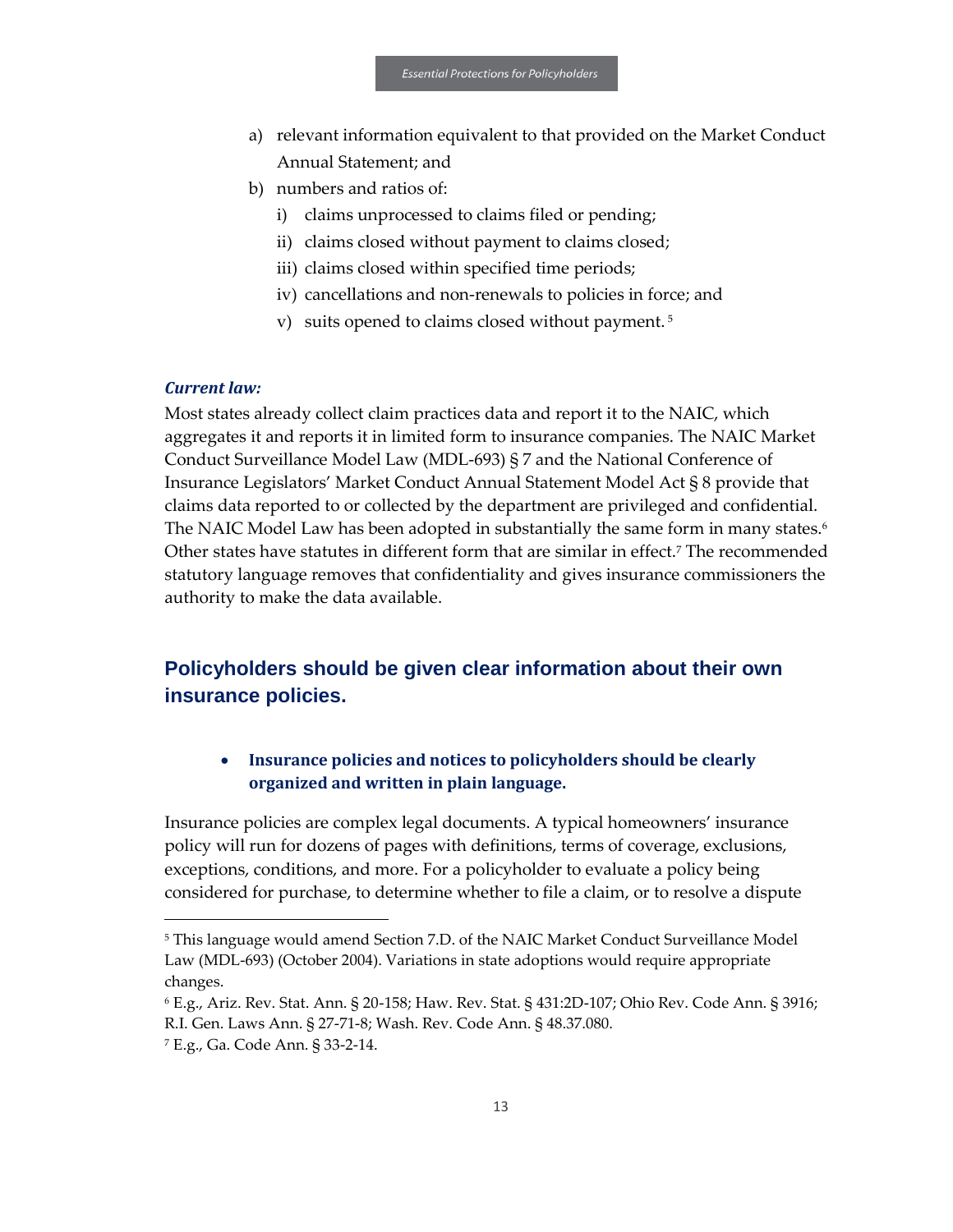with an insurance company, the policy must be clearly organized and written in plain, non-technical language.

#### *Recommended action:*

States should require insurance policies to conform to minimum standards of organization, presentation, and readability. At a minimum, the standards should prescribe that policies:

- o Use clear layout, font, headings, spacing, and other measures of legibility.
- o Meet defined tests for readability and plain language.
- o Contain a table of contents.

#### *Current law:*

Many jurisdictions have Plain Language laws governing insurance policies. The NAIC's Property and Casualty Insurance Policy Simplification Act (MDL-730) sets a general standard requiring that policies be "simplified, taking into consideration the following factors:"

- A. Use of simple sentence structure and short sentences;
- B. Use of commonly understood words;
- C. Avoidance of technical legal terms wherever possible;
- D. Minimal reference to other sections or provisions of the policy;
- E. Organization of text; and
- F. Legibility.

The implementing Model Regulation (MDL-731) adds requirements such as a table of contents, self-contained sections, legibility, and a minimum score on the Flesch Reading Ease Test of 40, which is generally regarded as a college level of reading ability. The use of a Flesch score as a test of readability is common.<sup>8</sup> Other typical requirements include avoiding "unnecessarily long, complicated, or obscure words, sentences, paragraphs, or constructions,"<sup>9</sup> "sentences that contain double negatives and exceptions to exceptions [and] sentences and sections that are in a confusing or illogical order."<sup>10</sup>

The NAIC Transparency and Readability of Consumer Information Working Group has been considering changes to the Model Regulation and related regulations

 $\overline{a}$ 

<sup>8</sup> E.g., Colo. Rev. Stat. Ann. § 10-4-110.8 (fifty, or tenth-grade reading level); Conn. Gen. Stat. Ann. § 38a-297 (forty-five); Fla. Stat. Ann. § 627.4145 (forty-five); Tex. Ins. Code Ann. § 2301.053 (minimum score established by the insurance commissioner).

<sup>9</sup> Conn. Gen. Stat. Ann. § 38a-297(a); Fla. Stat. Ann. § 627.4145(1)(d).

<sup>10</sup> N.J. Stat. Ann. § 56:12-10(a).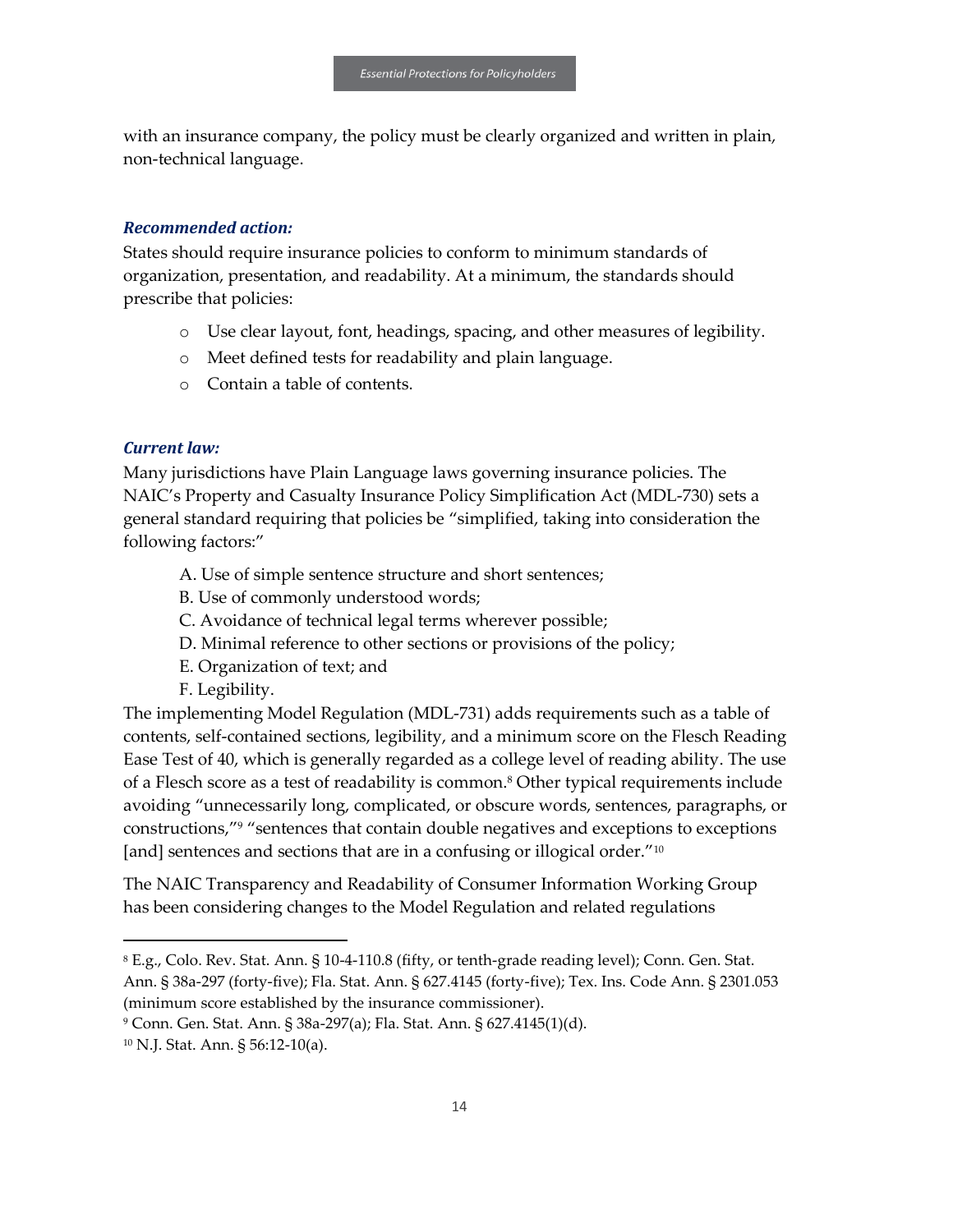including new readability rules, promoting consistent, clear and logical formatting and organization of all policies, and other measures to "facilitate consumers' capacity to understand the content of insurance policies and assess differences in insurers' policy forms."<sup>11</sup>

- **Insurance companies must make generally available and give to applicants for insurance and policyholders at the time of renewal clear explanations of**
	- o **key policy terms,**
	- o **significant limitations and exclusions,**
	- o **the need for and availability of additional insurance for natural disasters, and**
	- o **any new and altered policy terms in the case of renewal.**

Even insurance policies that are well-organized and readable often will not be read or understood by consumers because the policies are necessarily long and complex and because consumers are likely to not pay attention to the details of their policies until they have a potential claim. Therefore, consumers when they are shopping for insurance, applicants for policies, and policyholders at the time of renewal need to be provided accessible summaries of the terms that are likely to be most important to them. At the time of renewal, policyholders especially need to be informed about changes in terms. Some of the most important terms are common to all homeowners and others will vary among the states. The information should be provided in a standardized form prescribed by the state and should contain at least the following information, with understandable explanations of each:

- o A simple explanation of the major coverages and exclusions of the policy
- o In the case of a renewal, any changes in terms or premium
- o Whether the policy is Named Perils or All-Risk
- o Whether coverage is Actual Cash Value, Replacement Cost, Extended Replacement Cost, or Guaranteed Replacement Cost
- o Whether the policy covers damage from flood, earthquake, windstorm, or other catastrophic causes, and whether other insurance is available for such losses from such causes
- o Whether the policy contains special deductibles such as a Hurricane Deductible

 $\overline{a}$ 

<sup>&</sup>lt;sup>11</sup> [http://www.naic.org/cipr\\_topics/topic\\_transparency\\_readability.htm](http://www.naic.org/cipr_topics/topic_transparency_readability.htm) .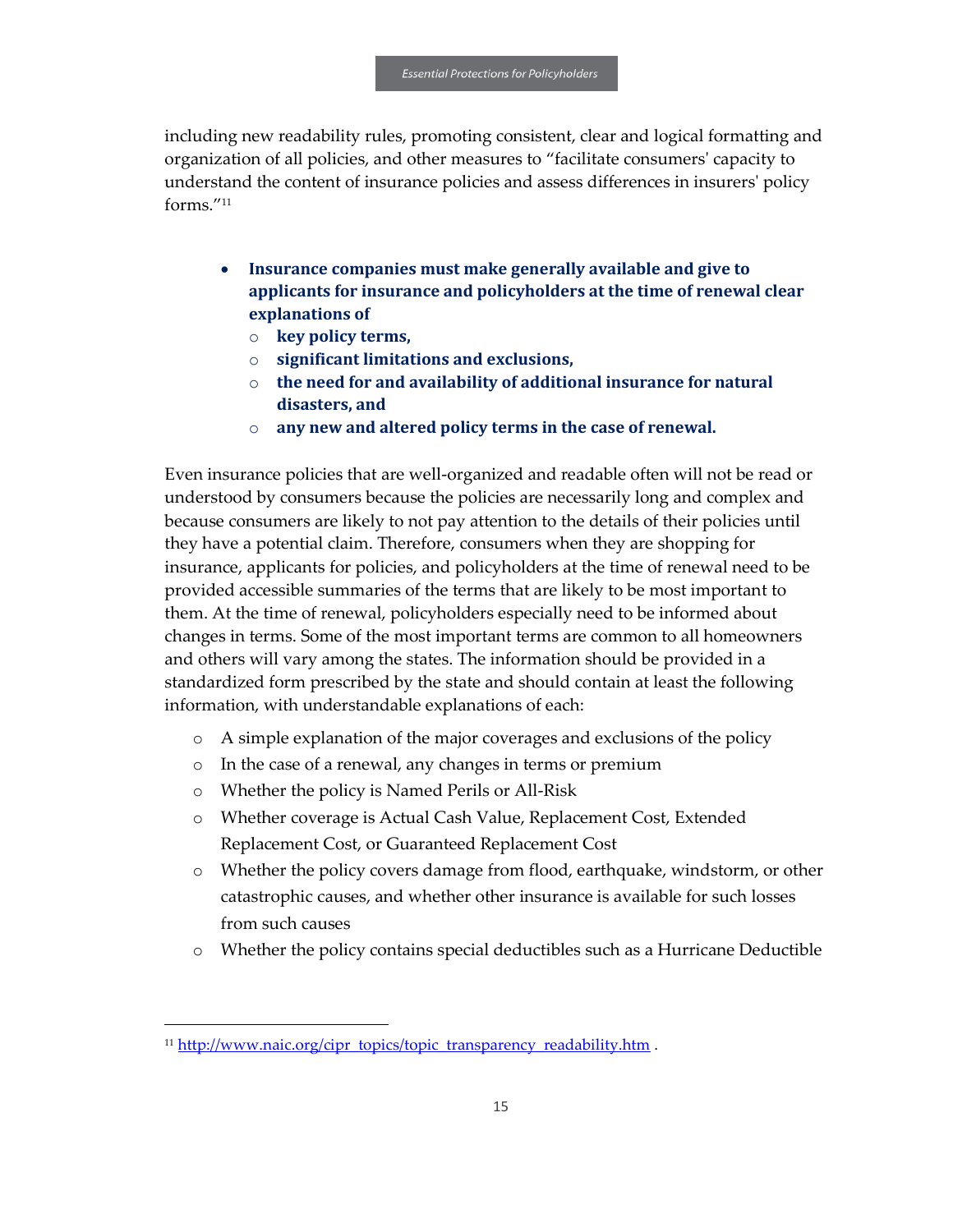- o Whether the policy contains Law and Ordinance or Building Code Upgrade coverage, and, if not, whether such coverage is available at an additional cost
- o The extent of Additional Living Expense coverage
- o How the policy varies from standard policies such as the ISO HO-3 and other commonly used policies in the jurisdiction
- o Time limitations for providing notice of loss, filing claims, repairs to be completed, and a claim to be adjusted

#### *Recommended action:*

States should require that at the time of application, issuance of a policy, and renewal, insurance companies must furnish to policyholders, in a standardized form prescribed by the state, essential and easily understandable information about the terms of the policy.

#### *Current law:*

Many states require notifications that include some of this information. For example:

- $\circ$  A simple explanation of the major coverages and exclusions of the policy.<sup>12</sup>
- $\circ$  In the case of a renewal, any changes in terms or premium.<sup>13</sup>
- o Whether the policy is Named Perils or All-Risk;
- o Whether coverage is Actual Cash Value, Replacement Cost, Extended Replacement Cost, or Guaranteed Replacement Cost;<sup>14</sup>
- o Whether the policy covers damage, from flood, earthquake, windstorm, or other catastrophic causes, and whether other insurance is available for such losses from such causes.<sup>15</sup>
- o Whether the policy contains special deductibles such as a Hurricane Deductible.<sup>16</sup>

1

<sup>12</sup> La. Rev. Stat. Ann. 22:1332.

<sup>13</sup> Colo. Rev. Stat. §10–4–110.8(9).

<sup>14</sup> Cal. Ins. Code § 10101; La. Rev. Stat. Ann. 22:1332.B(3); S.C. Code Ann. § 38-75-755.

<sup>15</sup> Cal. Ins. Code § 10081; N.J. Stat. Ann. § 17:36-5.38; La. Rev. Stat. Ann. 22:1332.B(2); S.C. Code Ann. § 38-75-755.

<sup>16</sup> La. Rev. Stat. Ann. 22:1332.B(6); N.Y. Ins. Law § 3445.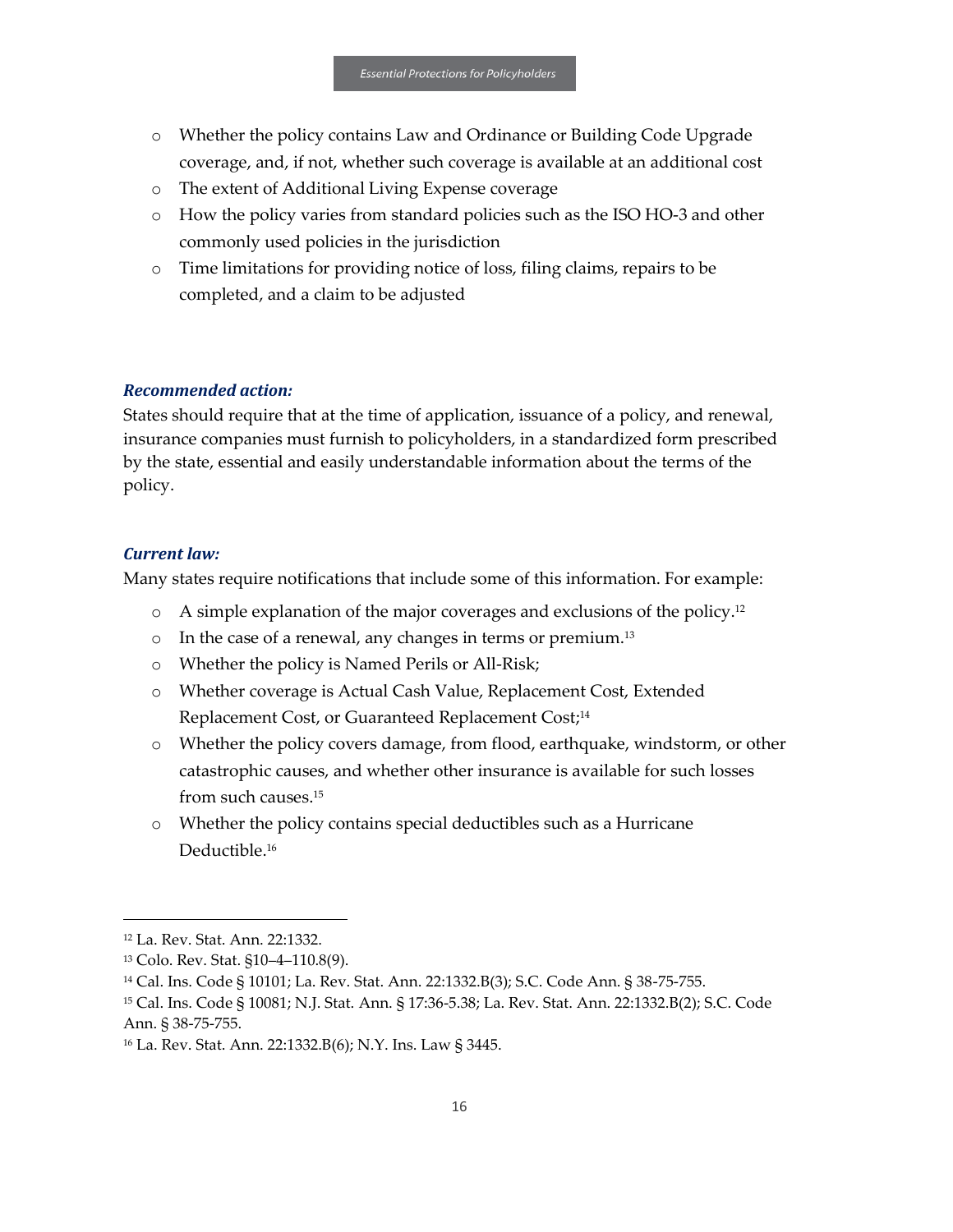- o Whether the policy contains Law and Ordinance or Building Code Upgrade coverage, and, if not, whether such coverage is available at an additional cost.<sup>17</sup>
- o That the policy contains time limitations for providing notice of loss, filing claims, repairs to be completed, and a claim to be adjusted.<sup>18</sup>
- o That the policyholder should read the policy for complete details and that the summary notification does not replace any provision of the policy.<sup>19</sup>

 $\overline{a}$ 

<sup>17</sup> Cal. Ins. Code § 10101; Colo. Rev. Stat. § 10–4–110.8(6)(a).

<sup>18</sup> S.C. Code Ann. § 38-75-755.

<sup>19</sup> Colo. Rev. Stat. Ann. § 10-4-111.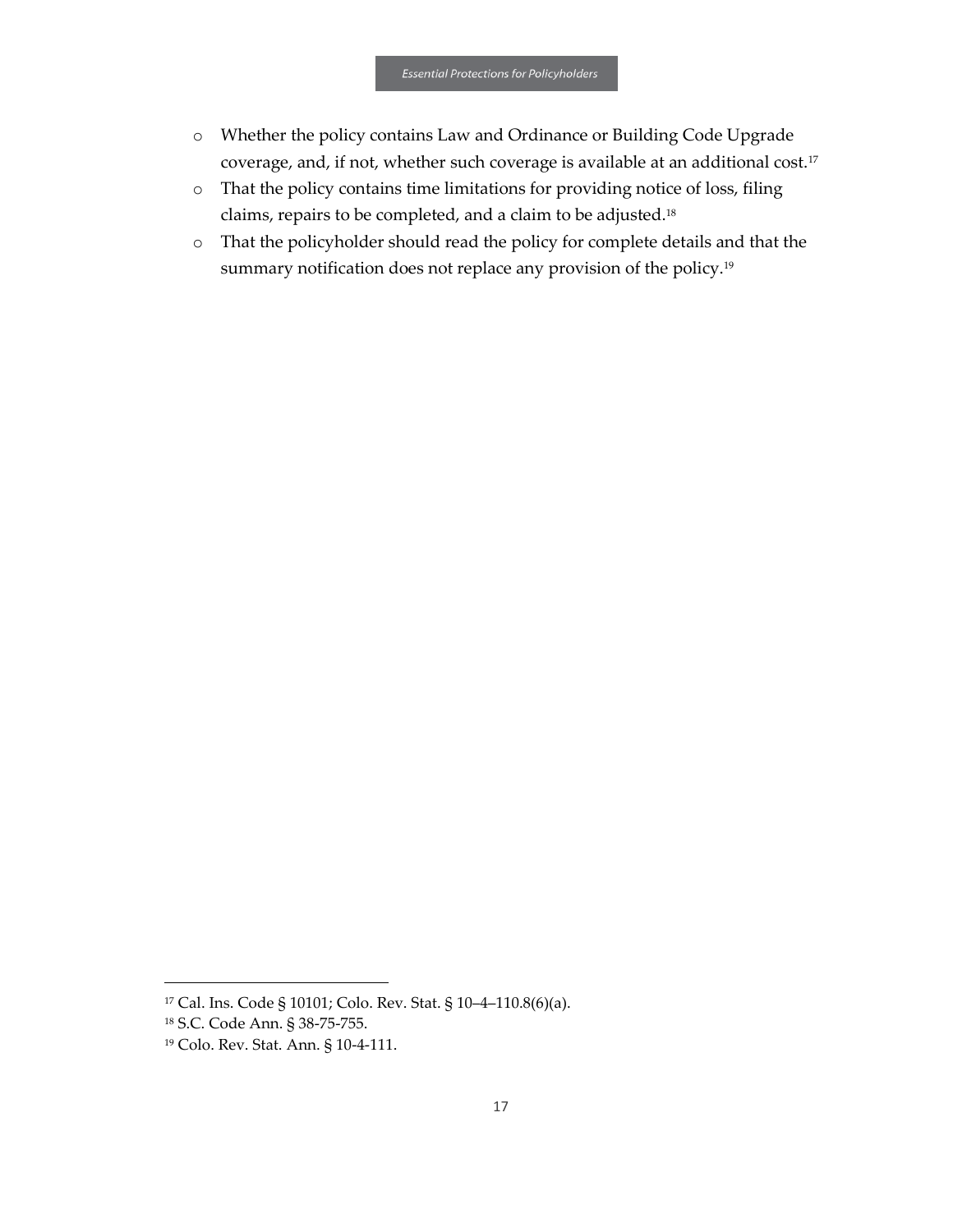# **Essential Protections for Coverage**

<span id="page-19-0"></span>Homeowners insurance is not "one size fits all;" homeowners differ in what kind of insurance they need, want, or are willing to pay for. But all homeowners need certain basic coverage and should have the opportunity to purchase other coverage that is best suited to them. That way, homeowners are assured of basic protection, can be informed about the choices available, and can make better decisions about how much insurance of what kind to buy.



<span id="page-19-1"></span>**Homeowners' insurance policies should contain minimum guarantees of protection and insurance companies should offer essential additional coverages.**

• **Every homeowners insurance policy should contain essential terms and coverage, and policyholders at the time of purchase or renewal should be able to purchase additional important coverage.** 

Homeowners' insurance policies vary greatly and insurance consumers reasonably can choose to buy different types of coverage depending on their economic circumstances and their willingness and ability to accept risk. But for homeowners' insurance to serve its purpose of providing basic financial security, every homeowners' policy should include minimum essential terms, and consumers should be offered additional terms that address risks that are commonly encountered if a loss occurs.

Homeowners' policies typically include coverage for loss of use of the property, of which the most important component is Additional Living Expense (ALE). ALE coverage reimburses the homeowner for losses caused by the primary residence being uninhabitable, such as the cost of renting a comparable property. Because repairs can take time, policies should provide a minimum time period of twelve months during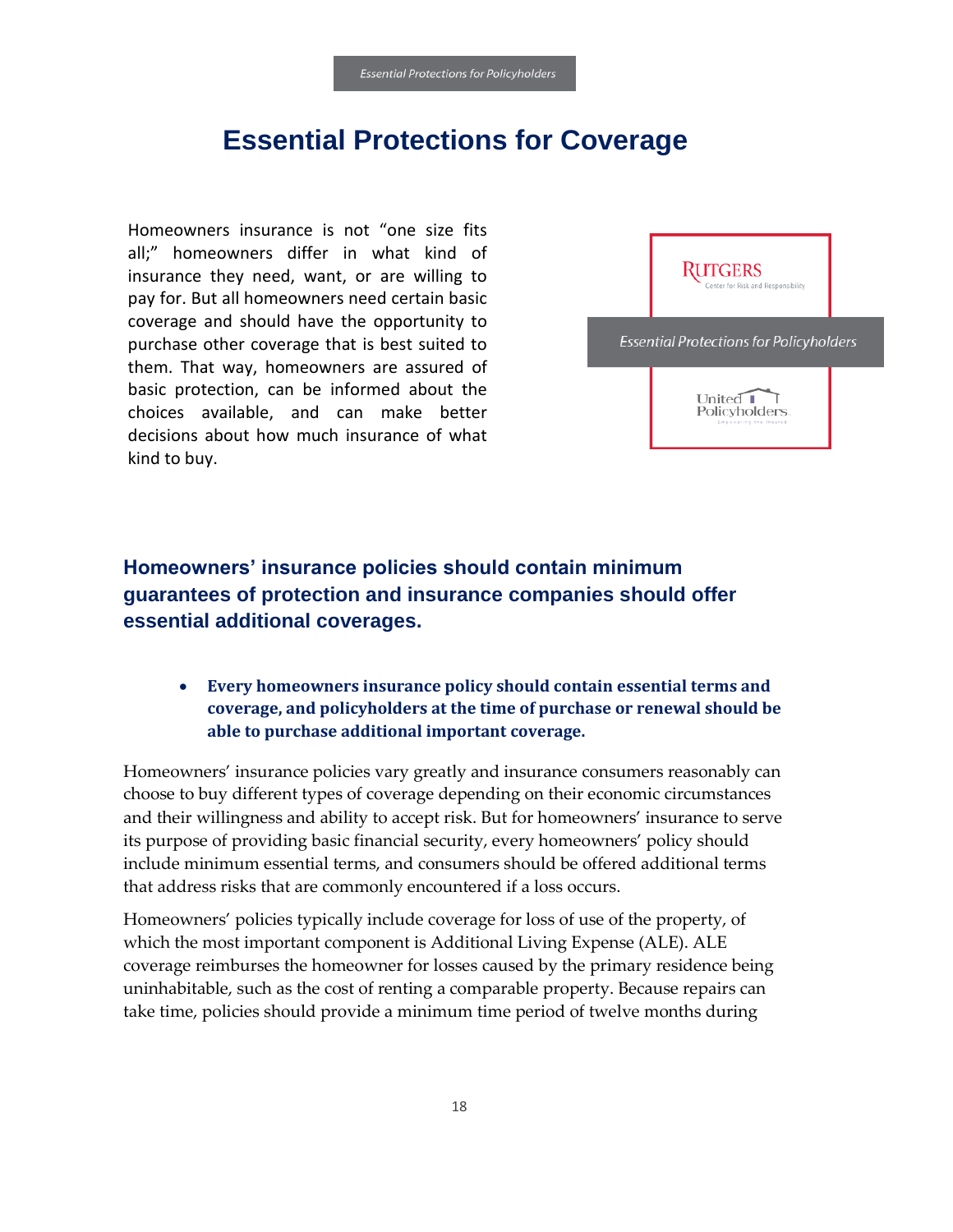which ALE may be incurred; homeowners who wish additional protection should be able to purchase ALE coverage that extends for an additional twelve months.

Replacement cost coverage typically is capped at a dollar amount stated in the policy limit. Extended Replacement Cost coverage provides an additional percentage of the policy limit that may be recovered. This protection is necessary if the estimate of the cost to repair that is the basis for the policy limit—often provided by the insurance company—is too low, and is especially important after catastrophes, when the cost of labor and materials rises.

Repair or rebuilding of damaged property often requires that the property be improved from its prior condition because building codes have changed since the original construction. A damaged property must be repaired or rebuilt to conform to the current building code which may require additional expense. Policyholders with Replacement Cost coverage reasonably expect that this additional cost will be part of their policy, and policyholders with Actual Cash Value coverage should be made aware of the need for Law and Ordinance Upgrade coverage. The Essential Protections apply to every homeowners' insurance policy. Individual states may have special situations that call for other essential terms or the offer of other additional coverage. Disaster victims also have special concerns; refer to the Essential Protections for Disaster Victims.

#### *Recommended action:*

States should require that every homeowners insurance policy contain essential terms and coverage and that insurance companies at the time of purchase or renewal offer additional coverage. These terms include:

- o Minimum coverage for Additional Living Expense and the opportunity to purchase greater coverage.
- o In a Replacement Cost policy, the opportunity to purchase coverage for Extended Replacement Cost, or the cost of replacement beyond the stated policy limit.
- o In a Replacement Cost policy, Law and Ordinance coverage, or coverage for repair or replacement upgrades required by law.
- $\circ$  In an Actual Cash Value policy, the opportunity to purchase Law and Ordinance coverage, or coverage for repair or replacement upgrades required by law.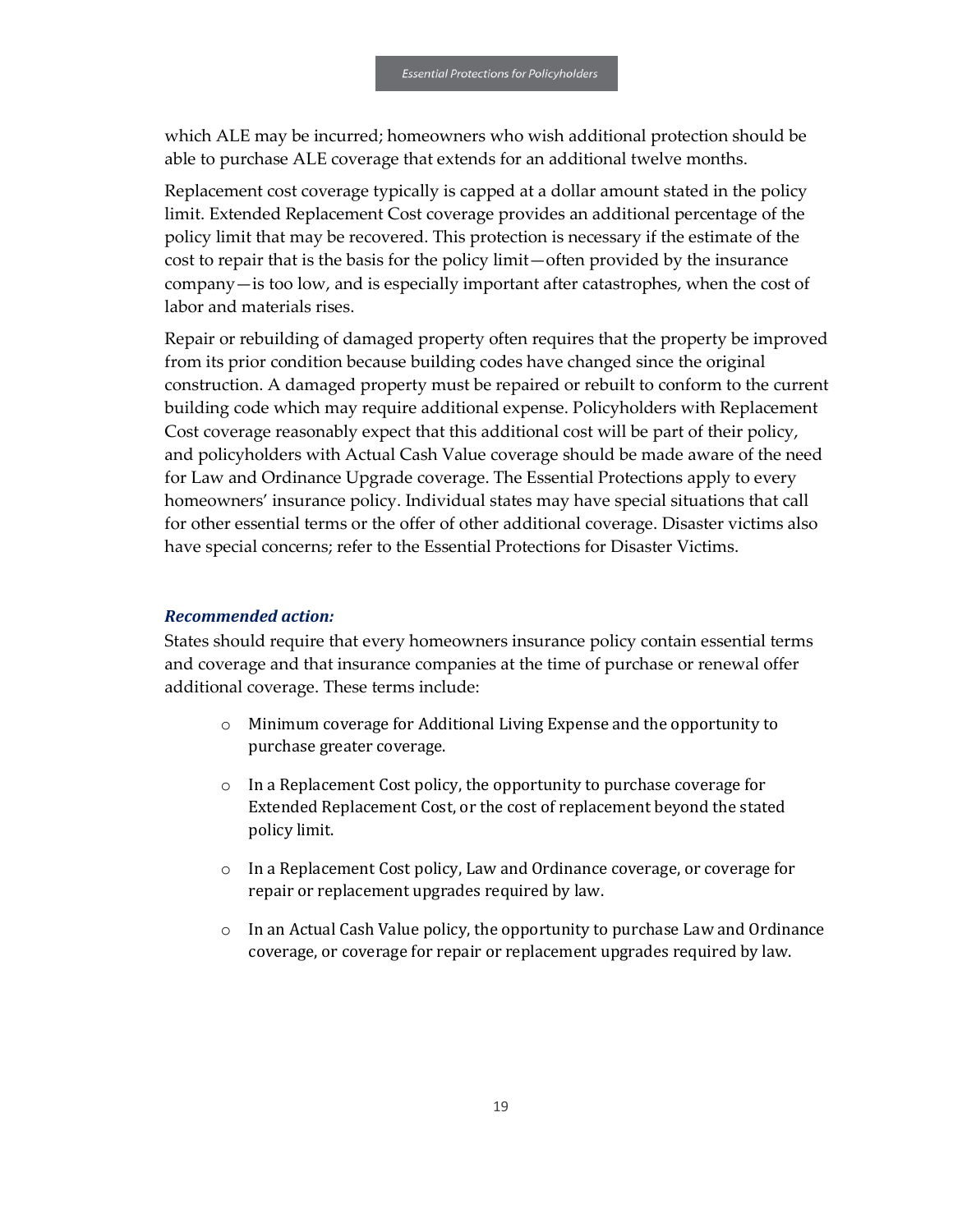#### *Recommended statutory language:*

(1) Every homeowners insurance policy shall include additional living expense coverage. This coverage must be available for a period of at least twelve months and is subject to other policy provisions. Insurers shall offer to an applicant or to a policyholder on renewal the opportunity to purchase a total of at least twentyfour months of additional living expense coverage.

(2) Before issuing or renewing a replacement cost homeowners insurance policy, the insurer shall offer to an applicant or policyholder extended replacement cost coverage in an amount of insurance that is at least 20 percent of the limit of the insurance for the dwelling.

(3) Every homeowners insurance policy that provides for replacement cost shall include law and ordinance coverage for costs necessary to meet applicable laws and ordinances regulating the construction, use, or repair of any property or requiring the tearing down of any property, including the costs of removing debris. However, additional costs necessary to meet applicable laws and ordinances may be limited to 25 percent or 50 percent of the dwelling limit, as selected by the policyholder, and such coverage applies only to repairs of the damaged portion of the structure unless the total damage to the structure exceeds 50 percent of the replacement cost of the structure.

(4) Before issuing or renewing a replacement cost homeowners insurance policy, the insurer shall offer to an applicant or policyholder coverage for personal property under which the insurer is obligated to pay the replacement cost without reservation or holdback for any depreciation in value, whether or not the insured replaces the property, subject to the policy limit and deductibles.

(5) Before issuing or renewing a homeowners insurance policy that provides for payment of losses at actual cash value, the insurer shall offer law and ordinance coverage for costs necessary to meet applicable laws and ordinances regulating the construction, use, or repair of any property or requiring the tearing down of any property, including the costs of removing debris. However, additional costs necessary to meet applicable laws and ordinances may be limited to 25 percent or 50 percent of the dwelling limit, as selected by the policyholder, and such coverage applies only to repairs of the damaged portion of the structure unless the total damage to the structure exceeds 50 percent of the replacement cost of the structure.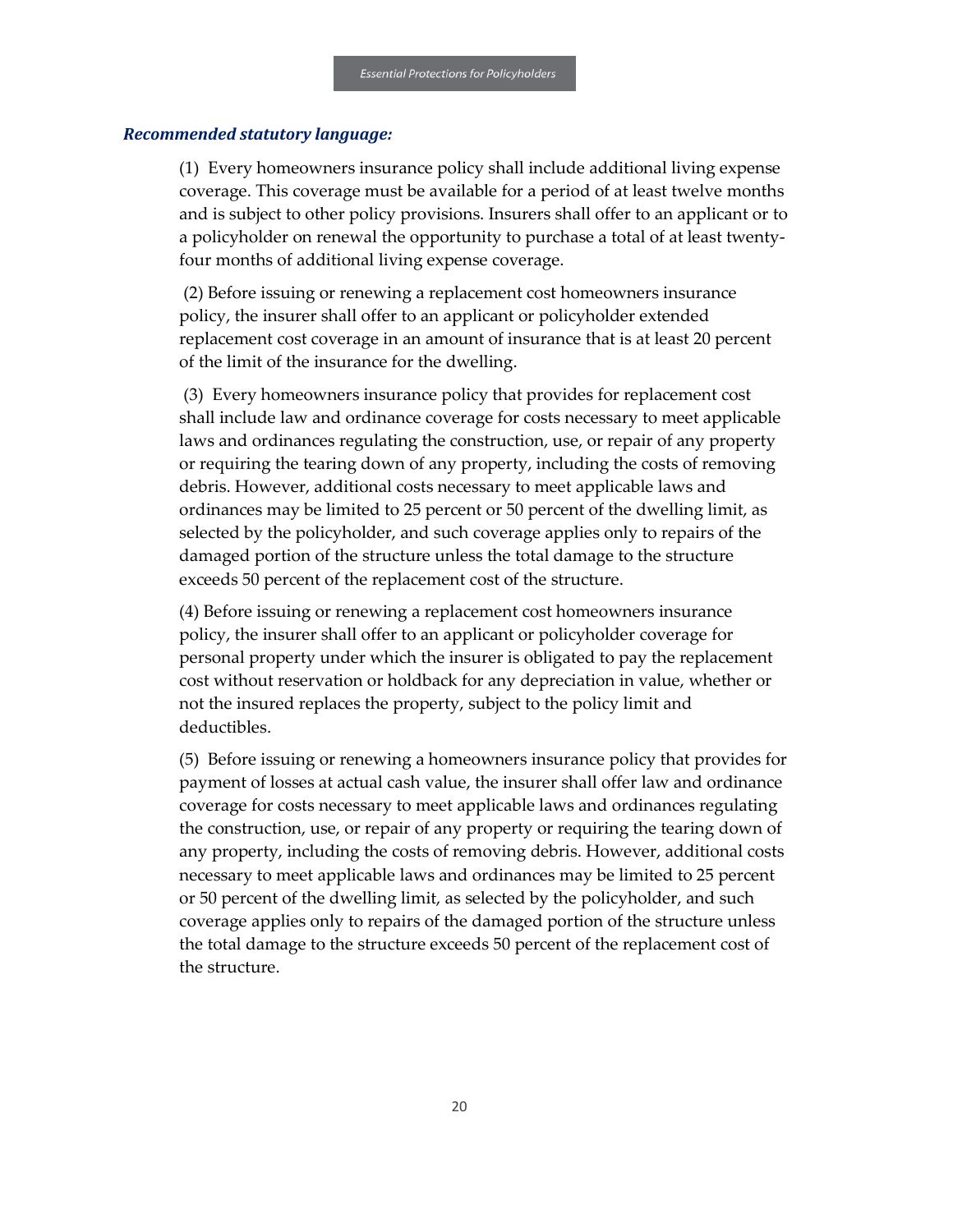#### *Current law:*

A few states specify by statute required ALE coverage.<sup>20</sup> Several states require insurers to offer extended replacement cost and law and ordinance coverage.<sup>21</sup>

## <span id="page-22-0"></span>**Consumers should have the opportunity to purchase reasonable amounts of coverage under replacement cost homeowners insurance policies.**

## • **Insurance companies should provide accurate and up-to-date information about the value of insured property so that policies contain appropriate limits.**

Replacement cost homeowners insurance policies are designed to fully protect policyholders, enabling them to restore damaged property to its condition prior to the loss without incurring additional expense, other than a stated deductible. To provide full protection, the policy limits must accurately reflect the cost of repair, replacement, or rebuilding. Consumers typically lack the expertise or resources to obtain accurate estimates of rebuilding costs, so they rely on insurance companies to provide accurate policy limits. Often the estimates are inaccurate or out of date. According to analytics firm CoreLogic, three of every five homes in America are underinsured by an average of 20 percent less than full value, and a year after the 2017 North Bay wildfires in California, 66% of survey respondents reported being underinsured, according to a United Policyholders study.<sup>22</sup> To fulfill the purpose of replacement cost coverage, insurance companies need to update estimates of rebuilding costs on a regular basis.

#### *Recommended action:*

1

Insurance companies should provide current and accurate information on replacement costs.

<sup>20</sup> E.g., Colo. Rev. Stat. Ann. § 10-4-110.8; Md. Code, Insurance § 19-208.

<sup>21</sup> Colo. Rev. Stat. § 10–4–110.8(6)(a); Fla. Stat. Ann. § 627.7011.

<sup>22</sup> [https://www.sun-sentinel.com/business/fl-bz-do-you-have-enough-property-insurance-](https://www.sun-sentinel.com/business/fl-bz-do-you-have-enough-property-insurance-20180711-story.html)[20180711-story.html;](https://www.sun-sentinel.com/business/fl-bz-do-you-have-enough-property-insurance-20180711-story.html)

https://www.uphelp.org/sites/default/files/attachments/north\_bay\_fires\_12\_month\_survey\_repo rt\_v1.pdf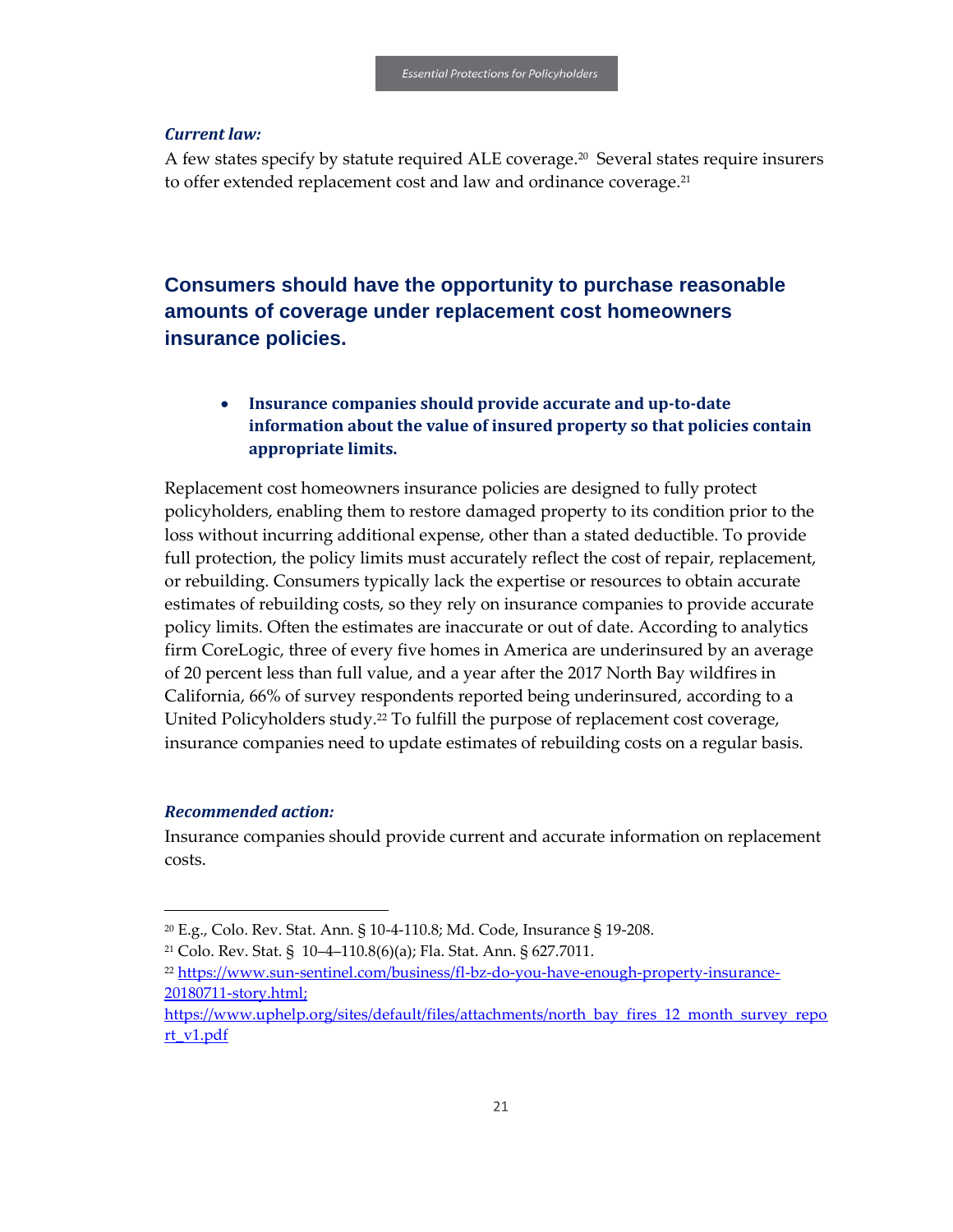#### *Recommended statutory language:*

(1) An insurer that provides replacement cost coverage, except an insurer that satisfies the requirements of subsection (2), shall, on an every other year basis, at the time an offer to renew a homeowners insurance policy is made to the policyholder, provide an estimate of the cost necessary to rebuild or replace the insured structure that complies with [regulations on estimates].

(2) An insurer that satisfies either of the following is not subject to subdivision  $(1)$ :

(a) The policyholder has requested, within the two years prior to the offer to renew the policy, and the insurer has provided, coverage limits on the insured structure greater than the previous limits that the policyholder had selected.

(b) The insurer has, in connection with its annual offer to renew the policy, done both of the following:

> (i) Offers, on an every other year basis, the policyholder the right to have a new estimate of the replacement cost for the insured structure that complies with [regulations on cost estimates], provided the policyholder provides the necessary, requested information; and

> (ii) Offered the renewal of the policy and the dwelling coverage limit in the renewal offer based on an inflation factor that reflects the cost of construction in the policyholder's geographic area. This paragraph applies whether or not the policyholder has elected to accept that coverage limit.

(3) This section shall not limit or preclude an insurer and insured from agreeing to provide coverage for a policy limit that is greater or lesser than the estimate of replacement value provided in accordance with subdivision (1).

(4) This section is not intended to change existing law with respect to the duty of the policyholder or applicant to select the coverage limits for a policy of residential property insurance.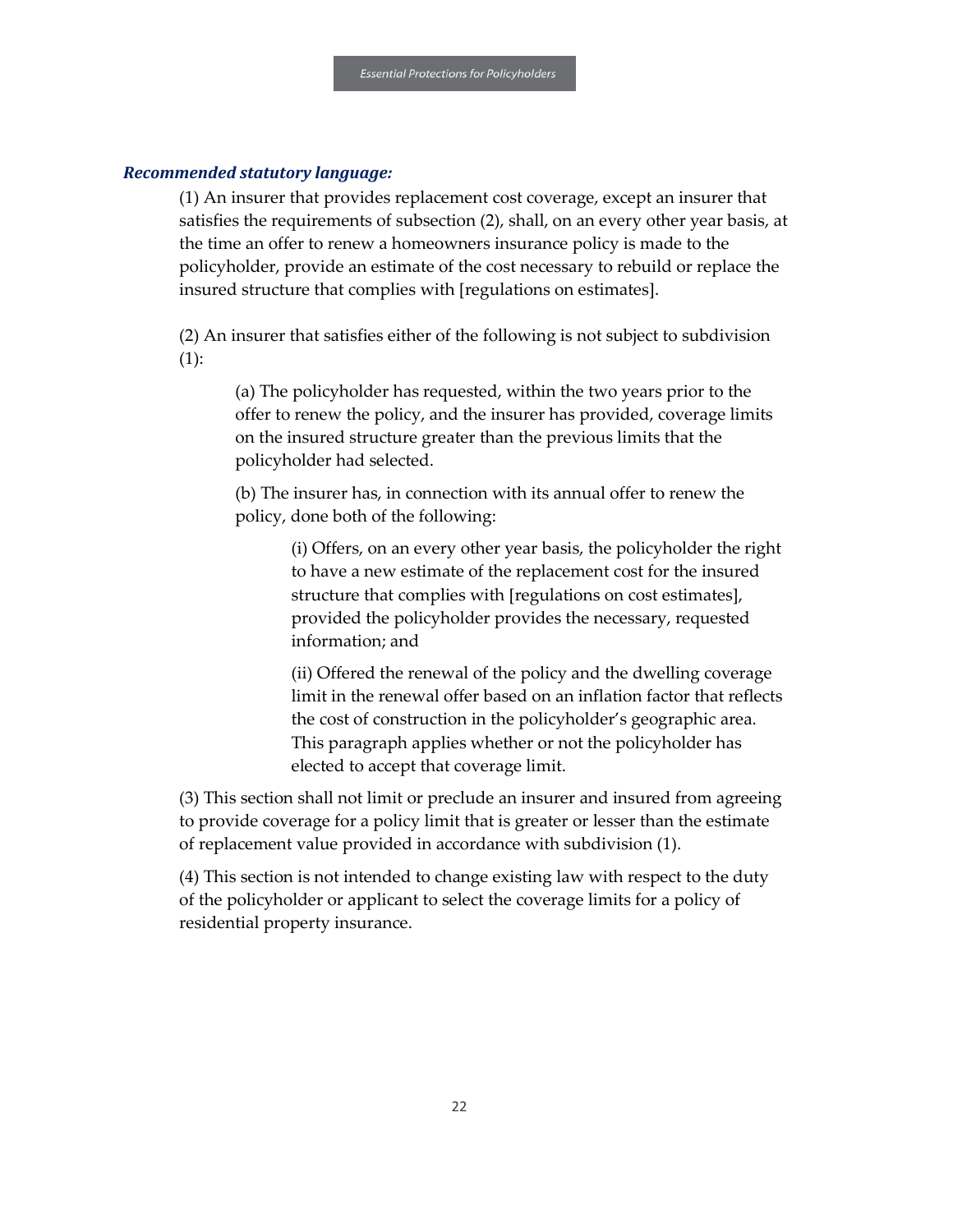#### *Current law:*

Following the wildfires of 2017 and 2018, California enacted legislation requiring insurers to update estimates of replacement cost.<sup>23</sup>

## <span id="page-24-0"></span>**Homeowners insurance policies should have rules about causes of loss that prevent unfair gaps in coverage.**

#### • **Policyholders should be compensated for losses due to covered causes.**

Homeowners insurance policies cover losses caused by some risks and exclude coverage caused by other risks. For example, policies typically cover damage caused by high winds but exclude losses caused by water such as flooding, which is usually defined very broadly. In many cases, however, a loss will occur due to a covered cause and an excluded cause, acting either in sequence, together, or in a manner that cannot be determined after the fact. This is often a problem in weather events, in which damage occurs by wind and water. Many homeowners policies have language that attempts to deny coverage in these cases, even if it is clear that part of the damage was due to a covered cause of loss. One widely used policy bars coverage due to an excluded cause "regardless of any other cause or event contributing concurrently or in any sequence to the loss"—even if the "other cause" is covered under the policy. Terms such as this—known as "anti-concurrent causation clauses"—disappoint the reasonable expectations of policyholders that they will be compensated for losses due to covered causes.

#### *Recommended action:*

States should ensure that losses due to covered causes are covered by limiting the scope of anti-concurrent causation clauses.

#### *Recommended statutory language:*

An insurer shall not deny or exclude coverage for any claim for loss or damage that would otherwise be covered by a policy solely because an event or peril not covered or specifically excluded under the policy was a contributing factor in

 $\overline{a}$ 

<sup>23</sup> Calif. Ins. Code § 10103.4.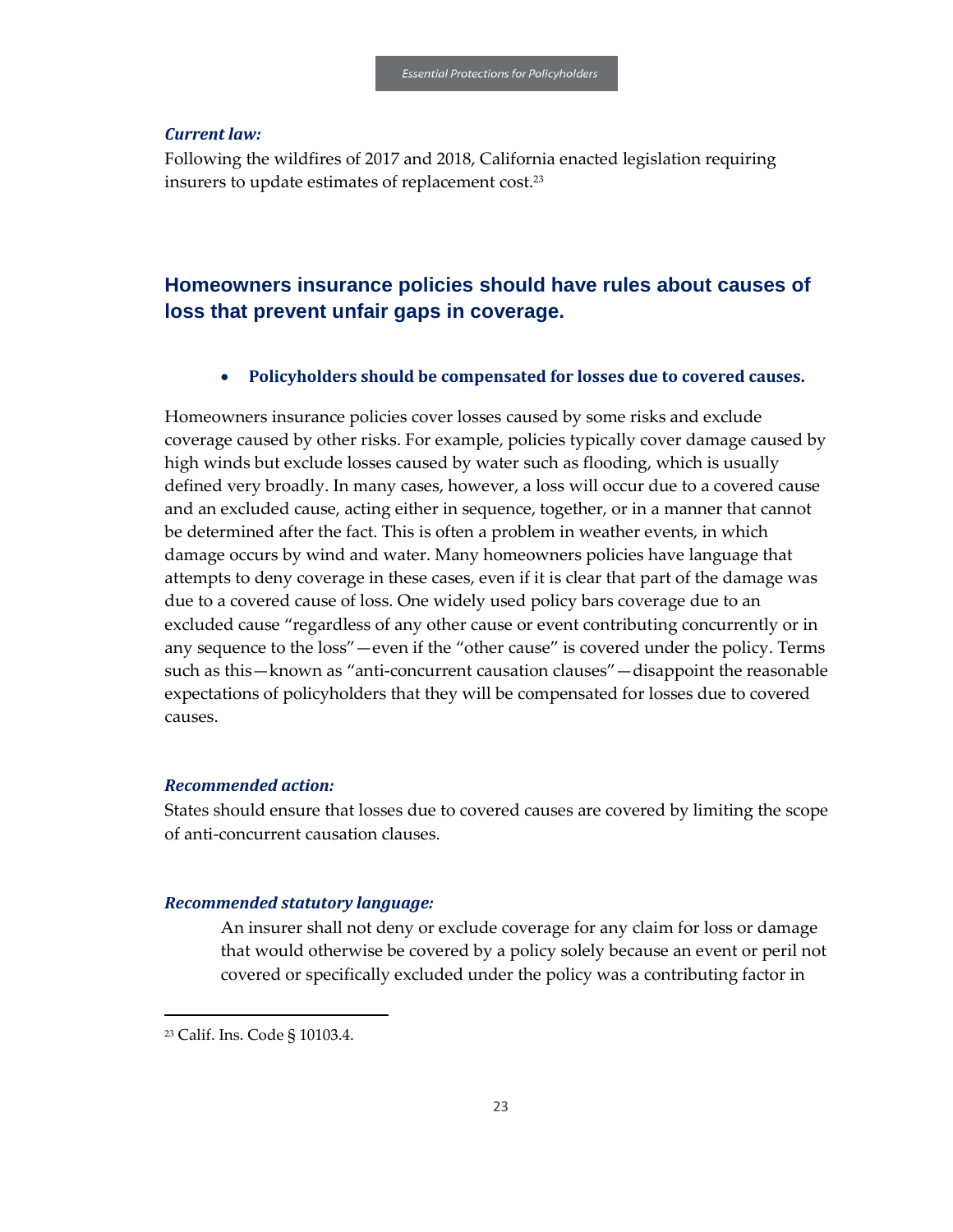such loss or damage or occurred simultaneously with the event or peril that was covered.

#### *Current law:*

The majority of states observe the rule of "efficient proximate cause" in cases involving covered and excluded causes of loss.<sup>24</sup> Efficient proximate cause is often described as "the predominating cause of the loss" that "looks to the quality of the links in the chain of causation."<sup>25</sup>

Although a few statutes define causation under insurance policies,<sup>26</sup> it has been left to the courts (sometimes applying the relevant statutes) to decide whether an anticoncurrent causation clause in an insurance policy can narrow the rule of causation that otherwise would be dictated by state law. The states are divided on this issue.<sup>27</sup>

## <span id="page-25-0"></span>**Insurance companies must observe reasonable standards for canceling and renewing policies and reporting claims.**

## • **Insurance companies may not use an inquiry about a loss or a single claim as the basis for cancellation, nonrenewal, or premium increase of a policy.**

Insurance companies legitimately can use some elements of policyholders' claims experience in deciding whether to issue or renew policies and how to price them. However, companies should not be able to use elements that are not strongly correlated with future risk or that discourage policyholders from pursuing legitimate claims. This practice—"use it and lose it"—makes some consumers uninsurable and, as knowledge of the practice becomes widespread, deters many others from asserting their rights. The most extreme version of this practice occurs when companies refuse to insure or renew

1

<sup>24</sup> 5-44 Appleman on Insurance § 44.03.

<sup>25</sup> Murray v. State Farm Fire & Cas. Ins. Co., 509 S.E.2d 1, 12 (W. Va. 1998).

<sup>26</sup> Cal Ins Code § 530; Fla. Stat. § 627.702(1)(b); N.D. Cent. Code § 26.1-32-01.

<sup>27</sup> Leading cases include Safeco Ins. Co. of America v. Hirschmann, 773 P.2d 413 (Wash. 1989), (clause unenforceable); State Farm Fire & Cas. Ins. Co. v. Bongen, 925 P.2d 1042 (Alaska 1996) (clause enforceable). See Annot., Validity, Construction, and Application of Anticoncurrent Causation (ACC) Clauses in Insurance Policies, 37 A.L.R.6th 657.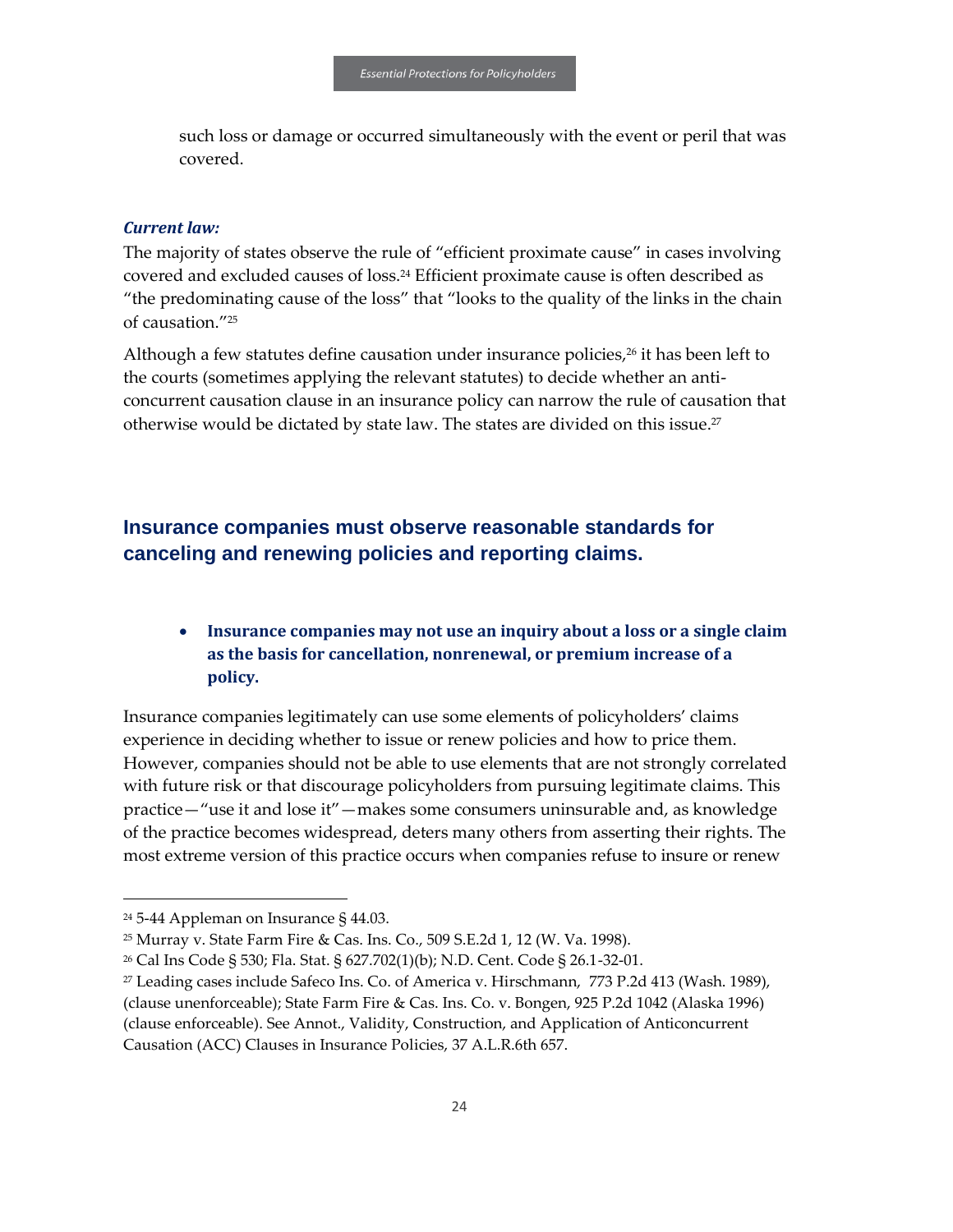or impose a premium increase or surcharge on policies merely because policyholders have inquired about coverage without actually filing a claim. The problem is made worse by companies' reliance on centralized databases about policyholders, so the fact that policyholders made inquiries are reported to all companies, even if the inquiries were unrelated to actual losses.

#### *Recommended action:*

States should prohibit insurance companies from refusing to issue, cancelling, surcharging increasing premiums, or refusing to renew policies because policyholders have made inquiries about coverage or potential claims or have filed one or a small number of claims.

#### *Recommended statutory language:*

(1) An insurer shall not refuse to issue, refuse to renew, or cancel an insurance policy, establish rates for coverage, or impose a surcharge based in whole or in part on one or more inquiries made by any consumer to an insurer, regardless of the source of the information that inquiries were made.

(2) An insurer shall not submit to any insurance support organization or consumer reporting agency that an inquiry was made to the insurer.

(3) An "inquiry" means any communication to an insurance company by an insured, or by an insurance producer on behalf of an insured, regarding terms and conditions of a homeowners insurance policy, including a communication concerning whether a homeowners insurance policy provides coverage for a type of loss or the process for filing a claim, that does not result in the filing of a claim.

(4) An insurer shall not cancel, refuse to renew, impose a surcharge on, or increase the premium of a homeowners insurance policy solely on the basis of

(a) claims made for coverage under the policy, unless two or more such claims have been made against the policy during the 36 months immediately preceding the expiration of the current policy period; or

(b) claims closed without payment, notwithstanding any other provision of this section.

(5) An insurer shall not cancel a homeowner's policy of insurance or increase the policy deductible except for any of the following reasons:

(a) Nonpayment of premium.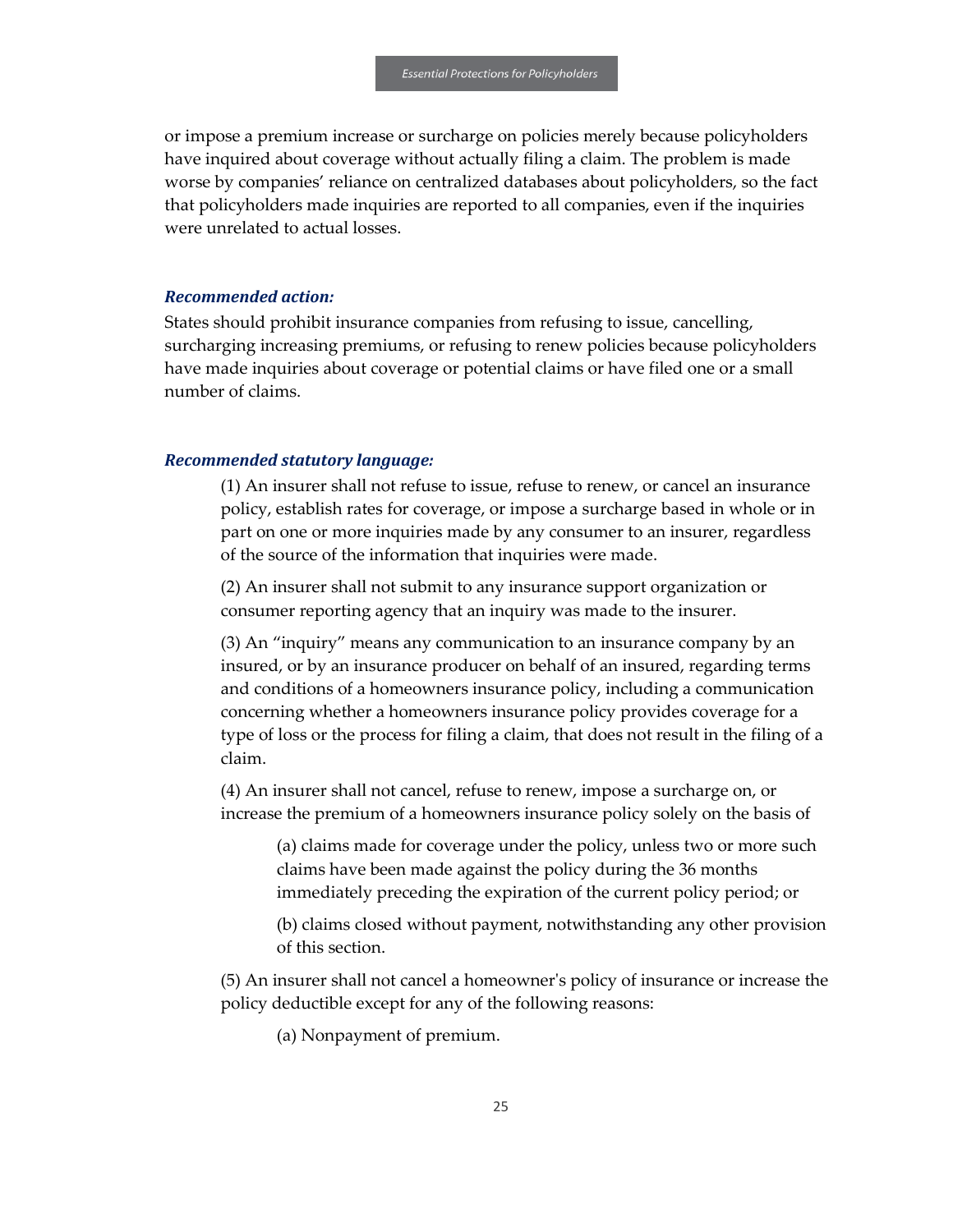(b) Conviction of the named insured of a crime having as one of its necessary elements an act increasing any hazard insured.

(c) Discovery of fraud or material misrepresentation by the named insured or his representative in obtaining the insurance or pursuing a claim under the policy.

(d) Discovery of grossly negligent acts or omissions by the insured or his or her representative substantially increasing any of the hazards insured against.

(6) An insurer shall not cancel or refuse to renew a policy except by notice to the insured. A notice of intention not to renew is not effective unless received by the named insured at least 30 days prior to the expiration date of the policy. Like notice must also be given to any party named as mortgagee on the policy. The notice must include the insurer's actual reason for refusing to renew the policy. The statement of reason must be explicit and sufficiently specific to convey, clearly and without further inquiry, the basis for the insurer's cancellation or failure to renew. Explanations such as "underwriting reasons," "underwriting experience," "loss record," "location of risk," "credit report" and similar terms are not by themselves acceptable explanations.

#### *Current law:*

1

A number of states have adopted statutes that limit insurance companies' ability to use inquiries as the basis of underwriting decisions.<sup>28</sup> The statutes typically are limited to homeowners' or other property insurance.<sup>29</sup> The definitions of "inquiry" vary modestly, usually including the two elements of "a request for information regarding the terms, conditions, or coverages offered under a property and casualty insurance policy" and that the inquiry "does not result in a claim."<sup>30</sup> The statutes prohibit the use of inquiries in specific situations, such as canceling or nonrenewing policies; $31$  issuing or declining

<sup>28</sup> E.g., Ariz. Rev. Stat. Ann. § 20-1652; Colo. Rev. Stat. Ann. § 10-4-110.8; Del. Code Ann. tit. 18, § 4131;

Haw. Rev. Stat. § 431:10E-124; Minn. Stat. Ann. § 65A.285; Mont. Code Ann. § 33-15-1105, 33-18- 210; N.J. Stat. Ann. § 17:29B-4.1; Tenn. Code Ann. § 56-7-113; Tex. Ins. Code Ann. § 544.553; Tex. Ins. Code Ann. § 551.113; Wyo. Stat. Ann. § 26-23-108.

<sup>29</sup> E.g., Haw. Rev. Stat. § 431:10E-124; N.J. Stat. Ann. § 17:29B-4; Tex. Ins. Code Ann. § 551.113. <sup>30</sup> E.g., Mont. Code Ann. § 33-15-1105. At least one state, Hawaii, narrows the definition by excluding inquiries where "the inquiry provides information not previously disclosed by the insured." Haw. Rev. Stat. § 431:10E-124.

<sup>31</sup> E.g., Colo. Rev. Stat. Ann. § 10-4-110.8.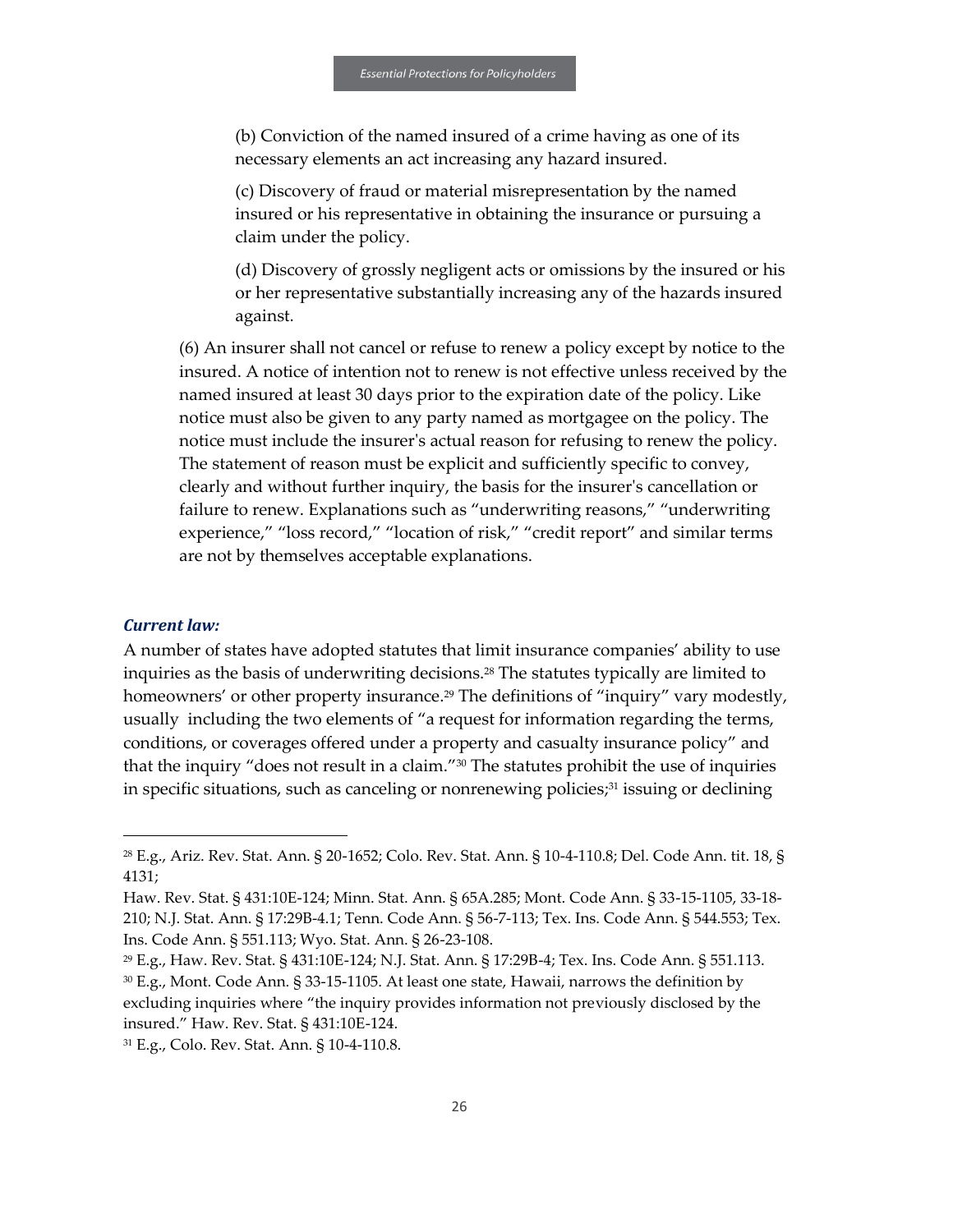to issue, nonrenewing, or canceling;<sup>32</sup> imposing surcharges or higher premiums;<sup>33</sup> or, most generally, "for purposes of making underwriting decisions."<sup>34</sup> Some states also specifically prohibit insurance companies from reporting inquiries to national databases such as CLUE.<sup>35</sup>

A number of states limit insurance companies' ability to cancel or refuse to renew policies except for the reasons stated in paragraph (5) of the recommended statutory language.<sup>36</sup> With reference to the "use it and lose it" concept, the most relevant language prohibits adverse action unless there is an event such as "a material change in the risk being insured"<sup>37</sup> or "increased hazard or material change in the risk assumed that could not have been reasonably contemplated by the parties at the time of assumption of the risk."<sup>38</sup> Some states specify a minimum number of claims that may trigger cancellation or nonrenewal.<sup>39</sup>

Many states also have related provisions limiting the use of losses due to catastrophes or other weather-related events as a basis for cancellation, nonrenewal, or other underwriting decisions. Refer to the discussion under Essential Protections for Disaster Victims.

 $\overline{a}$ 

<sup>32</sup> E.g., Tex. Ins. Code Ann. § 551.113.

<sup>33</sup> E.g., Minn. Stat. Ann. § 65A.285; Wyo. Stat. Ann. § 26-23-108.

<sup>34</sup> Del. Code Ann. tit. 18, § 4131.

<sup>35</sup> E.g., Ariz. Rev. Stat. Ann. § 20-1652; Colo. Rev. Stat. Ann. § 10-4-110.8; Mont. Code Ann. § 33- 15-1105.

<sup>36</sup> E.g., Okla. Stat. Ann. tit. 36, § 3639.1; La. Rev. Stat. Ann. 22:1333; La. Rev. Stat. Ann. 22:1265; Tex. Ins. Code Ann. § 551.107 nonrenewal only if three or more claims in any three-year period);

N.C. Gen. Stat. Ann. § 58-41-15; Ark. Code Ann. § 23-66-206); Wyo. Stat. Ann. § 26-35-202.

<sup>37</sup> La. Rev. Stat. Ann. 22:1265(D).

<sup>38</sup> N.C. Gen. Stat. Ann. § 58-41-15(a)(3).

<sup>39</sup> E.g., La. Rev. Stat. Ann. 22:1265; Tex. Ins. Code Ann. § 551.107(d).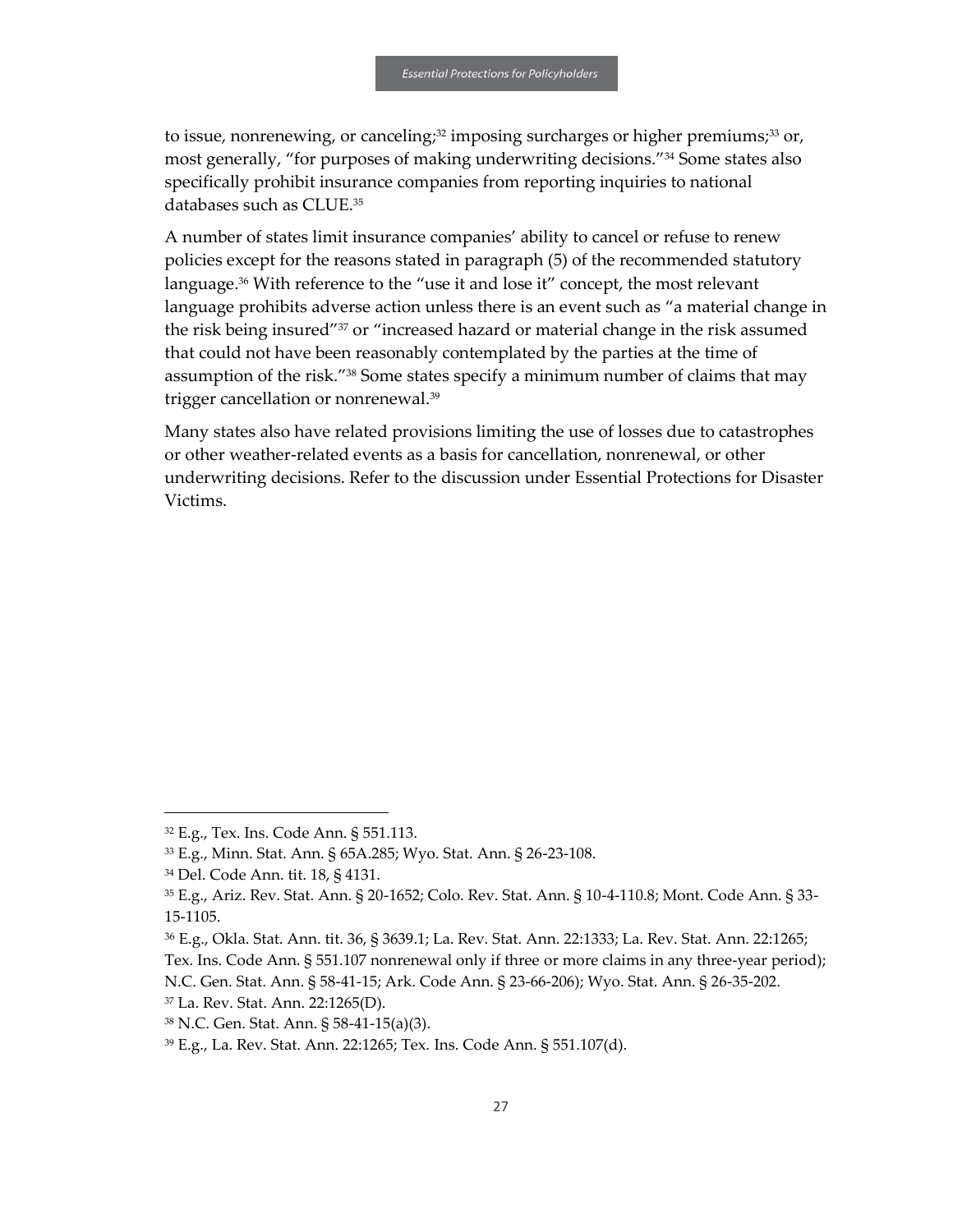# <span id="page-29-0"></span>**Essential Protections in the Claims Process**

Homeowners' insurance provides protection and security, but only when it works. The protection and security that insurance policies provide is most effective—or it fails—when policyholders file claims because insurance companies' primary duty is to pay claims promptly and fairly. Policyholders often are at a disadvantage in the claim process. They lack information and expertise about coverage under their policies and about the claim process and they may be financially and emotionally vulnerable after a major loss. To correct this imbalance and to make sure that insurance companies honor their promises, an Essential Protection is that insurance companies provide adequate information to policyholders about the claims process and establish and implement reasonable standards for processing, investigating, evaluating, and paying claims.



## <span id="page-29-1"></span>**Insurance companies must provide policyholders with essential information about the claims process.**

## • **After a claim has been initiated, insurance companies must provide policyholders with information about the claim process and policyholder rights and, upon request, with a copy of the claim file.**

Policyholders are required to provide complete, accurate, and timely information in order to have their claims paid. Insurance companies have an obligation to assist policyholders in this process by giving them the information they need about policy terms, time limits, and other requirements for pursuing their claims, and information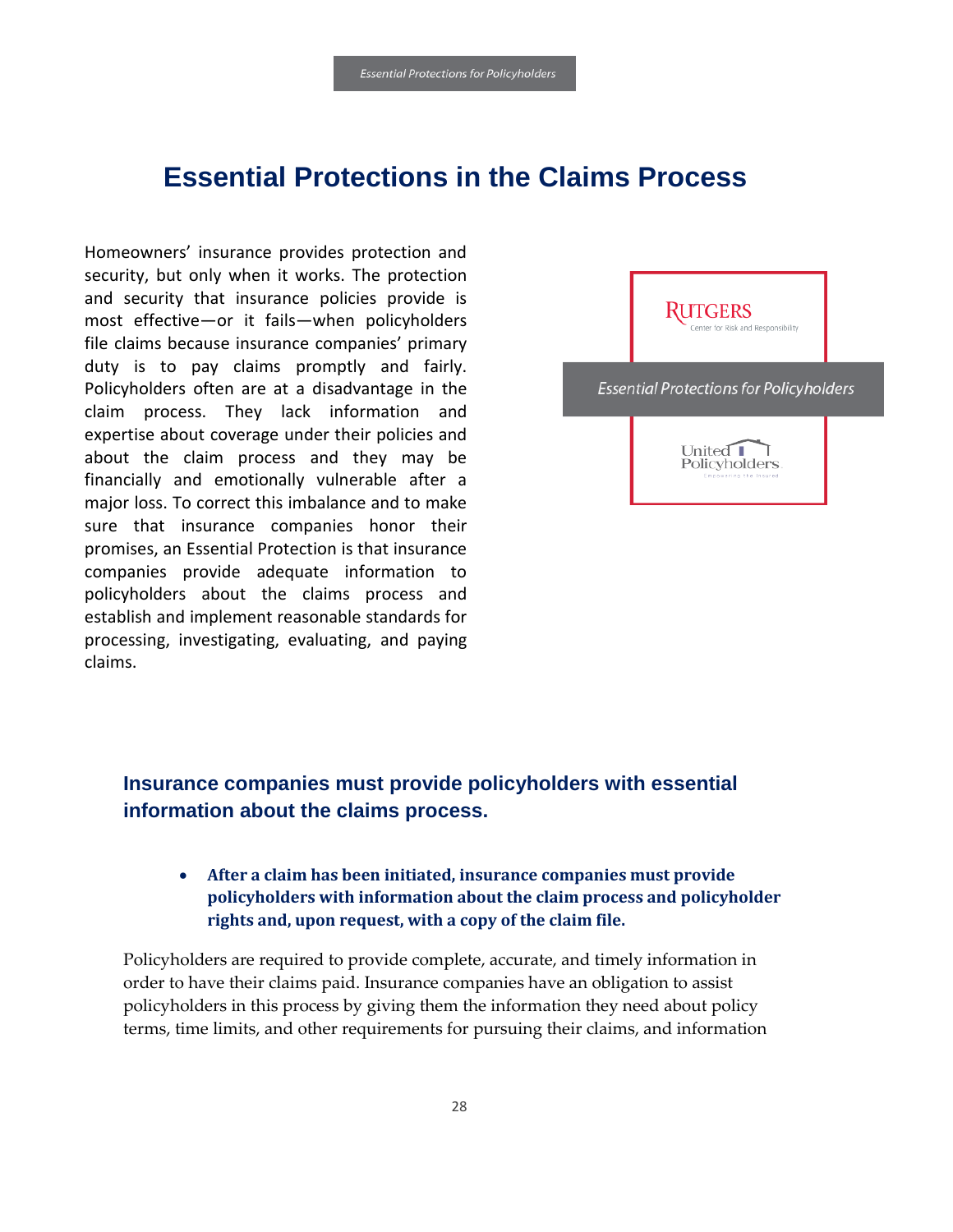the companies have received or developed about the claims. Many of these obligations are defined in detail in state adoptions of the NAIC's Unfair Claims Settlement Practices Act (UCSPA) and Model Regulation.<sup>40</sup>

Policyholders also should have full access to information relevant to their claims, including information the companies have received or developed about the claims. Insurance companies have a duty to conduct reasonable investigations and to assist policyholders in filing and documenting claims. To ensure that this duty is met, policyholders should have access to all information developed about their claims, commonly referred to as "the claim file."

#### *Recommended action:*

States should require insurance companies to provide policyholders full information about the claim process and information developed about claims.

#### *Recommended statutory language:*

- (1) The insurer shall provide to every claimant:
	- (a) A copy of [relevant state statutes and regulations concerning claim practices, such as the UCSPA]
	- (b) Forms necessary to present claims
	- (c) Explanation of time limits applicable to the claim, including time limits for filing the claim and other time limits stated in the policy or by operation of law
	- (d) Explanation of the claimant's rights in the event of a dispute, including, as applicable, mediation, appraisal, and litigation
	- (e) Explanation of the availability and procedures for filing a complaint with the state insurance department

(2) The insurer shall notify every claimant that they may obtain, upon request, copies of claim-related documents. Within fifteen calendar days after receiving a request from an insured for claim-related documents, the insurer shall provide the insured with copies of all claim-related documents, except those excluded by this section.

(a) For purposes of this section, "claim-related documents" means all documents that relate to the evaluation of loss, including, but not limited

 $\overline{a}$ 

<sup>40</sup> E.g., UCSPA § 4.M.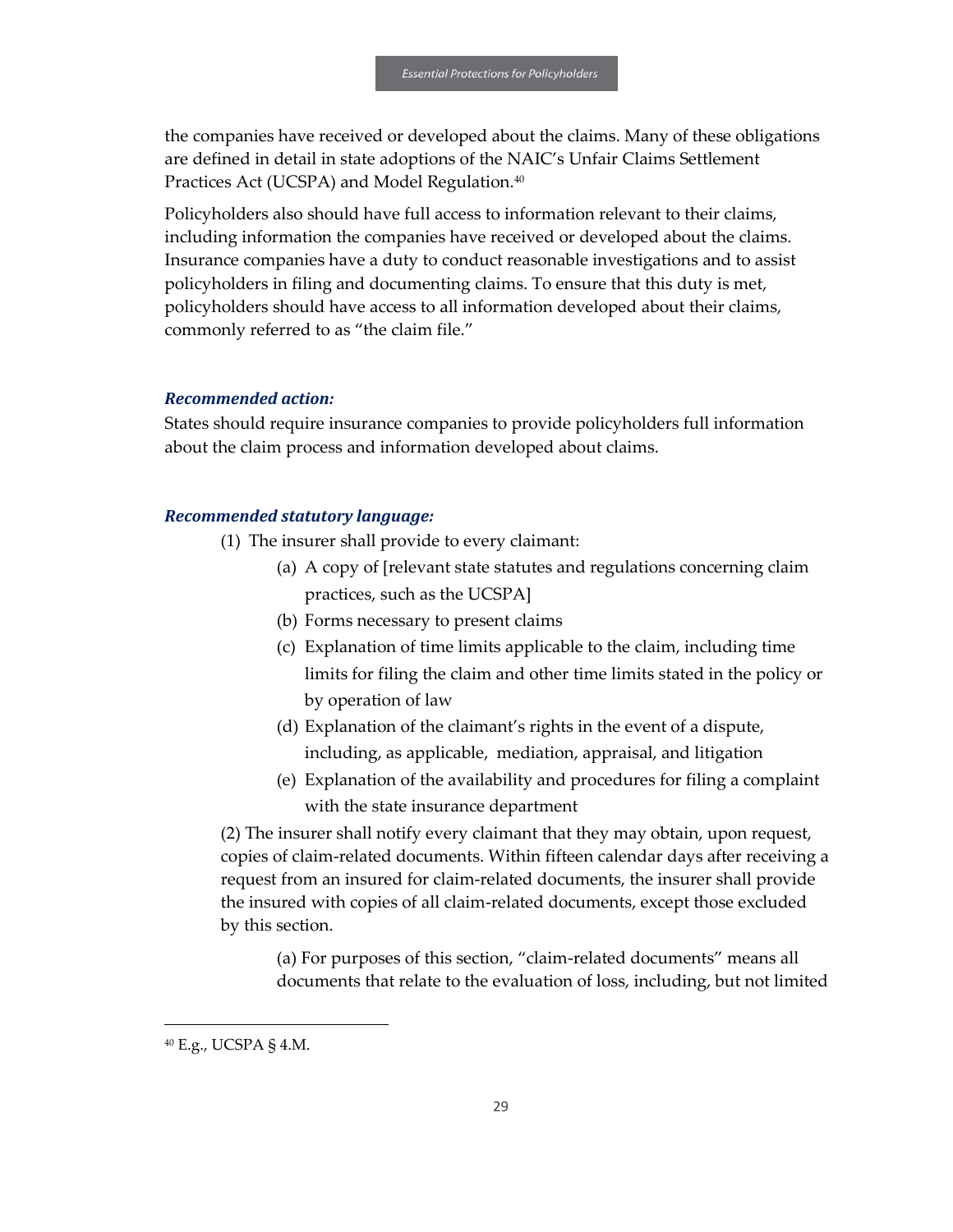to, repair and replacement estimates and bids, appraisals, scopes of loss, reports, findings, drawings, plans, valuation, measurements, calculations, and all other information on the cause or amount of loss, covered damages, and cost of repairs. However, attorney work product and attorney-client privileged documents and documents that contain medically privileged information are excluded from the documents an insurer is required to provide pursuant to this section to a claimant. For purposes of this section, "attorney work product" and "attorney-client privileged information" shall not include any information or documents prepared before the insurer has made a final determination on the claim and communicated that determination to the claimant.

(b) Nothing in this section shall be construed to affect existing litigation discovery rights.

#### *Current law:*

1

Section 4.M of the UCSPA, adopted in some version in many states, requires insurers "to provide forms necessary to present claims within fifteen (15) calendar days of a request with reasonable explanation regarding their use." The duty to provide a copy of the claim file on request is specifically mandated in California Insurance Code § 2071.<sup>41</sup> Even in states in which there is no specific statutory mandate, insurance companies are under a duty under the UCSPA and Model Regulation to provide relevant information and assistance to policyholders. Standards of reasonableness defined by courts similarly require insurance companies to be forthcoming with their policyholders.<sup>42</sup> In claim practices litigation the claim file is routinely available to policyholders in discovery.<sup>43</sup> The same information should be available to policyholders without the need to resort to litigation. Attorney work product, attorney-client privileged, and medically privileged documents are excluded, although those exclusions should be defined narrowly because "the payment or rejection of claims is a part of the regular business of an insurance company [so that] reports prepared by

<sup>41</sup> A similar requirement is contained in La. Rev. Stat. Ann. § 22:41.

 $42$  E.g., Bowler v. Fidelity & Cas. Co. of NY, 250 A.2d 580 (N.J. 1969).

<sup>43</sup> See Genovese v. Provident Life & Accident Ins. Co., 74 So. 3d 1064, 1068 (Fla. 2011); Stewart v. Siciliano, 2012-Ohio-6123, ¶ 44, 985 N.E.2d 226, 234; Cedell v. Farmers Ins. Co. of Washington, 295 P.3d 239, 245 (Wash. 2013); 2-16 New Appleman Insurance Bad Faith Litigation

<sup>§ 16.02; 2</sup> Law and Practice of Insurance Coverage Litigation § 17:62 (2014).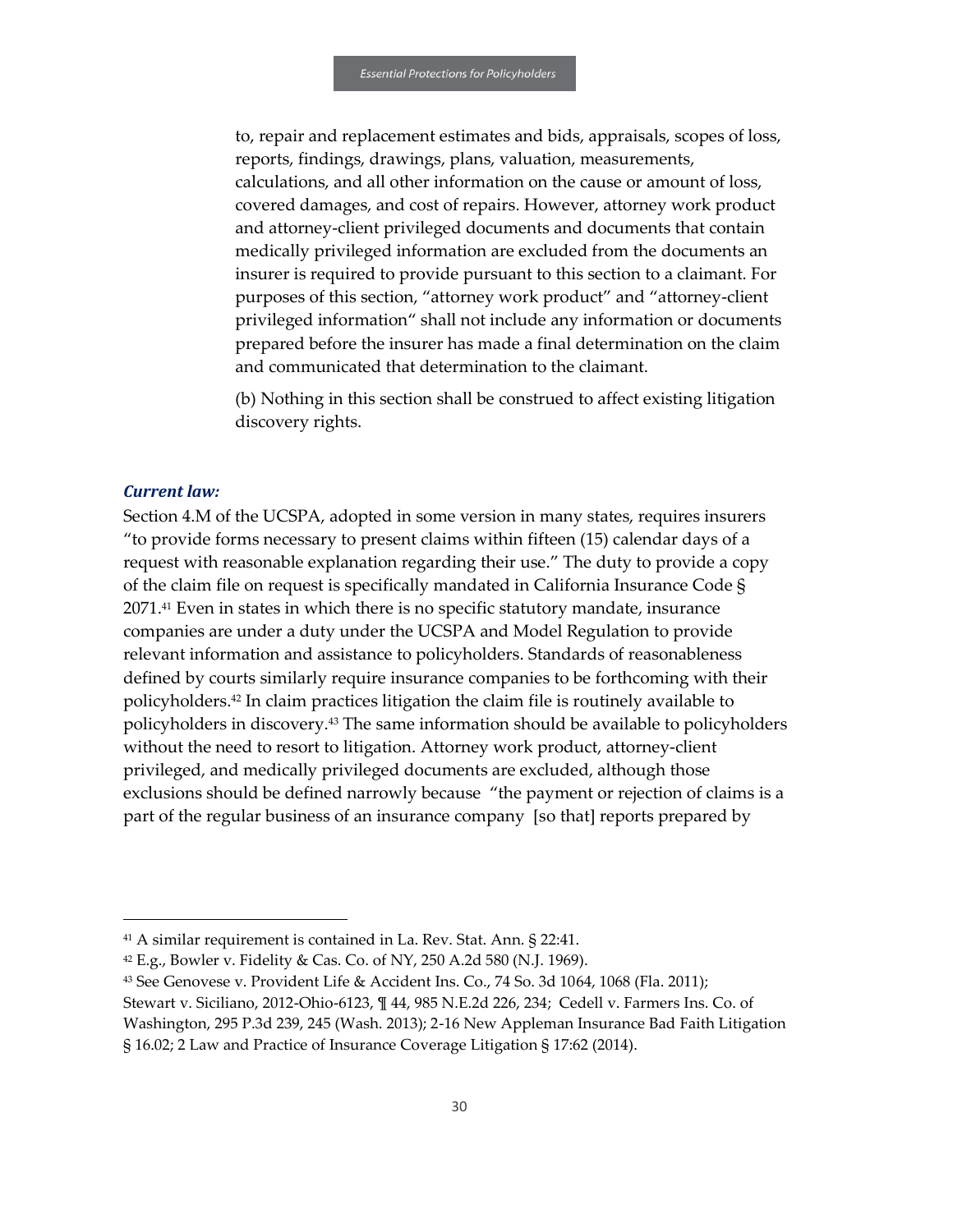insurance investigators, adjusters, or attorneys before the decision is made to pay or reject a claim are thus not privileged and are discoverable."<sup>44</sup>

## <span id="page-32-0"></span>**Insurance companies must observe reasonable time limits in the claims process.**

#### • **Policyholders should have reasonable time limits for filing claims and, in case of a dispute, for filing litigation against the insurance company.**

After a loss, policyholders need time to collect information, retain contractors and other experts, make repairs, and restore their standard of living, all while they are suffering the financial and emotional hardships caused by a loss. Insurance companies also need time to assist policyholders and to investigate and evaluate claims. These processes can take time, particularly where the losses are major or they occur after natural disasters, where many losses place extraordinary demands on insurance companies, contractors, and others. Therefore, insurance companies must provide policyholders adequate time to make sure repairs are made, claims are fully documented, and the conditions for payment in insurance policies are fully complied with. If disputes arise, policyholders may require more time to retain legal representation and to initiate litigation. Time requirements in policies and statutes of limitations should recognize these considerations while balancing the need to prevent stale claims and to allow insurance companies to appropriately reserve for potential losses. Policyholders may be unaware of time deadlines and their effect, so insurance companies should be required to give them adequate notice so that they can comply with the deadlines.

#### *Recommended action:*

 $\overline{a}$ 

States should require insurance companies to give policyholders adequate time to file claims and, in case of a dispute, to file litigation against the company.

#### *Recommended statutory language:*

(1) Every insurance policy shall provide that failure to give any notice or file any proof of loss required by the policy within the time specified in the policy

<sup>44</sup> Melworm v. Encompass Indem. Co., 977 N.Y.S.2d 321, 323 (App. Div. 2013). See Jay M. Feinman, Attorney-Client Privilege and Work-Product Protection in Insurance Bad Faith Litigation, 53 Tort Trial & Insurance Practice Law Journal 777 (2018).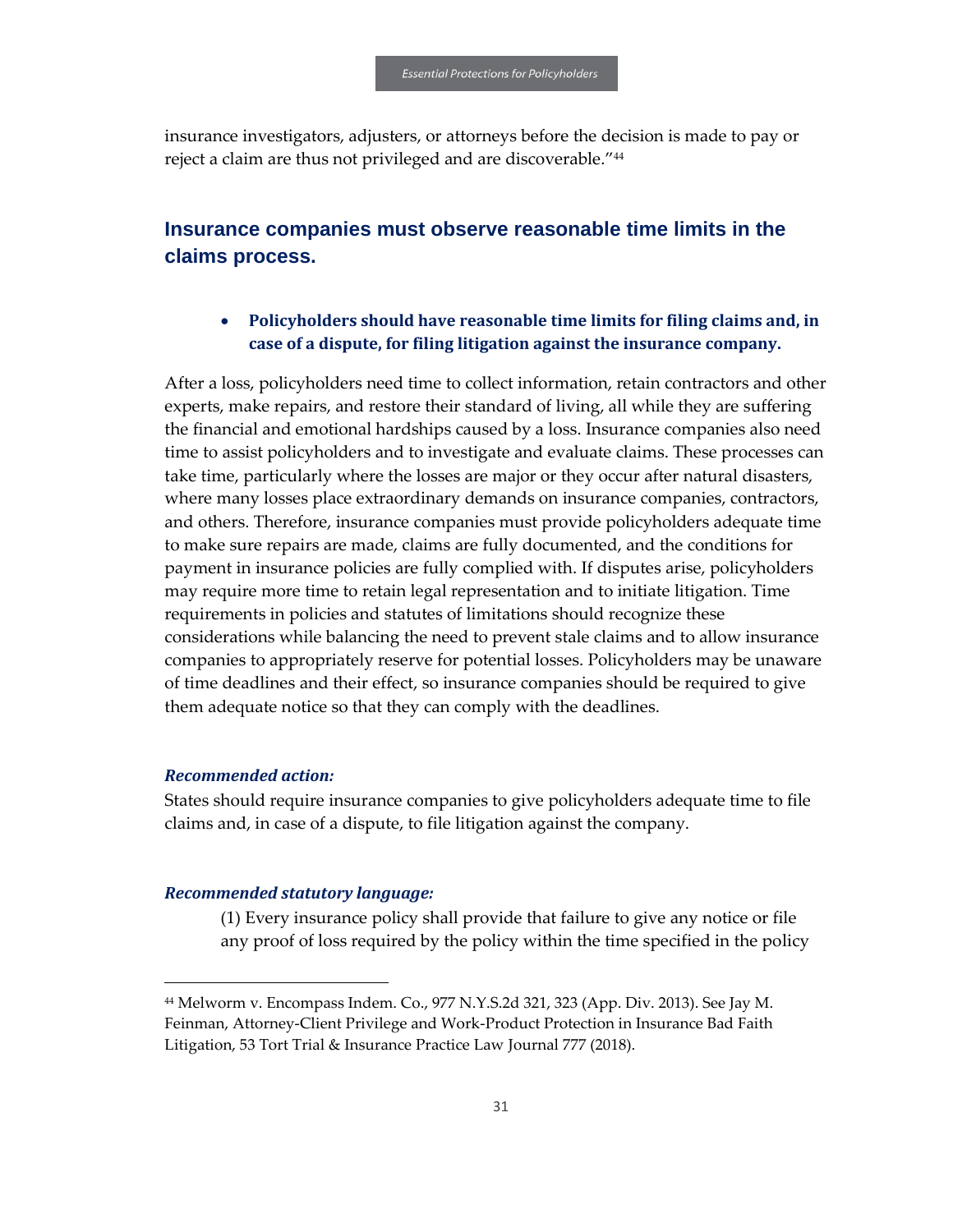does not invalidate a claim made by the insured, if the insured shows that it was not reasonably possible to give the notice or file the proof of loss within the prescribed time and that notice was given or proof of loss filed as soon as reasonably possible. Failure to give notice or file proof of loss does not bar recovery under the policy if the insurer fails to show it was prejudiced by the failure.

(2) No insurance policy shall contain any condition or agreement that requires the policyholder to file suit against the insurer, in the case of any dispute, within a period of time that is less than two years from the date of loss. Any such provision is against public policy and void.

(3) An insurer shall provide to a claimant written notice of any statute of limitation or other time period requirement in the policy or by operation of law upon which the insurer may rely to deny a claim. Such notice shall be given to the claimant not more than 90 days nor less than 60 days prior to the expiration date of the requirement; except, if notice of claim is first received by the insurer within that 60 days, then notice of the expiration date must be given to the claimant immediately. Failure to give such notice shall bar the insurer from asserting any time requirement as a defense to any action or from otherwise relying on the time requirement.

(4) A policyholder under a replacement cost policy shall have no less than twelve months from the date that the first payment toward the actual cash value is made in order to collect the full replacement cost of the loss, subject to the policy limit and deductible. Additional extensions of six months shall be provided to policyholders for good cause.

#### *Current law:*

1

The NAIC Model Regulation § 5.D., adopted in a number of states,  $45$  provides that "No insurer shall deny a claim based upon the failure of a first party claimant to give written notice of loss within a specified time limit unless the written notice is a written policy condition, or claimant's failure to give written notice after being requested to do so is so unreasonable as to constitute a breach of the claimant's duty to cooperate with the insurer." The language "unless the written notice is a written policy condition" has the effect of permitting insurance companies to act unreasonably simply by including a boilerplate condition in the policy, even when the failure to give notice or file a proof of loss does not prejudice their interests. Other states remove the insurance companies'

<sup>45</sup> E.g., Ok. Admin. Code § 365:15-3-4; Ohio Admin. Code § 3901-1-54; Pa Code § 146.4; 14 Va. Admin. Code § 5-400-40.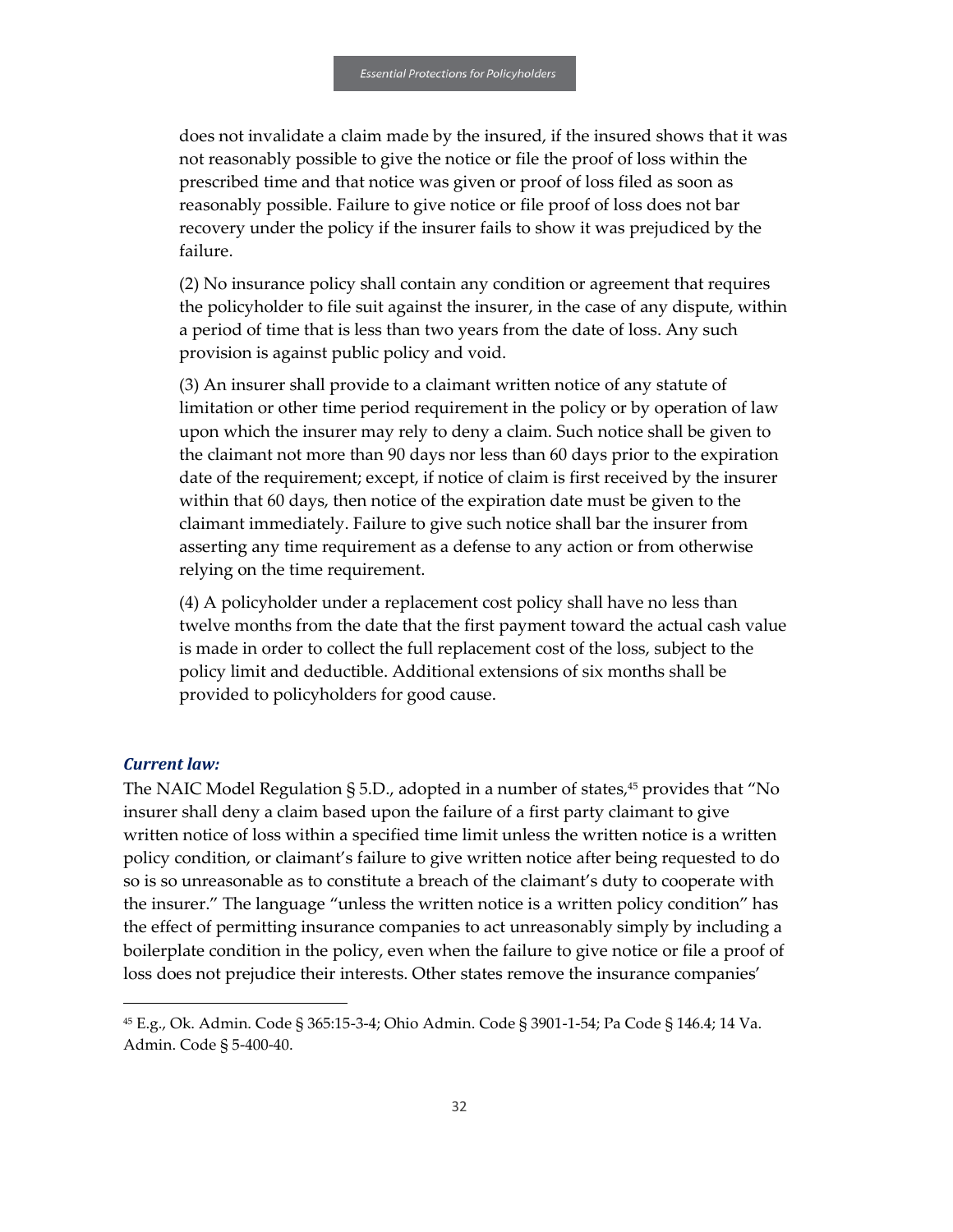ability to rely on policy language in this way, and those laws are the basis of the recommended language.<sup>46</sup>

All states have statutes of limitations limiting the time within which actions may be brought. Many states also have statutes that apply specifically to insurance policies, often based on the New York Standard Fire Policy, that requires the inclusion in policies of a provision that actions be "commenced within twenty-four months next after inception of the loss."<sup>47</sup> Many states also have statutes prohibiting and making unenforceable a provision in an insurance policy that attempts to shorten the period prescribed by the statute of limitations.<sup>48</sup> In the absence of a statute, courts generally hold that insurance policy terms attempting to shorten the period prescribed by the statute of limitations are disfavored but they are enforceable if they are reasonable.<sup>49</sup> A provision is reasonable "if it provides the insurer with prompt notice of the claim, yet allows the insured sufficient time after the rejection of the claim to investigate the claim and bring the action."<sup>50</sup> Even if a provision is reasonable, because of the special nature of insurance contracts courts often hold that such a provision may be enforced only if the insurer can demonstrate prejudice by the delay.<sup>51</sup>

Replacement cost provides the cost to repair or replace without deduction for depreciation. Policies typically provide for payment of actual cash value until the policyholder completes replacement. The time requirement in the recommended statutory language is based on the California statute.<sup>52</sup>

1

<sup>46</sup> 20 Mo. Code of State Regs. 100-1.020 ; Utah Code Ann. § 31A-21-312; W. Va. Admin. Code § 114-14-4.

<sup>47</sup> N.Y. Ins. Law § 3404; see also Or. Rev. Stat. § 743.660; R.I. Gen. Laws § 27-5-3.

<sup>48</sup> E.g., La. Rev. Stat. Ann. § 22:868; Md. Code, Insurance, § 12-104; Neb. Rev. Stat. § 44-357; W. Va. Code § 33-6-14.

<sup>49</sup> E.g., McDonnell v. State Farm Mut. Auto Ins. Co., 299 P.3d 715 (Alaska 2013); City of Hot Springs v. Nat'l Surety Co., 531 S.W.2d 8, 10 (1975); Auto-Owners Inc. Co. v. Hughes, 943 N.E.2d 432 (Ind. App. 2011).

<sup>50</sup> Davis v. State Farm Fire & Cas. Co., 545 F. Supp. 370, 371-72 (D. Nev. 1982).

<sup>51</sup> Estes v. Alaska Guar. Ins. Co., 774 P.2d 1315 (Alaska 1989); Zuckerman v. Transamerica Ins. Co., 650 P.2d 441 (Ariz. 1982).

<sup>52</sup> Cal. Ins. Code § 2051.5.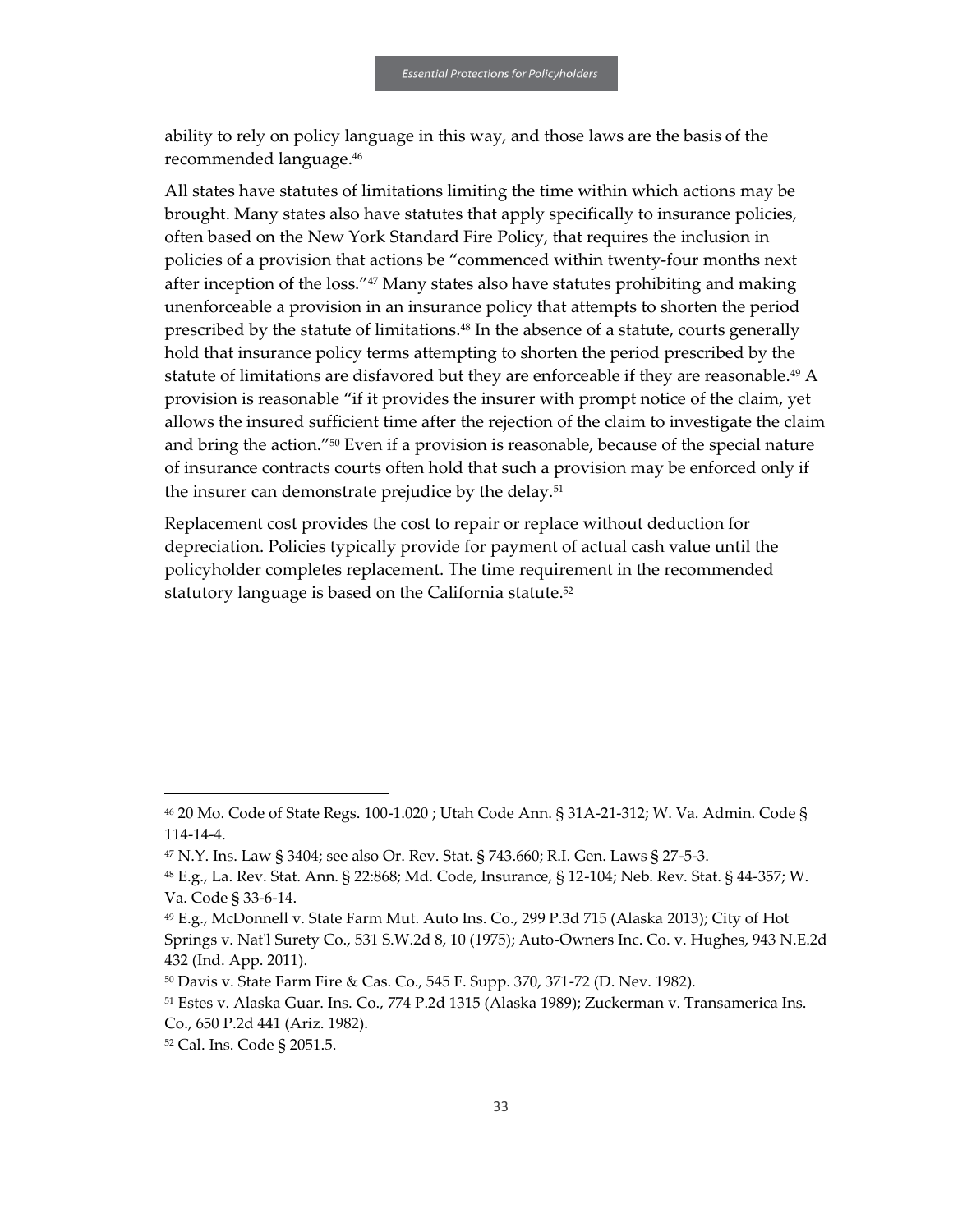## <span id="page-35-0"></span>**Insurance companies must observe reasonable standards in the claim process.**

## • **Insurance companies must promptly, fairly, and objectively process, investigate, evaluate, and resolve claims.**

The basic requirement for insurance companies when handling claims is that they must act reasonably. No insurance company would be willing to advertise its policies on any other basis, and no prospective policyholder would buy a policy on any other basis. Reasonableness does not demand perfection; everyone makes mistakes, including insurance companies. Reasonableness does demand that insurance companies follow the law, adhere to widely accepted industry standards of performance, and conform to the reasonable expectations of policyholders.

Most states have adopted the NAIC's Model Unfair Claims Settlement Practices Act and the accompanying Unfair Property/Casualty Claims Settlement Model Regulation. The UCSPA requires insurers generally "to adopt and implement reasonable standards for the prompt investigation and settlement of claims arising under its policies" (§4.C) and implements that requirement through more specific minimum protections for policyholders.

The UCSPA fails policyholders in one basic respect. It treats many unreasonable actions as if they were not violations of the statute, stating that insurance companies' unreasonable actions only are wrongful if they are committed intentionally or as a general business practice. Actions that are unreasonable are unreasonable whether or not they have these added elements.

#### *Recommended action:*

States should adopt the National Association of Insurance Commissioner's Model Unfair Claims Settlement Practices Act and the accompanying Unfair Property/Casualty Claims Settlement Model Regulation, without the limitation that an unreasonable action is only a violation if committed intentionally or as a general business practice.

#### *Recommended statutory language:*

(3) It is an improper claims practice for a domestic, foreign or alien insurer transacting business in this state to commit an act defined in Section 4 of this act if: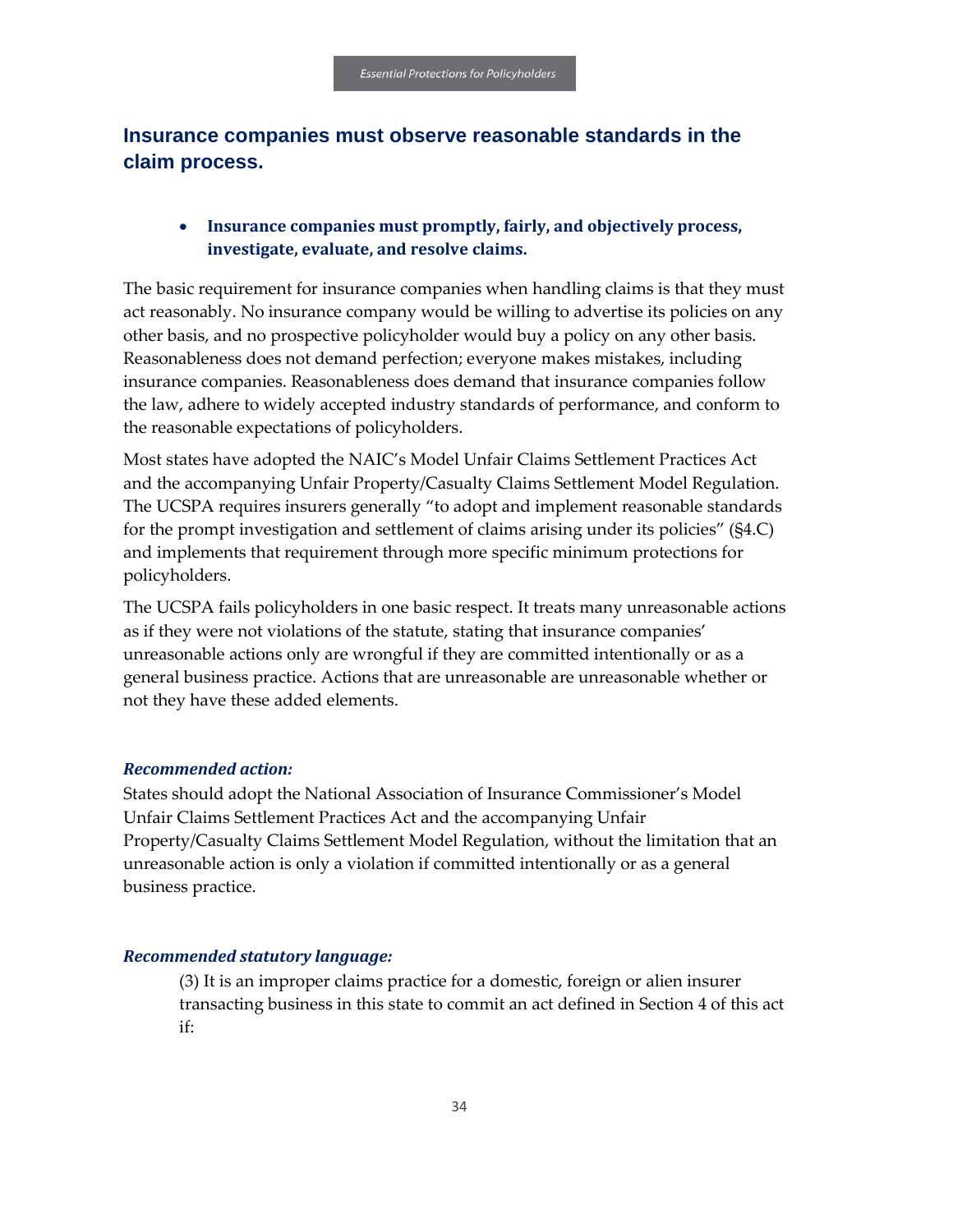A. It is committed flagrantly and in conscious disregard of this Act or any rules promulgated hereunder, or

B. It has been committed with such frequency to indicate a general business practice to engage in that type of conduct.

 $(4)$  Any of the following acts by an insurer, if committed in violation of Section 3, constitutes an unfair claims practice.

#### *Current law:*

1

The standards to which insurance companies must adhere in the claims process are set by statute, administrative regulation, and common law.

The UCSPA has been adopted in nearly every state, although individual states' adoptions vary its provisions. The Model Regulation specifies in more detail the obligations imposed on insurers. Many state insurance departments have adopted these or other administrative rules as well. Some states have adopted statutes other than the UCSPA that define claims practices standards. For example, some statutes establish a broad duty to observe fair claim practices.<sup>53</sup>

Courts in most jurisdictions also recognize that an obligation of good faith and fair dealing is embodied in every insurance policy as if it were written into the wording of the policy.<sup>54</sup> The good faith obligation has been a major source of the law of claim practices, requiring the insurer to go beyond the letter of the insurance policy and to act fairly and reasonably in processing, investigating, evaluating, and paying a claim.<sup>55</sup>

#### • **Insurance companies must observe reasonable standards for determining the amount of loss.**

<sup>53</sup> E.g., Colo. Rev. Stat. Ann. § 10-3-1115; La. Rev. Stat. Ann. § 22:1973 ; Md. Code Ann., Ins. § 27- 1001; Mo. Ann. Stat. § 375.296; Wash. Rev. Code. § 48.30.010(7).

<sup>54</sup> E.g., Bowler v. Fid. & Cas. Co. of N.Y., 250 A.2d 580, 587-88 (N.J. 1969*):* "Insurance policies are contracts of the utmost good faith and must be administered and performed as such by the insurer . …. In all insurance contracts, particularly where the language expressing the extent of the coverage may be deceptive to the ordinary layman, there is an implied covenant of good faith and fair dealing that the insurer will not do anything to injure the right of its policyholder to receive the benefits of his contract."

<sup>55</sup> See Jay M. Feinman, The Law of Insurance Claim Practices: Beyond Bad Faith, 47 Tort Trial & Ins. Prac. L. J. 693 (2012).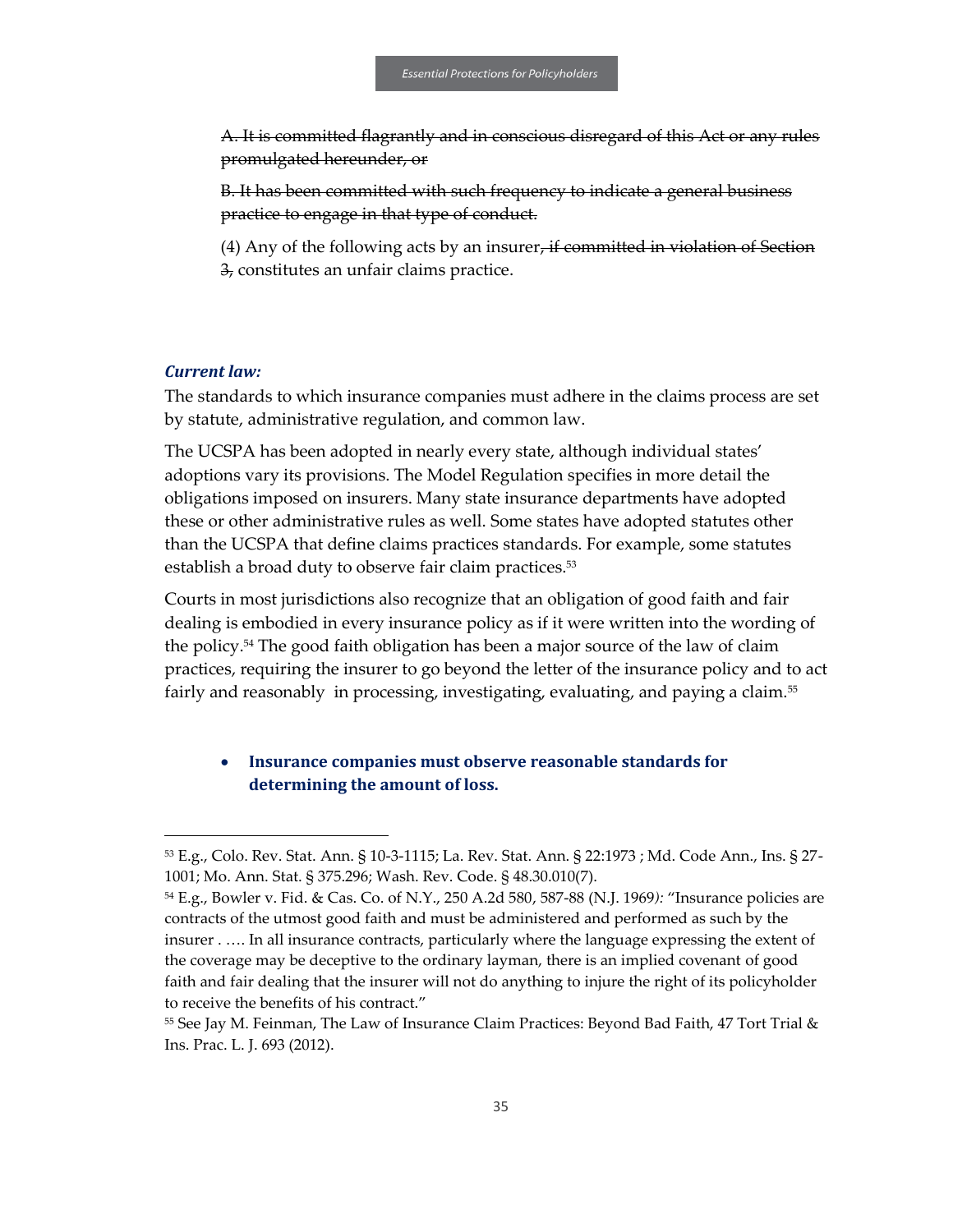Often the most difficult issue in homeowners insurance claims is determining the value of the loss. This should not be an adversarial process; insurance companies are obligated to act reasonably and in the interest of their policyholders to determine the fair value of claims. This requirement is an application of the general principle that companies are required to act in good faith toward their policyholders. In particular, companies should be obligated to observe reasonable standards for determining and paying the actual cash value or the replacement cost of the claim, as applicable under the policy.

In cases of partial loss under a replacement cost policy, homeowners expect that their policies enable them to repair or replace the damaged property without additional cost, observing a "functional conception" of indemnity, rather than an "economic conception."<sup>56</sup> Under a replacement cost policy, repair or replacement often requires matching the damaged part of the property to the undamaged part to restore the property to the condition prior to loss; for example, replacing only damaged shingles on a roof fails to restore the uniform appearance.

Replacement cost policies often provide that the insurer will pay actual cash value initially and then additional costs once repairs or rebuilding are complete; unless the policyholder receives payments as expenses are incurred, it may not have funds to complete repairs and may undergo additional expense due to the need to borrow funds.

After the destruction of a home, a homeowner reasonably may decide to relocate, particularly after a natural disaster in which there has been widespread damage. Replacement cost policies should permit a homeowner to do so, as long as the insurer's obligation is limited to what it would have owed to replace the property at its original location.

#### *Recommended action:*

1

States should mandate reasonable standards for determining the value of losses.

#### *Recommended statutory language:*

(1) Under a homeowners insurance policy that requires payment of actual cash value, the measure of the actual cash value shall be determined as follows:

<sup>56</sup> See Kenneth S. Abraham & Daniel Schwarcz, Insurance Law and Regulation 263 (6th ed. 2015).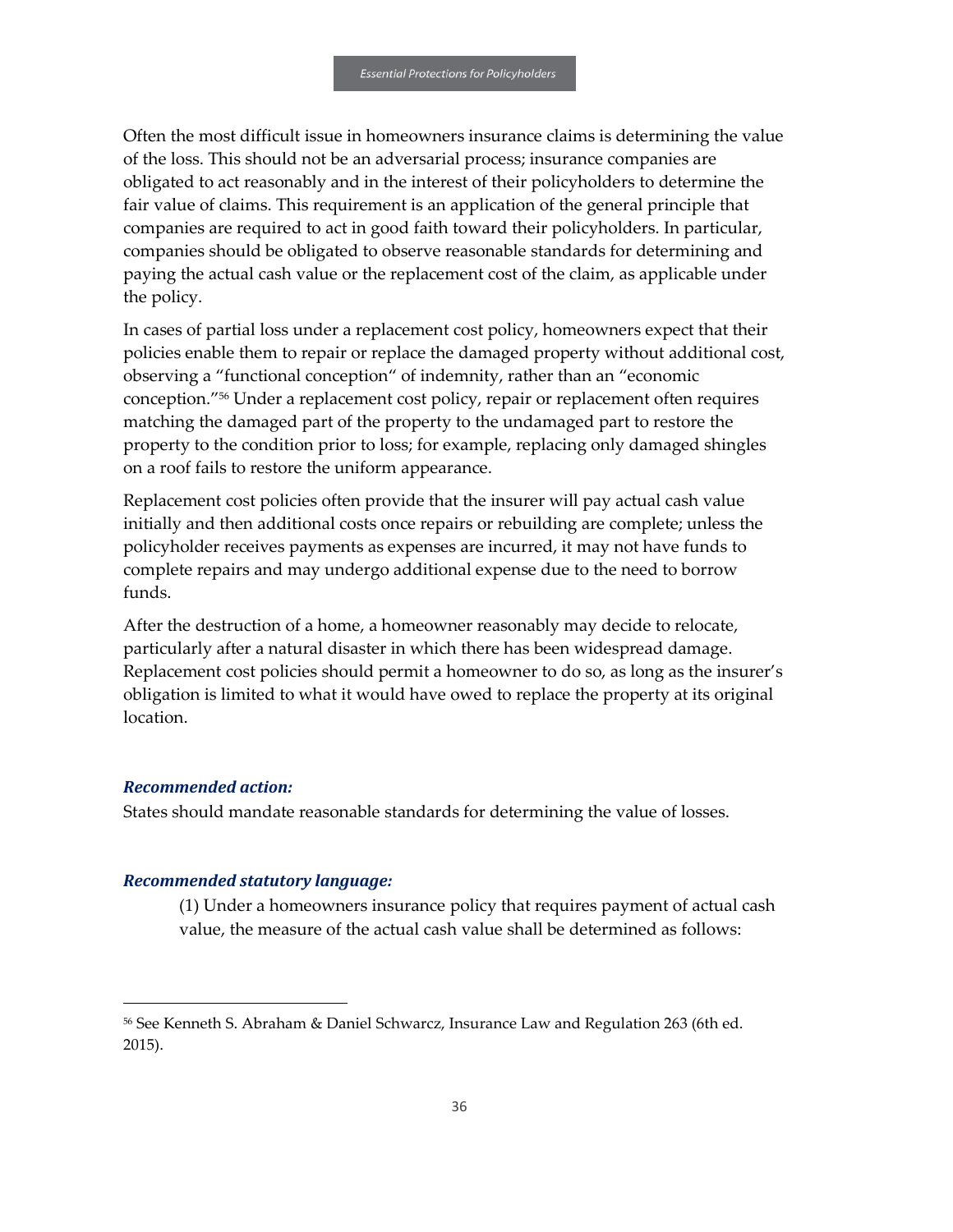(a) In case of total loss to the structure, the policy limit or the fair market value of the structure, whichever is less.

(b) In case of a partial loss to the structure, or loss to its contents, the amount it would cost the insured to repair, rebuild, or replace the thing lost or injured less a fair and reasonable deduction for physical depreciation based upon its condition at the time of the loss or the policy limit, whichever is less. In case of a partial loss to the structure, a deduction for physical depreciation shall apply only to components of a structure that are normally subject to repair and replacement during the useful life of that structure.

(2) Under a homeowners insurance policy that requires payment of replacement cost,

(a) The measure of indemnity is the amount that it would cost the insured to repair, rebuild, or replace the thing lost or injured, without a deduction for physical depreciation, (taking into account any extended replacement or guaranteed replacement provision in the policy and any law and ordinance coverage provision in the policy), or the policy limit, whichever is less.

(b) For a loss that requires repair or replacement of an item or part, any consequential physical damage incurred in making such repair or replacement not otherwise excluded by the policy shall be included in the loss. The insured shall not have to pay for betterment or any other cost except for the applicable deductible.

(c) For a loss that requires repair or replacement of items or part and the repaired or replaced items or part do not match in quality, color, or size the existing items or parts, the insurer shall repair or replace with materials of like kind and quality to provide for a reasonably uniform appearance, including repair or replacement in adjoining areas. The insured is not required to pay for betterment or any other cost except for the applicable deductible.

(3) Under a homeowners insurance policy that requires payment of replacement cost, for loss to a dwelling, the insurer shall initially pay at least the actual cash value of the insured loss, less any applicable deductible. The insurer shall pay any remaining amounts necessary to perform such repairs as work is performed and expenses are incurred.

(4) In the event of a total loss of a structure insured under a homeowners insurance policy that provides for replacement cost, the insured may rebuild or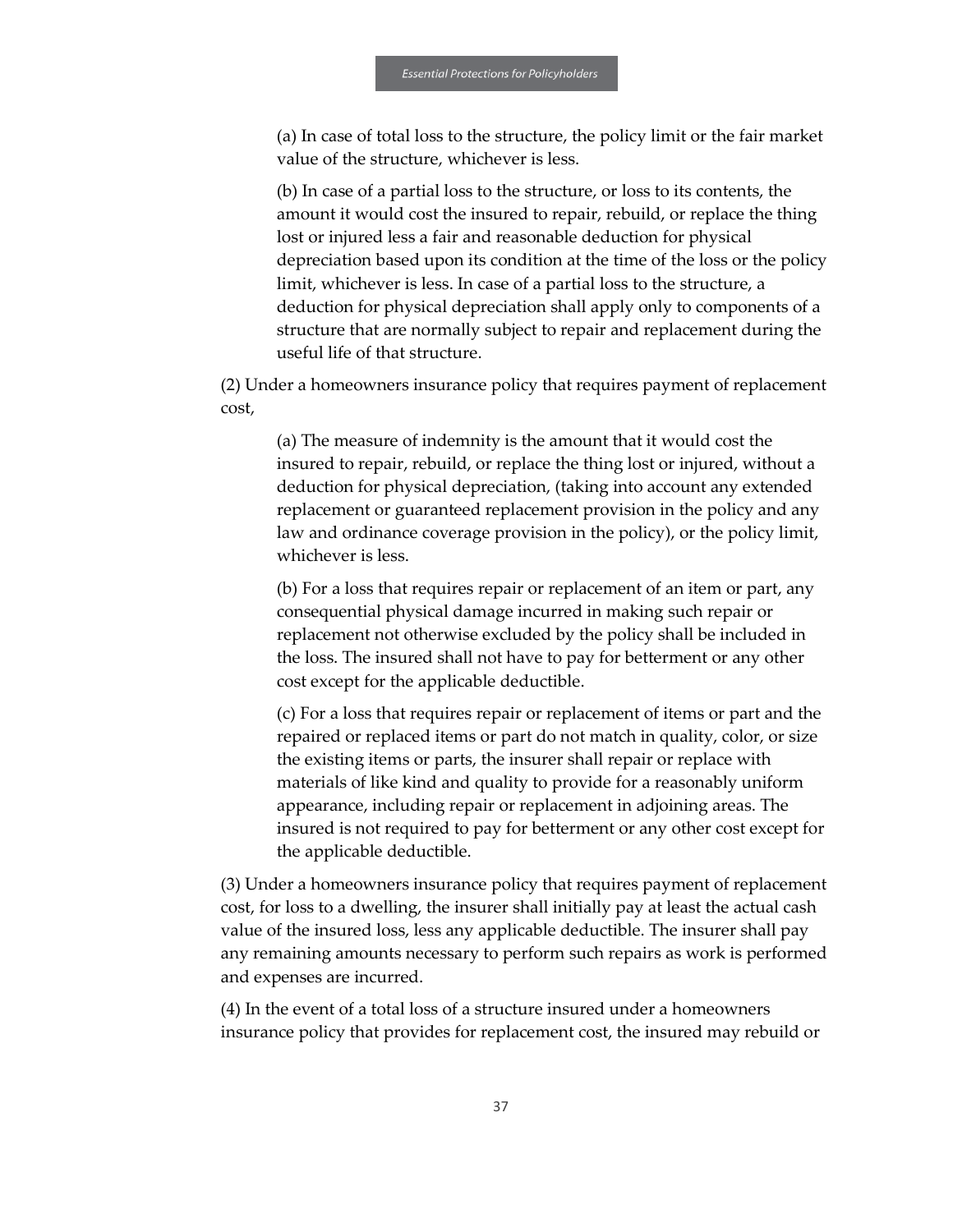replace the property at a location other than the insured premises. In that case, the measure of indemnity shall be based upon the replacement cost of the insured property, (taking into account any extended replacement or guaranteed replacement provision in the policy and any law and ordinance coverage provision in the policy), or the policy limit, whichever is less, and shall not be based upon the cost to repair, rebuild, or replace at a location other than the insured premises.

(5) In the event of a total loss of the contents of an owner-occupied primary residence that was furnished at the time of loss, the insurer shall offer the policyholder a minimum of eighty percent, or a larger percent by mutual agreement of the policyholder and insurer, of the value of the contents coverage reflected in the declaration page of the homeowner's policy without requiring submittal of a written inventory of the contents. In order to receive up to the full value of the contents coverage, the policyholder may accept the offer under this paragraph and submit a written inventory as required by the insurer.

(6) If the policyholder receives the depreciated value of contents insured under a policy, the insurer must make available to the insured the methodology used for determining the depreciated value of the insured contents.

#### *Current law:*

Actual cash value is generally determined according to a "broad evidence" rule, under which any relevant factor is considered in determining the value of a loss.<sup>57</sup> Often this translates to replacement cost less depreciation.<sup>58</sup> The deduction for depreciation only applies to components "that are normally subject to repair and replacement during the useful life of that structure."<sup>59</sup> Even then, a number of states have recognized that in cases of partial loss policyholders seek functional indemnity—for example, having a roof repaired without additional expense to the homeowner.<sup>60</sup>

Replacement cost provides the cost to repair or replace without deduction for depreciation. Policies typically provide for payment of actual cash value until the

1

<sup>&</sup>lt;sup>57</sup> The leading case is McAnarney v. Newark Fire Ins. Co., 159 N.E. 902 (N.Y. 1928). See Robert H. Jerry, II & Douglas R. Richmond, Understanding Insurance Law 638 (5th ed. 2012).

<sup>58</sup> Cal. Ins. Code § 2051.

<sup>59</sup> Id.

<sup>60</sup> Sperling v Liberty Mut. Ins. Co., 281 So.2d 297 (Fla. 1973); Thomas v. American Family Mut. Ins. Co., 666 P.2d 676 (Kan. 1983).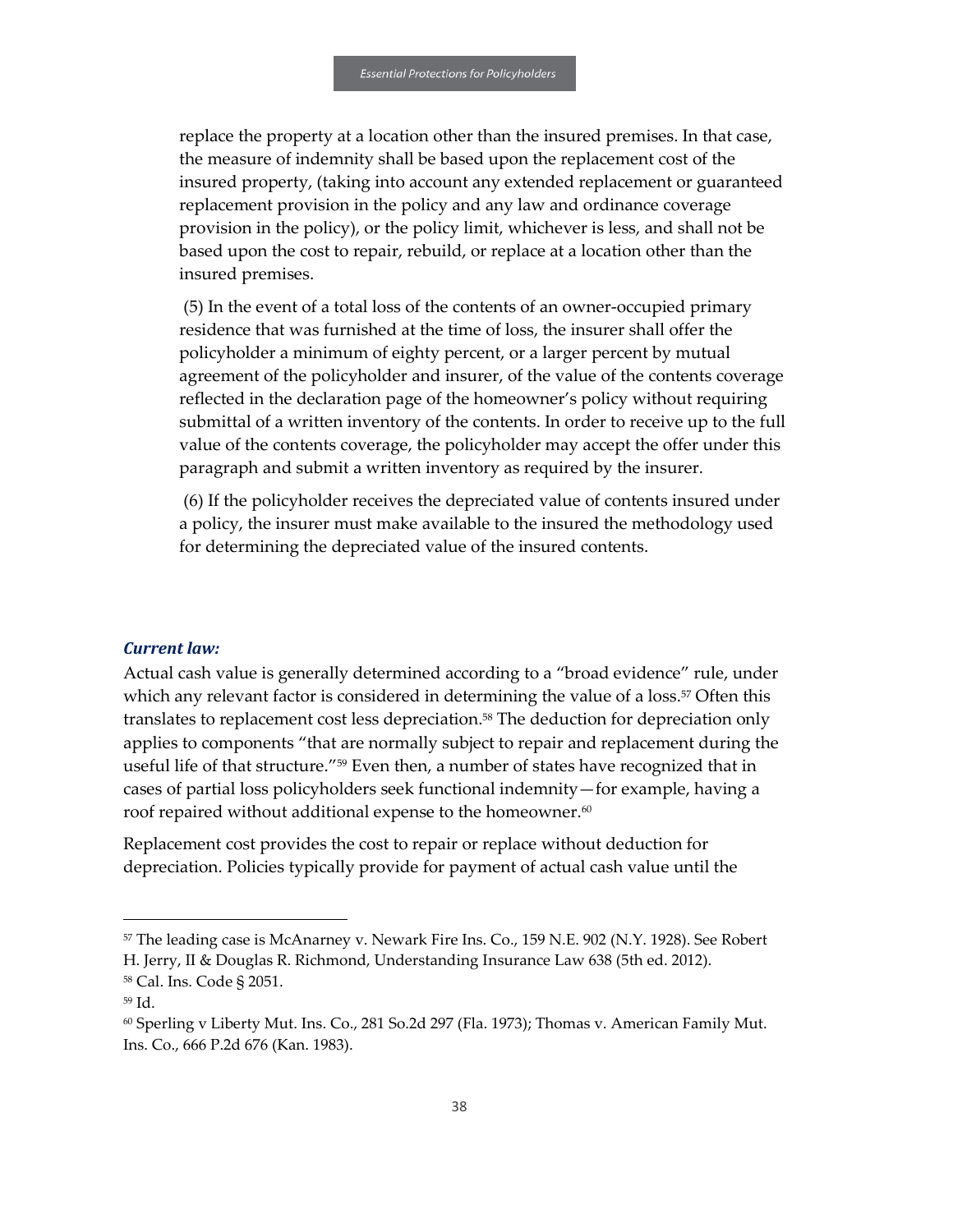policyholder completes replacement. The procedural requirement in the recommended statutory language is based on the Colorado statute.<sup>61</sup>

Matching to restore a uniform appearance is required by the National Association of Insurance Commissioners' Unfair Property/Casualty Claims Settlement Practices Model Regulation (MDL-902, 1997). Many states have adopted statutes or administrative rules based on the Model Regulation.<sup>62</sup> Other states have adopted the matching principle by court decision,<sup>63</sup> although not all states agree.<sup>64</sup>

The requirement that under a replacement cost policy, an insurer must pay the cost of repairs and expenses above actual cash value as they are incurred, is specified by statute in Florida.<sup>65</sup>

The ability to replace property at a different location is specified by statute in California<sup>66</sup> and by judicial interpretation of the insurance policy in other states.<sup>67</sup>

#### • **Policyholders should have access to efficient, effective means of dispute resolution.**

When a loss occurs, homeowners need to receive the benefits of their insurance policies quickly and fully in order to repair their property and rebuild their lives. Therefore, when disputes concerning claims arise between policyholders and their insurance

1

<sup>61</sup> Colo. Rev. Stat. §10–4–110.8 (11).

<sup>62</sup> Cal. Code of Regs., tit. 10, § 2695.9; Conn. Gen. Stat. § 38a-316e (2014); Fla. Stat. Ann. § 626.9744; Iowa Admin. Code § 191-15.44 (507B); Ky. Admin. Regs. tit. 806, ch. 12 § 095; Neb. Admin. R. & Regs. tit. 210, Ch. 60, § 010; Ohio Admin. Code § 3901-1-54; R.I. Admin. Code § 11- 5-73:9; Utah Admin. Code R590.190-13(1)(b).

 $63$  E.g., Nat'l Presbyterian Church, Inc. v. GuideOne Mut. Ins. Co., 82 F. Supp. 3d 55, 56-57 (D.D.C. 2015); Cedar Bluff Townhome Condo. Ass'n, Inc. v. Am. Family Mut. Ins. Co., No. A13- 0124, 2013 WL 6223454, at \*1 (Minn. Ct. App. Dec. 2, 2013), aff'd, 857 N.W.2d 290 (Minn. 2014); Trout Brook S. Condo. Ass'n v. Harleysville Worcester Ins. Co., 995 F. Supp. 2d 1035, 1042 (D. Minn. 2014); Alessi v. Mid-Century Ins. Co., Inc., 464 S.W.3d 529, 530 (Mo. Ct. App. 2015). <sup>64</sup> E.g., Graffeo v. State Farm Fire & Cas., Inc., 628 So. 2d 790 (Ala. Civ. App. 1993); Woods Apartments, LLC v. U.S. Fire Ins. Co., No. 3:11-CV-00041-H, 2013 WL 3929706, at \*1 (W.D. Ky. July 29, 2013); Enwereji v. State Farm Fire & Cas. Co., No. 10-CV-4967, 2011 WL 3240866, at \*1 (E.D. Pa. July 28, 2011).

<sup>65</sup> Fla. Stat. Ann. § 626.7011.

<sup>66</sup> Cal. Ins. Code § 2051.5(c).

 $67$  E.g., Huggins v. Hanover Ins. Co., 423 So. 2d 147 (1982); Blanchette v. York Mutual Ins. Co., 455 A.2d 426 (Me. 1983).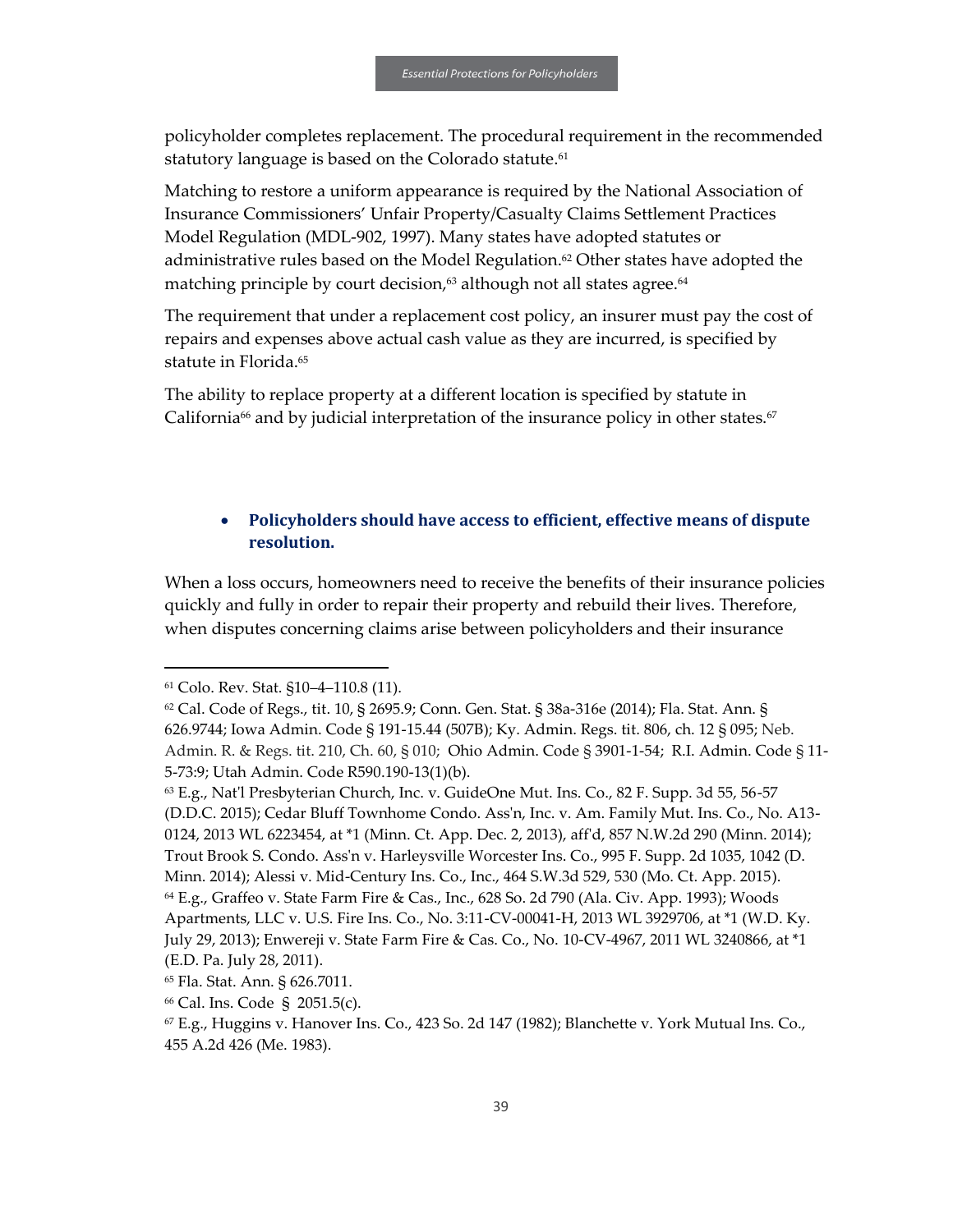companies, policyholders need efficient, effective, and expeditious means of resolving the disputes. Litigation ultimately may be necessary but it is a last resort for policyholders because it takes time, delaying the process of recovery, and it is financially and emotionally draining. Two alternatives to litigation that can be effective for homeowners are mediation and appraisal. Mediation provides an informal but structured forum in which policyholders and insurers can meet with the aid of a qualified mediator to discuss and attempt to resolve disputes. Appraisal provides a process by which neutral parties can assess loss and determine the costs of repair. Each needs to be well-designed and supported to meet policyholders' needs.

United Policyholders has prepared Best Practices for Post-Disaster Insurance Claim Mediation Programs, available on the UP website. Those Best Practices also can be used as a guide for the implementation of a mediation program for other property insurance disputes. Essential elements of an effective mediation program include the following:

- Policyholders should be fully informed about their right to mediation and should be provided advice and counseling about the process.
- o Policyholders should be able to request non-binding mediation in which insurance companies are required to participate.
- o Mediators should be qualified in both the mediation process and property insurance issues.
- o The costs of mediation should be borne by the insurance companies.

Despite the presence of alternatives to litigation such as mediation and appraisal, litigation may be the only means to resolve a dispute or for policyholders to obtain the benefits their insurance companies promised to them. Companies sometimes attempt to prevent policyholders from having their day in court through forced arbitration clauses in insurance policies. Arbitration can be a fair and efficient means of dispute resolution if both parties agree to arbitrate a claim after a dispute has arisen, but it should not be imposed on policyholders by a policy term that is usually hidden in boilerplate or the consequences of which are not well understood. Arbitration often fails to protect policyholders because discovery is limited, arbitrators can be more favorable to insurance companies, arbitration rulings cannot be reviewed even for errors of law or fact, and the rulings are private so they do not serve the public function of clarifying the law.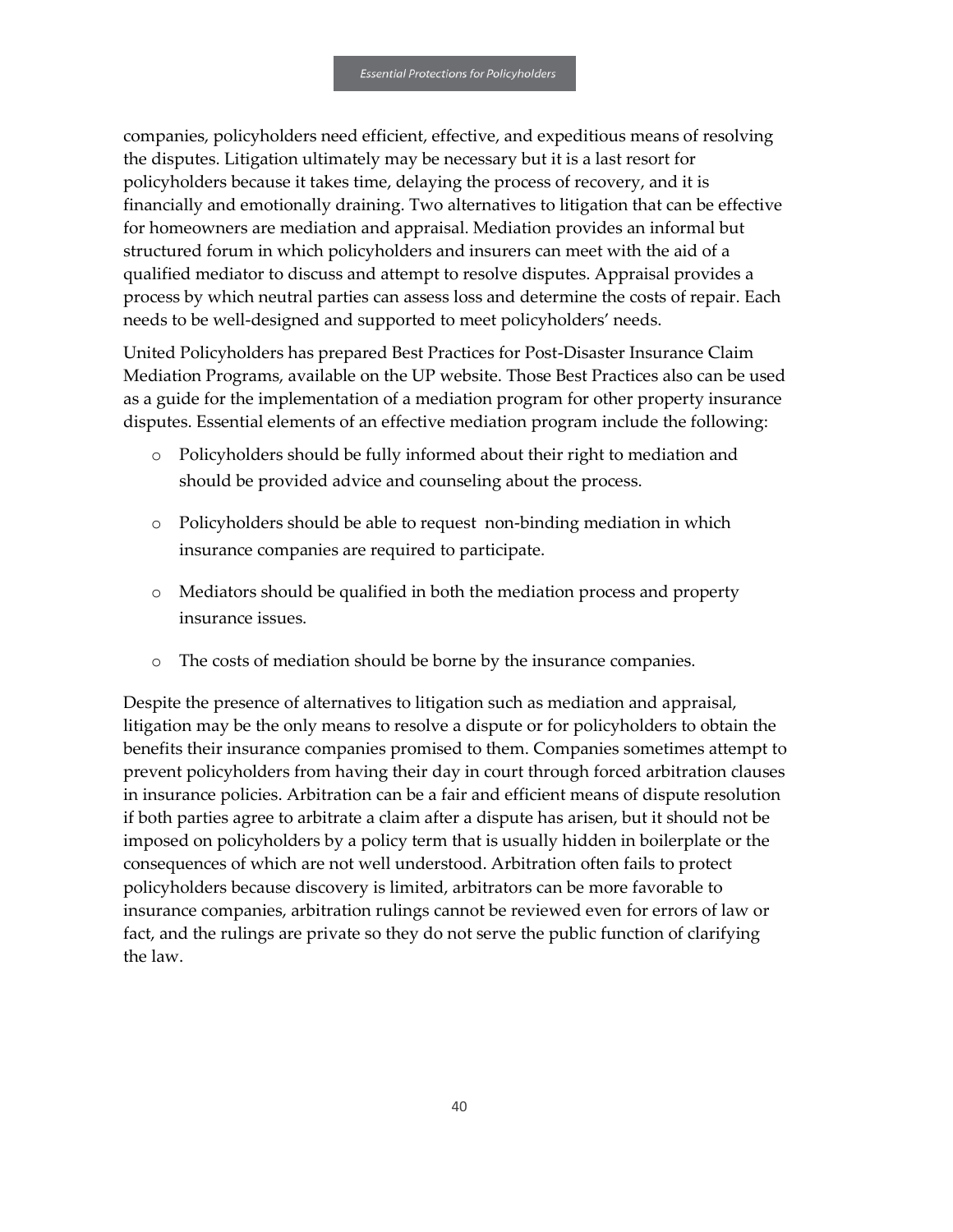#### *Recommended action:*

States should adopt a mediation program for property insurance disputes.

States should adopt an appraisal process that provides neutral parties to assess all relevant aspects of a claim.

States should prohibit the enforcement of pre-dispute forced arbitration provisions.

#### *Recommended statutory language:*

[Appraisal: In addition to specifying procedures for appraisal such as are included in the New York Standard Fire Insurance Policy,<sup>68</sup> which has been used as a model in other states, the statute should contain the following language defining the scope of appraisal.]

An appraisal shall determine the actual cash value or the replacement cost, as applicable, the extent of the loss or damage, and the amount of the loss or damage, which shall be determined as specified in the policy.

#### [Arbitration:]

No insurance policy shall contain any condition, stipulation or agreement depriving the courts of this state of the jurisdiction of an action against the insurer by providing for arbitration or otherwise. Any such condition, stipulation, or agreement shall be void and shall not preclude any party or beneficiary under the insurance policy from instituting suit or legal action on the contract at any time, and the compliance with the clause or provision shall not be a condition precedent to the right to bring or recover in the action.

[States that have adopted a version of the Uniform Arbitration Act or similar legislation also should include a provision like the following in that statute:]

This part shall not apply to any contract of insurance; provided, however, that nothing in this paragraph shall impair or prohibit the enforcement of or invalidate an arbitration clause or provision in a contract between insurance companies.

 $\overline{a}$ 

<sup>68</sup> N.Y. Ins. Law § 3404.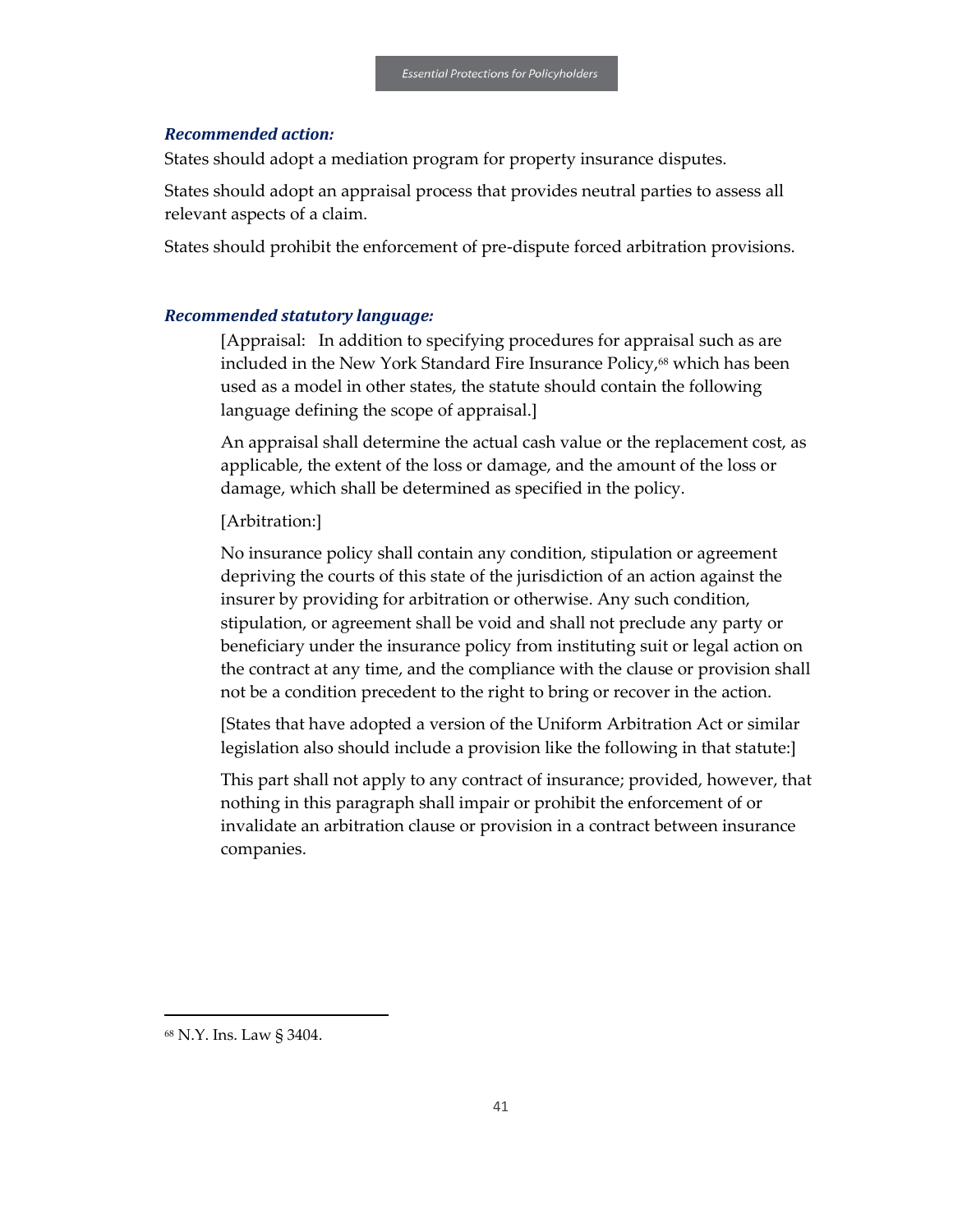#### *Current law:*

1

Some states provide for mediation of insurance disputes, either in general or for claims arising after natural disasters. $69$  In other states, insurance commissioners have adopted mediation programs after particular natural disasters.<sup>70</sup>

Homeowner' policies typically provide for appraisal and some states require that it be available. Courts divide on the issues appropriate for appraisal—whether, for example, appraisal is limited to determining the amount of damage and cost of repair or whether appraisal also may determine the scope of  $loss<sup>71</sup>$  Appraisal is more effective if it includes both types of issues, as reflected in the recommended statutory language. $72$ Appraisal does not address issues of interpretation of insurance policy language that determine coverage, which properly are for the courts.

More than a dozen states prohibit enforcement of arbitration clauses in insurance policies by statute or regulation<sup>73</sup> and another ten states restrict the use of arbitration.<sup>74</sup> The NAIC has adopted a recommended bulletin prohibiting the use of pre-dispute mandatory arbitration clauses.<sup>75</sup> The Federal Arbitration Act as interpreted by the U.S. Supreme Court generally preempts state law that bars or limits arbitration, but state statutes should be upheld based on the reverse preemption provision of the McCarren-Ferguson Act under which states are permitted to regulate the business of insurance.<sup>76</sup>

#### • **Insurance companies must not unreasonably pressure policyholders to settle claims.**

Policyholders typically are at a significant disadvantage in the claim process because they need the payments from their insurance companies to repair or rebuild. If insurance companies delay payments or extend the process, policyholders may be forced to give up their justified claims or settle them for less than they are worth. An Essential Protection requires companies to pay what they acknowledge they owe, even

<sup>69</sup> *E.g.*, Fla. Stat. Ann. § 627.7015; Ok. Admin. Code Ch. 1, Subch. 11

 $70$  E.g., NJ Ins. Order No. A13-106 (2013); NY Dept of Fin Servs., 11 NYCRR 216.13.

<sup>71</sup> See Couch on Insurance §§ 209.8-9, 210.42 (3rd ed.).

<sup>72</sup> Based on McKinney's Consol. Laws of N.Y. Insurance Law § 3408(c).

<sup>73</sup> E.g., Ark. Code Ann. § 16-108-201; Haw. Rev. Stat. § 431:10-221; Kan. Stat. Ann. § 5-401.

<sup>74</sup> E.g., Utah Admin. Code R590-122; Wyo. Rules Ins. Gen. ch. 23, sec. 9.

<sup>75</sup> [https://naic.org/documents/cmte\\_ex\\_181219\\_attachments.pdf?31](https://naic.org/documents/cmte_ex_181219_attachments.pdf?31)

<sup>76</sup> E.g., Standard Sec. Life Ins. Co. v. West, 127 F. Supp.2d 1064 (W.D. Mo. 2001); Friday v.

Trinity Universal of Kansas, 939 P.2d 869 (1997). See Mark J. Bunim, When States Prohibit Dispute Resolution: The Use of Mandatory Arbitration Clauses in Insurance Policies, 71 Dispute Resolution Journal 47 (2016).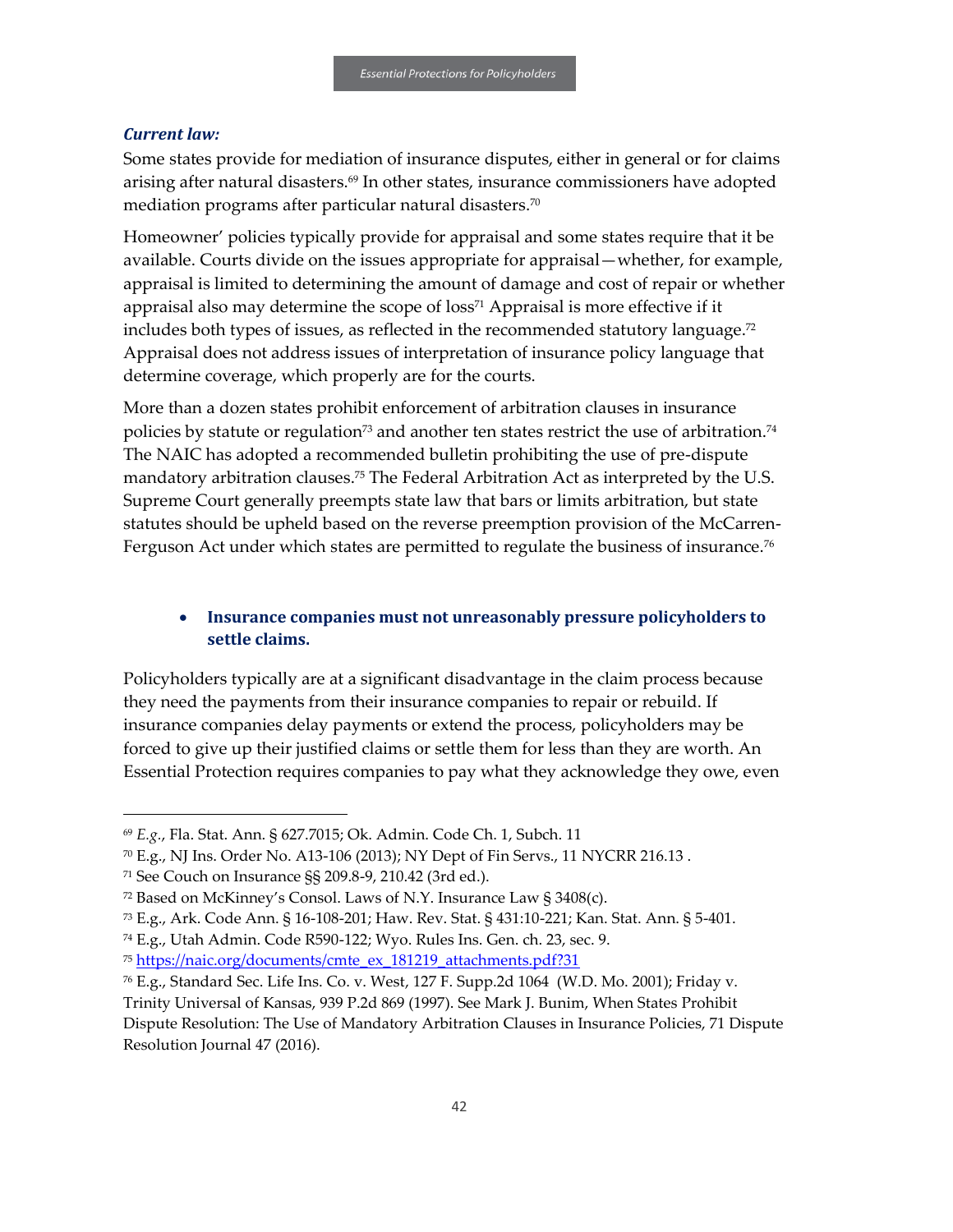if other portions of claims are disputed, and not use the threat of litigation to coerce policyholders.

#### *Recommended action:*

States should adopt requirements that insurance companies pay claims promptly, including undisputed amounts of claims where other amounts are in dispute.

#### *Recommended statutory language:*

[States should include in their adoption of section 4 of the UCSPA or equivalent the following language; variations in state adoptions would require appropriate changes.]:

Any of the following acts of an insurer constitute an unfair claims practice:

(1) Failing to promptly settle or pay claims where liability has become reasonably clear under one portion of the insurance policy.

(2) Failing to promptly pay undisputed amounts of partial or full benefits owed after an insurer determines the amounts of partial or full benefits and agrees to coverage of the undisputed amounts.

(3) Making known to insureds a policy of appealing from mediation, appraisal, or arbitration awards in favor of insureds for the purpose of compelling them to accept settlements or compromises less than the amount awarded in mediation, appraisal, or arbitration.

[Because in most states a violation of the UCSPA does not create a cause of action for policyholders, states also should adopt affirmative time limits for the payment of claims and language requiring partial payment as follows]:

In any case where there is no dispute as to one or more elements of the claim, an insurer shall pay the portion or portions not in dispute notwithstanding the existence of the dispute without prejudice to either party.

#### *Current law:*

Many states have adopted one or more of these provisions, either by statute or regulation, to provide further definition to the UCSPA's general prohibition on insurance companies' actions in "Failing to adopt and implement reasonable standards for the prompt investigation and settlement of claims arising under its policies" and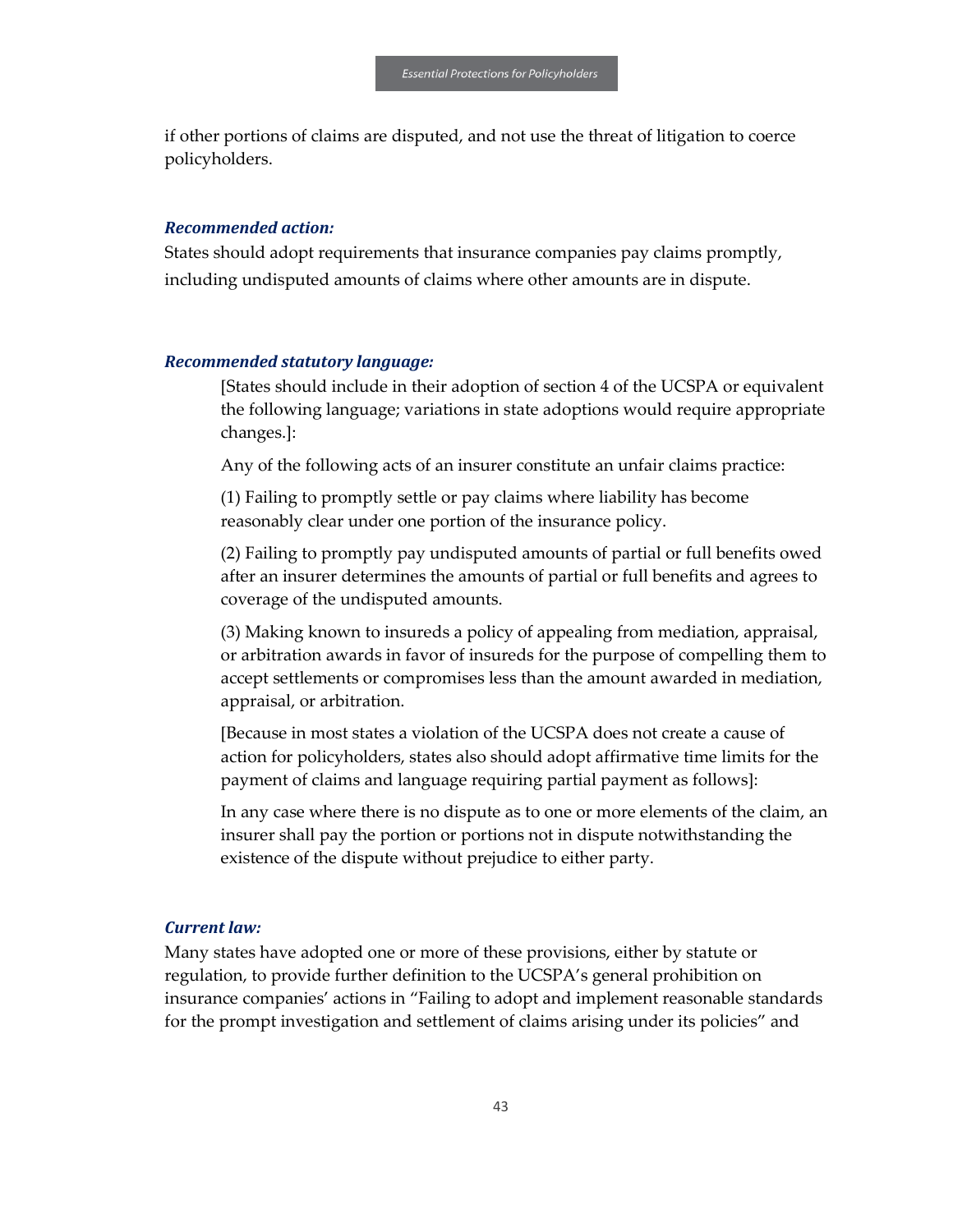"Not attempting in good faith to effectuate prompt, fair and equitable settlement of claims in which liability has become reasonably clear."<sup>77</sup> Most states also specify time limits for responding to and paying claims. As to section (1), some states use the recommended language;<sup>78</sup> others state the duty in the affirmative, as in the last paragraph of the recommended language and refer to an undisputed claim.<sup>79</sup> As to section  $(2)$ , language differs<sup>80</sup> and the requirement sometimes has been imposed by court decision.<sup>81</sup>As to section (3), the suggested language is commonly used.<sup>82</sup>

## <span id="page-45-0"></span>**Policyholders must have effective remedies if insurance companies act unreasonably.**

## • **If an insurance company acts unreasonably, a policyholder should be able to sue and recover damages, including attorneys' fees, that are adequate to fully compensate for its loss and to deter wrongful behavior by insurance companies.**

The protections that policyholders have are only as good as the means available to enforce them. Every state recognizes that policyholders can sue their insurance companies for failing to pay what is owed under insurance policies; these are ordinary breach of contract suits. Where insurance companies act unreasonably, the amounts owed under the policies are inadequate either to compensate policyholders for their losses or to deter companies from unreasonable conduct in the future. When insurance claims are improperly delayed or denied, policyholders may suffer other financial losses and emotional harm. f policyholders have to pay attorneys and incur other

1

<sup>77</sup> UCSPA §§ 4.C.-D.

<sup>78</sup> E.g., Vernon's Ann. Mo. Stat. § 375.1007(15); S.D. Codified L. § 58-33-67(4); Utah Admin. Code R590-190.

 $79$  "In any case involving a claim in which there is a dispute over any portion of the insurance policy coverage, payment for the portion or portions not in dispute must be made

notwithstanding the existence of the dispute where payment can be made without prejudice to any interested party." Nev. Admin. Code § 686A.675; W. Va. Code R. 114-14-6.

<sup>80</sup> E.g., Fla. Stat. Ann. § 626.9541(1)(i)(4); 806 Ky. Admin. Regs. 12:095 § 6(6); Nev. Admin. Code § 686A.675(7); N.H. Code Admin. R. Ann. Ins 1002.07.

<sup>81</sup> E.g., Chester v. State Farm Ins. Co., 117 Idaho 538, 541, 789 P.2d 534, 538 (Idaho Ct. App. 1990); Castellano v. State Farm Mut. Ins. Co., 2013 WL 5519596 (Ill. App. 2103); Dupree v. Lafayette Ins. Co., 51 So. 3d 673 (La. 2010).

<sup>&</sup>lt;sup>82</sup> See, e.g., Ind. Code § 27-4-1-4.5(11); Mich. Comp. Laws Ann. § 500.2026(1)(k); N.H. Rev. Stat. § 417:4(XV)(6); N.J. Stat. Ann. § 17B:30-13.1.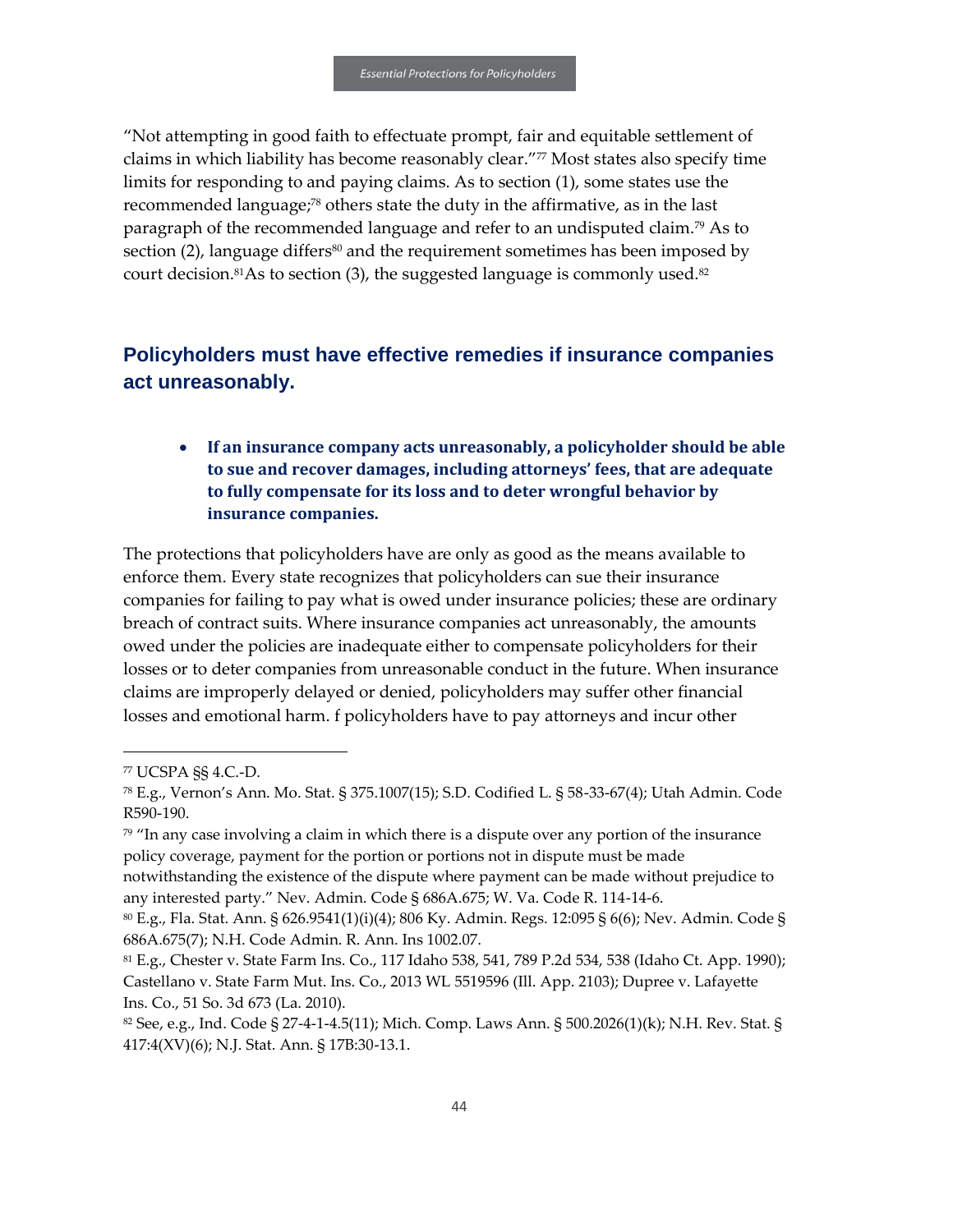litigation expenses to get what they are entitled to, they are never fully compensated for their losses. Moreover, if insurance companies only have to pay what they originally owed under their policies even where the act wrongfully, they have much less incentive to pay claims promptly and fairly; delaying claims increases their investment income and denying claims adds directly to their bottom line.

#### *Recommended action:*

States should require insurance companies to act reasonably in processing, investigating, evaluating, and resolving claims and should give policyholders the right to sue for appropriate damages if the companies do not do so.

#### *Recommended statutory language:*

(1) An insured may bring a civil action against an insurer when such person is damaged:

(a) when its claim for payment of benefits has been unreasonably delayed or denied, or

(b) by a violation of the [state's Unfair Claims Settlement Practices Act or rules adopted by the Insurance Commissioner to implement that statute], notwithstanding that the insurer did not violate any applicable provision with enough frequency as to indicate a general business practice.

#### [Alternative 2-A:]

(2) In any action under this statute, the insured shall recover from the insurer

- (a) actual damages caused by the insurer's misconduct;
- (b) reasonable attorneys' fees, filing fees, and reasonable costs of suit;

(c) interest on the amount of the claim from the date the claim was made by the insured; and

(d) threefold the damages sustained.

[Alternative 2-B:]

(2) In any action under this statute, the insured shall recover from the insurer

(a) actual damages caused by the insurer's misconduct;

(b) reasonable attorneys' fees, filing fees, and reasonable costs of suit;

(c) interest on the amount of the claim from the date the claim was made by the insured; and

(d) punitive damages.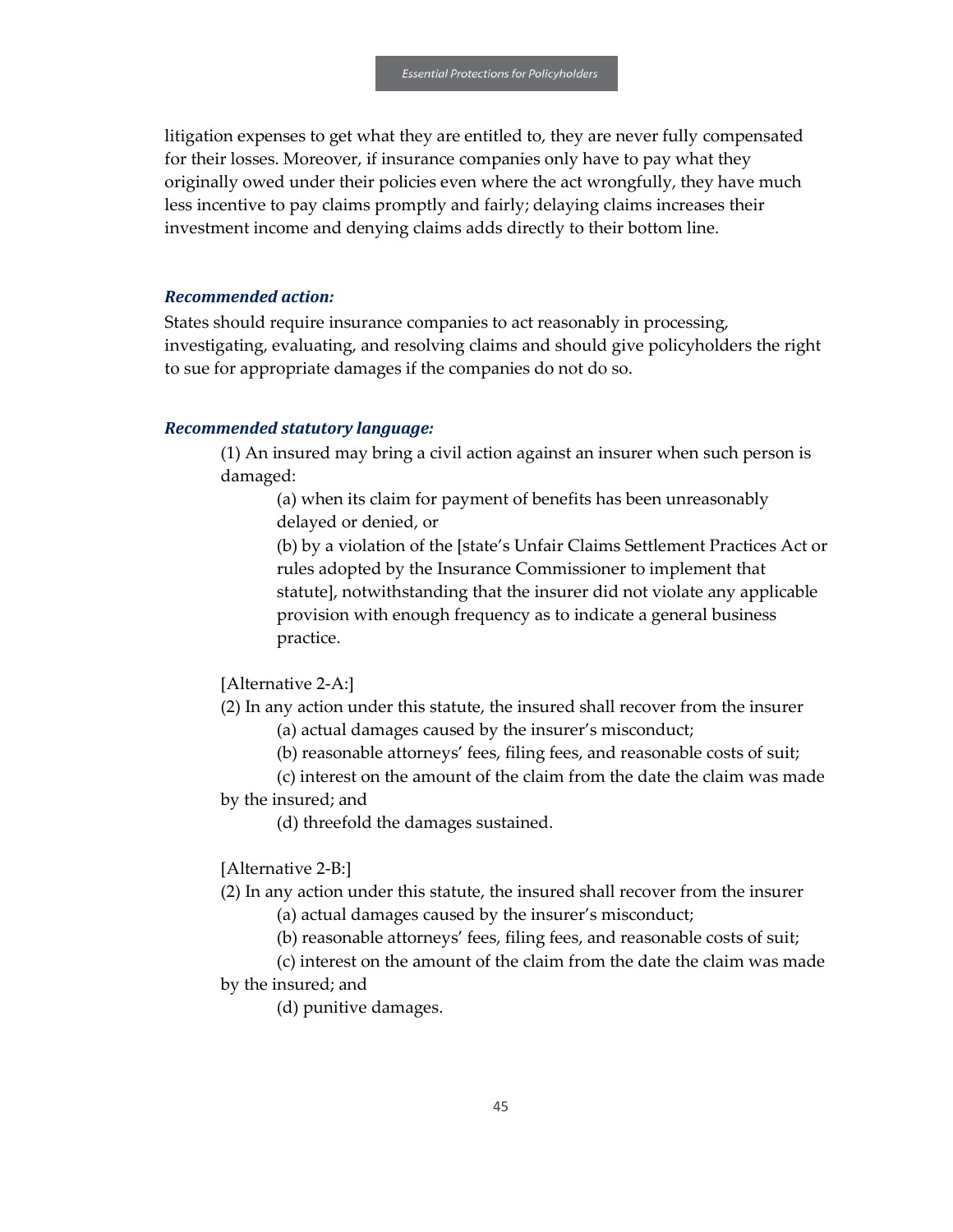#### [Alternative 2-C:]

(2) In any action under this statute, the insured shall recover from the insurer

(a) actual damages caused by the insurer's misconduct;

(b) reasonable attorneys' fees, filing fees, and reasonable costs of suit;

and

(c) interest on the amount of the claim from the date the claim was made by the insured in an amount equal to the prime rate of interest plus 10%.

#### *Current law:*

1

Most states provide a remedy for violation of claim practices standards, sometimes referred to as "bad faith." In a majority of those states, insurance companies are liable if they act unreasonably and if they know they have done so or acted in "reckless disregard" of the lack of a reasonable basis for their action.<sup>83</sup> Other states only require unreasonable behavior for the cause of action.<sup>84</sup>

In cases of late payment or nonpayment, statutes in some states provide remedies beyond payment of the amount already owed under the policy. These remedies include interest at a rate higher than the statutory rate, $85$  other penalties greater than the value of the claim,<sup>86</sup> and attorney's fees.<sup>87</sup>

In the absence of statutes, courts in bad faith cases often follow ordinary tort damage rules to permit the recovery of all economic losses that flow from the insurance company's breach. These damages may include the cost of obtaining the amount

<sup>&</sup>lt;sup>83</sup> The leading case is Anderson v. Continental Insurance Co., 271 N.W.2d 368 (Wis. 1978).

<sup>&</sup>lt;sup>84</sup> The leading case is Gruenberg v. Aetna Insurance Co., 510 P.2d 1032 (Cal. 1973).

<sup>85</sup> E.g., Me. Rev. Stat. Ann. Ins. 24-A, § 2436 (1-1/2% per month); Md. Code Ann., Cts. & Jud. Proc. § 3-1701 (10% per annum); 36 Okla. Stat. Ann. § 3629 (15% per year); 42 Pa. Cons. Stat. Ann. § 8371 (prime rate plus 3%).

<sup>86</sup> E.g., Ga. Code Ann. § 33-4-6 (2012) (additional damages up to 50% of the loss or \$5,000, whichever is greater, plus attorney's fees); La. Stat. Ann.-R.S. § 22:1821 (2012) (double payment plus attorney's fees in health and accident insurance); La. Stat. Ann.-R.S. § 22:1892(B)(1) (2012) (penalty of greater of 50% of amount owed or \$1,000 in other insurance); Rev. Code Wash § 48.30.015(2) (2012) (up to three times actual damages, plus attorney's fees). Other statutes authorize punitive damages (42 Pa. Cons. Stat. Ann. § 8371) or exemplary damages (Mont. Code Ann. § 33-18-242) as determined by the trier of fact.

<sup>87</sup> E.g., Ark. Code Ann. § 23-79-208; Colo. Rev. Stat. Ann. § 10-3-1115 (2012); Fla. Sta. Ann. § 627.428; Md. Code Ann., Cts. & Jud. Proc. § 3-1701 (2012); New Mex. Stat. Ann. § 39-2-1; 42 Pa. Cons. Stat. Ann. § 8371 (2012).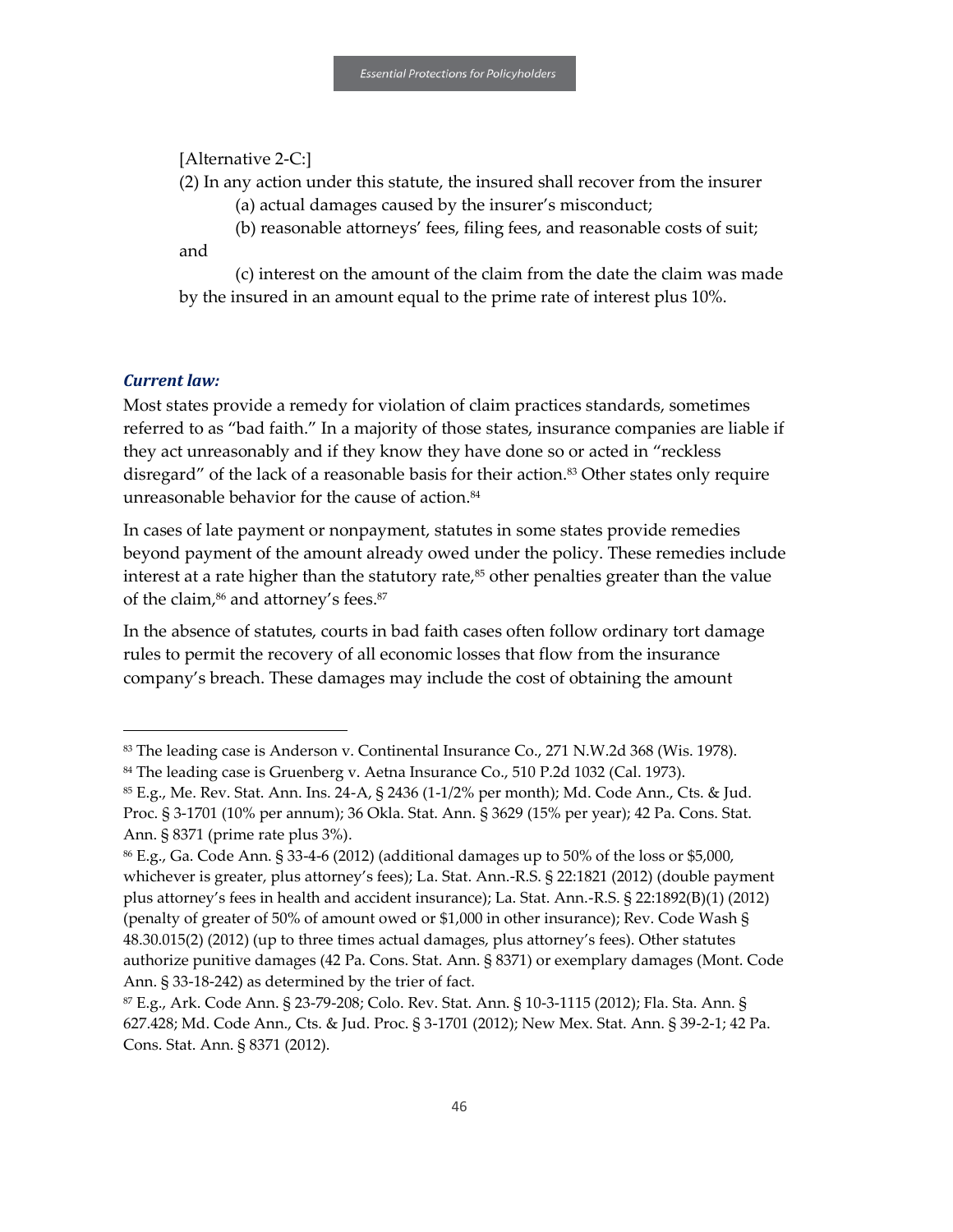properly due under the policy, including attorney's fees and litigation costs,<sup>88</sup>and emotional distress in appropriate cases.<sup>89</sup> In appropriate cases, punitive damages may be awarded as well.<sup>90</sup>

United Policyholders has published a fifty-state survey of this body of law, available at the UP website, which should be consulted for more detail.<sup>91</sup>

1

<sup>88</sup> E.g., Brandt v. Superior Court (Standard Ins. Co.), 693 P.2d 796, 798-99 (Cal. 1985); White v. W. Title Ins. Co., 710 P.2d 309, 320 (Cal. 1985).

<sup>89</sup> *E.g.*, Gourley v. State Farm Mut. Auto. Ins. Co., 822 P.2d 374, 378 (Cal. 1991); Farr v.

Transamerica Occidental Life Ins. Co., 699 P.2d 376, 382 (Ariz. Ct. App. 1984).

<sup>90</sup> E.g., Anderson v. Cont'l Ins. Co., 271 N.W.2d 368, 379 (Wis. 1978); Best Place, Inc. v. Penn Am. Ins. Co., 920 P.2d 334, 347-48 (Haw. 1996).

<sup>91</sup> See also Jay M. Feinman, The Law of Insurance Claim Practices; Beyond Bad Faith, 47 Tort Trial & Ins. Prac. L.J. 693 (2012).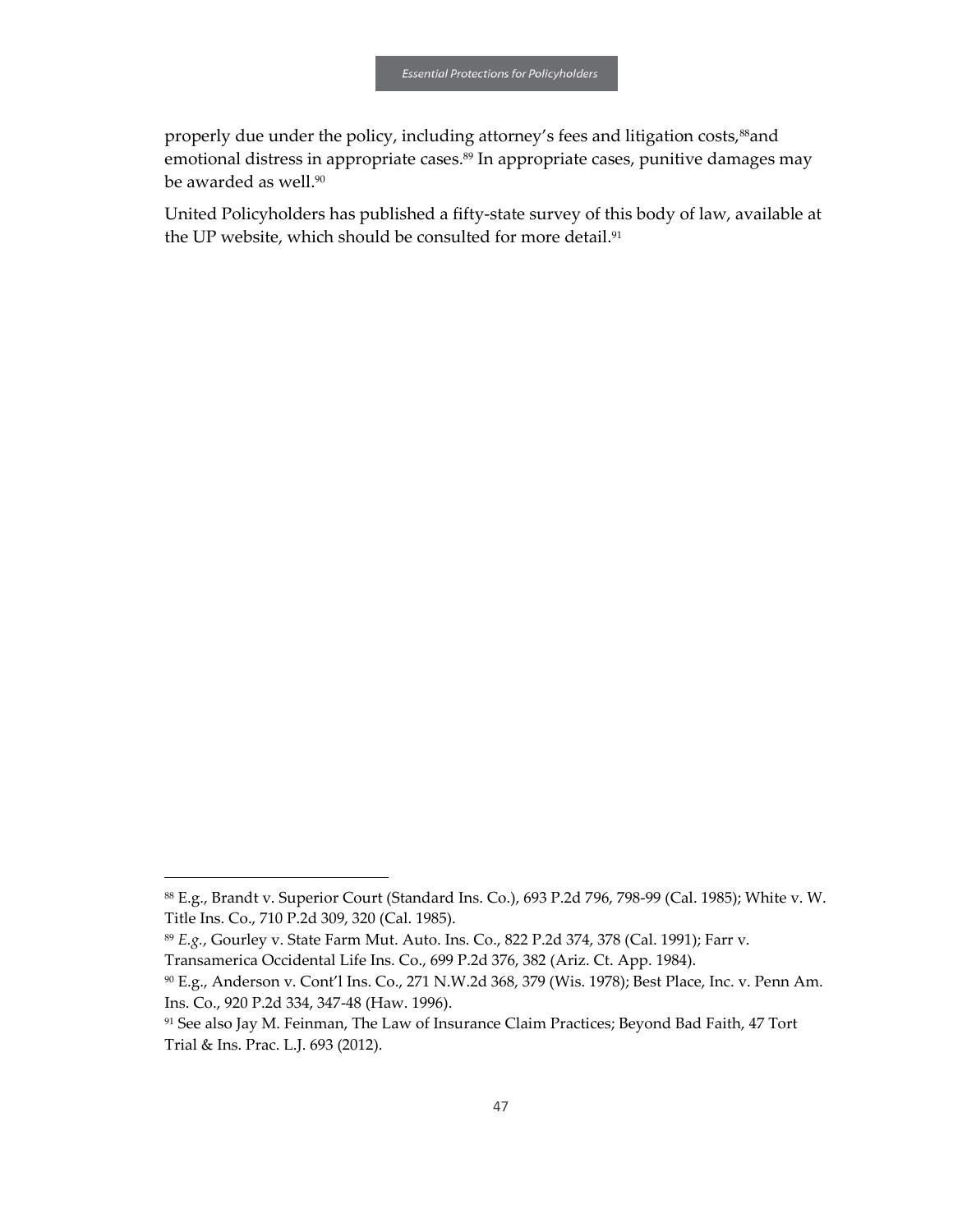# <span id="page-49-0"></span>**Essential Protections for Disaster Victims**

Policyholders who suffer losses due to natural disasters such as hurricanes, wildfires, or tornadoes face all of the potential problems that other policyholders confront and more. When policyholders need their insurance most, and when many policyholders in an area need their insurance all at once, events coincide to make it harder for insurance to work promptly and fairly. The Essential Protections address the special needs of disaster victims.



Many of the Essential Protections that apply in other circumstances are extremely important for disaster victims as well. Clear explanations of key policy terms and information about the need for and availability of additional insurance for natural disasters makes it more likely that consumers will purchase insurance that will protect them if disaster strikes. Minimum protections in policies and the offer of more coverage for additional living expense, law and ordinance upgrades, and extended replacement cost make policies better suited to the special needs for rebuilding after a disaster. A fair claims process with reasonable time limits, standards for valuing losses, alternative dispute resolution systems such as mediation, and the right to sue for unreasonable conduct protects disaster victims if problems arise.

Often, however, disaster victims need more extensive protections because of the distinctive conditions created following disasters. After a disaster insurance companies can lack the capacity to promptly process claims, the availability of contractors to repair or rebuild declines and the price of labor and materials rises, and public services are overwhelmed. The Essential Protections for Disaster Victims mandate flexibility in the claim process, standards that prevent unexpected gaps in insurance due to unfair exclusions, and prevention of dislocation in the insurance market.

The Essential Protections apply to homeowners' insurance and other forms of private insurance on residential property. Nearly all of those policies exclude coverage for damage caused by flooding, variously defined in the policies, which has led to the creation of the federal government's National Flood Insurance Program. Because that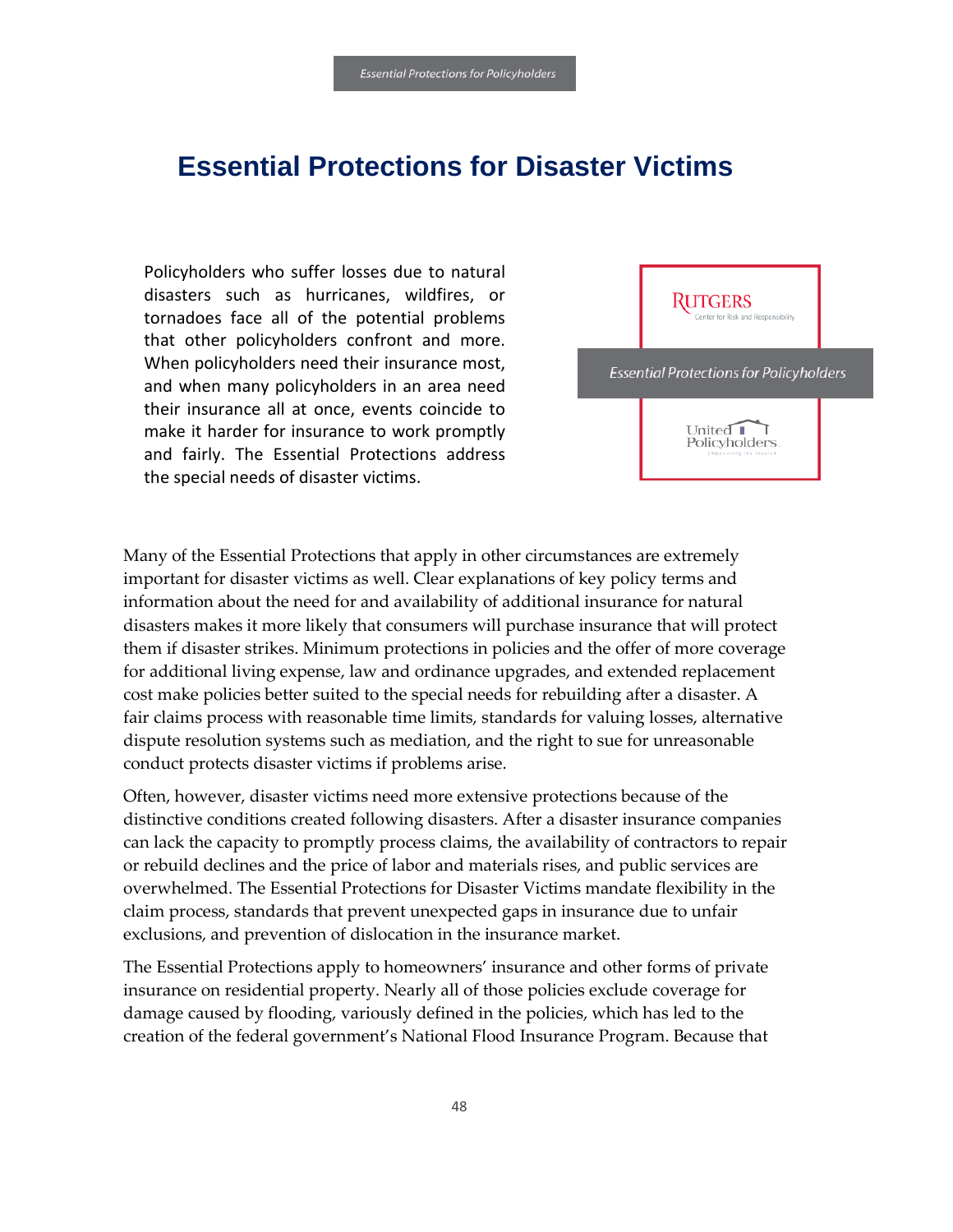program is largely governed by federal and not state law it is not within the scope of the Essential Protections. One issue that often arises is damage caused by an excluded flood loss and an included cause such as wind. The Essential Protection provision on causation does address that issue.

## <span id="page-50-0"></span>**Disaster victims should have flexibility in coverage provisions and the claims process.**

• **Policyholders after disasters should have a reasonable time for additional living expense and for filing claims.**

After a disaster, policyholders often are unable to meet the ordinary conditions and time limits specified in insurance policies through no fault of their own. Entire communities may be inaccessible for periods of time, preventing policyholders from returning to their homes. Insurance companies are inundated with inquiries and claims, delaying communication with policyholders. Contractors are overwhelmed with work, delaying repairs and rebuilding. In those circumstances, policyholders should be granted additional time for processing their claims. Some types of problems can be anticipated and specified in advance, such as the need to extend time limits for filing additional living expense and full replacement cost claims. Other types of problems depend on the situation and require action by insurance departments to make sure that insurance companies recognize the need to be flexible.

#### *Recommended action:*

States should adopt statutes that extend the time for additional living expense and for filing claims after a disaster and that authorize insurance departments to extend other time limits. Insurance departments should exercise the authority granted to make sure that policyholders have adequate time to pursue claims after disasters.

#### *Recommended statutory language:*

Following a catastrophic event for which a state of emergency has been declared by the President of the United States or the Governor or for which a local emergency has been declared by the executive officer or governing body of local government or which has been declared by a nationally recognized catastrophe loss index provider:

(a) Under a homeowners insurance policy that provides for additional living expense, an insurer shall grant an extension of up to 12 additional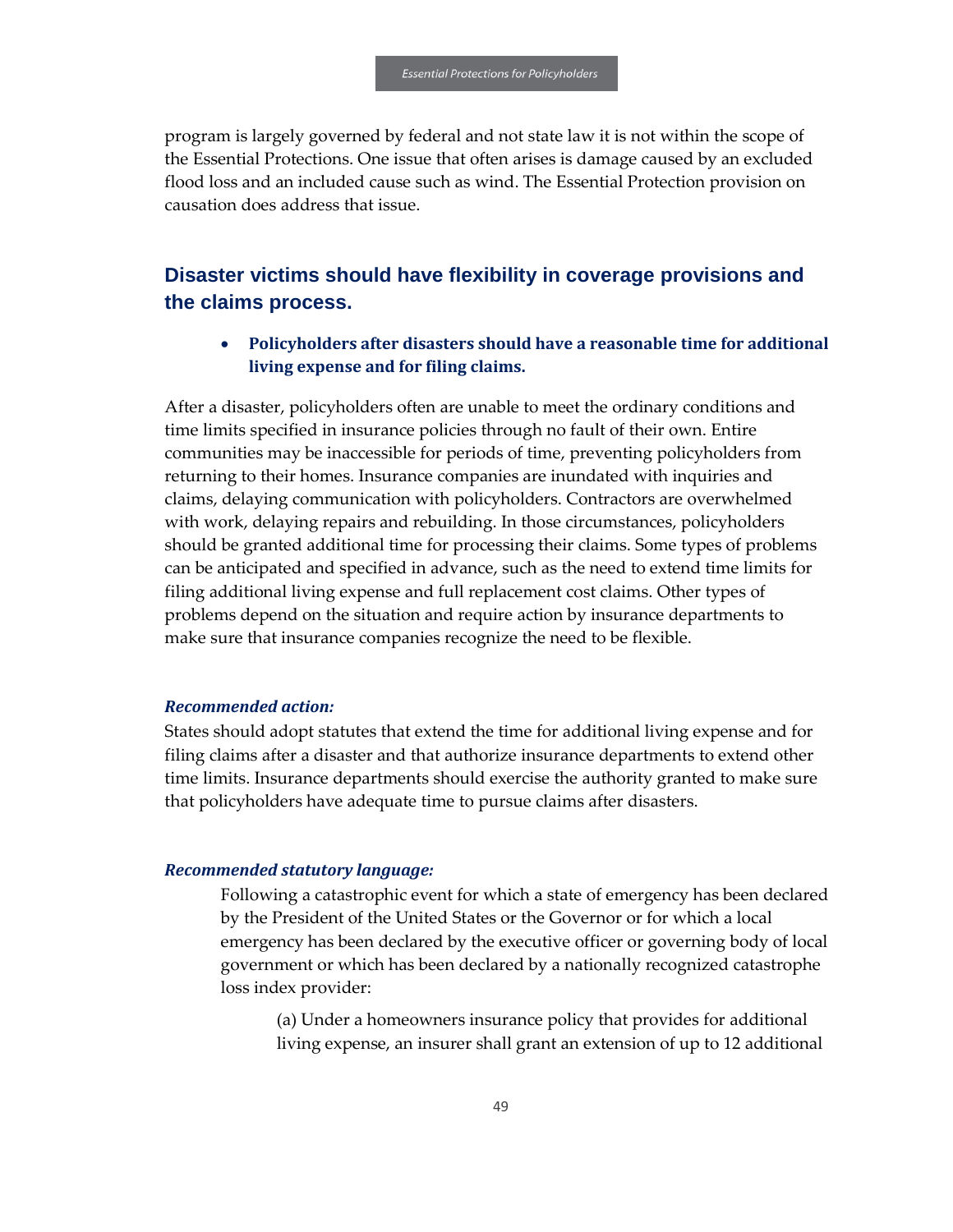months to the period of coverage of additional living expense if an insured acting in good faith and with reasonable diligence encounters a delay or delays in the reconstruction process that are the result of circumstances beyond the control of the insured. Circumstances beyond the control of the insured include, but are not limited to, unavoidable construction permit delays, lack of necessary construction materials, and lack of available contractors to perform the necessary work.

(b) In a homeowners' insurance policy that provides for replacement cost, no time limit of less than twenty-four months from the date that the first payment toward the actual cash value is made shall be placed upon the insured in order to collect the full replacement cost of the loss, subject to the policy limit.

(c) The insurance department shall have the authority to extend time for policyholders to give notice of loss to an insurance company, file proof of loss, or satisfy other time limits imposed by the terms and conditions of a homeowners insurance policy. Any extension of time required by department action under this paragraph beyond the period provided in the policy shall not act to increase the coverage available or policy limit in force at the time of the loss.

#### *Current law:*

The California Insurance Code permits extension of time or coverage following disasters.<sup>92</sup> Other states took similar action in response to particular events such as Hurricane Katrina, Superstorm Sandy, and the Louisiana flooding of 2016. Responses to particular disasters are helpful, but the enactment of statutes to deal with all disasters provides certainty for policyholders and insurance companies and avoids the need for hasty action.

## <span id="page-51-0"></span>**Disaster victims should be protected against sudden dislocations in the insurance market.**

• **Insurance companies may not decline, cancel, nonrenew, surcharge, or increase premiums because of disasters.**

 $\overline{a}$ 

<sup>92</sup> E.g., Cal. Ins. Code § 2051.5.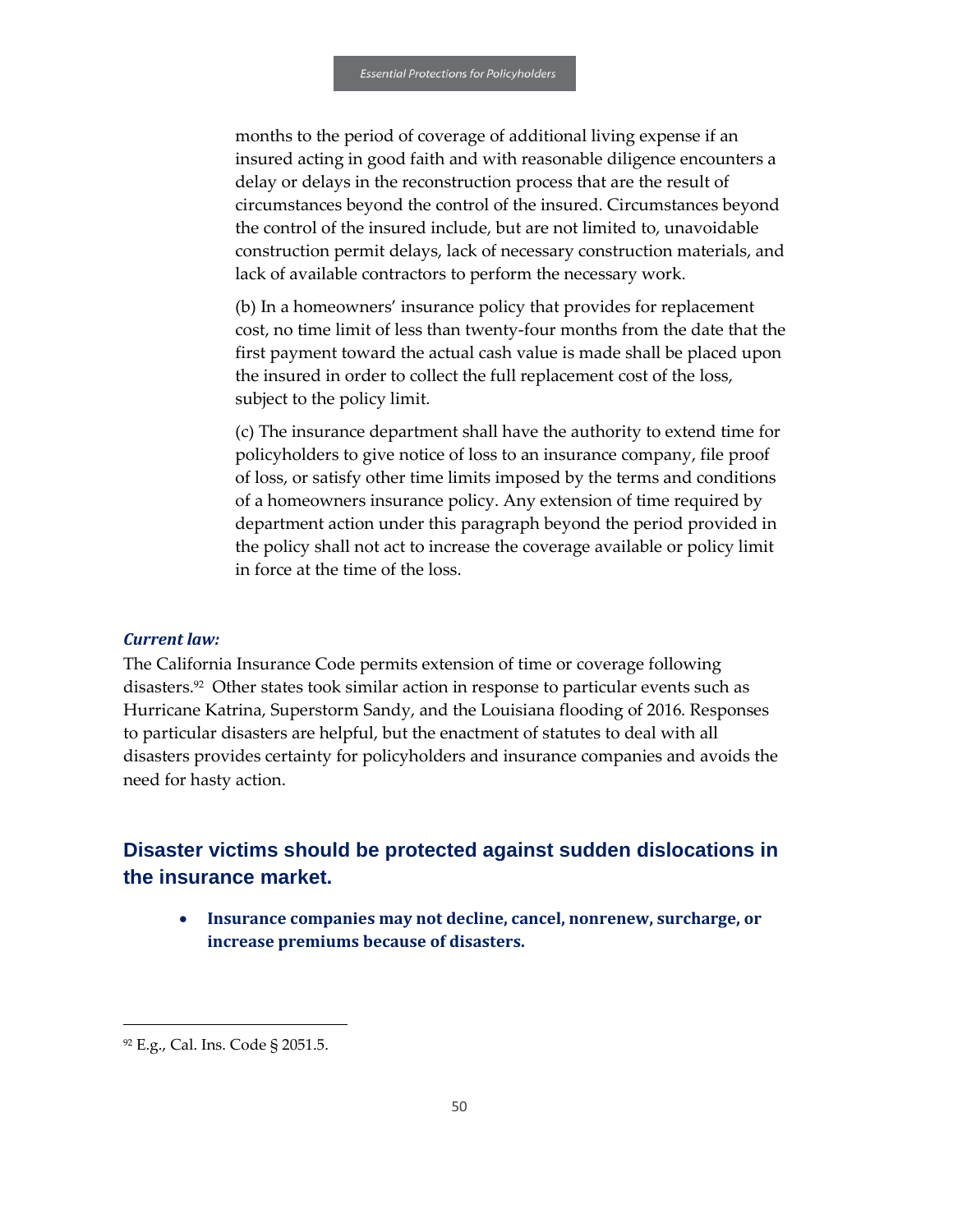Following a wildfire, hurricane, or other disaster that causes a large number of losses to a community or region, insurance companies sometimes react by cancelling, failing to renew or imposing a surcharge on existing policies, and declining to offer new policies in the affected areas. Over time the companies may moderate their positions as the extent of losses and likely future risks become clearer, but in the meantime, insurance may be unavailable or unaffordable. An Essential Protection is to ensure that catastrophes or other significant events do not cause a sudden and often unjustified dislocation in the insurance market.

#### *Recommended action:*

States should limit the ability of insurance companies to cause temporary dislocations in the market by failing to write or renew policies or imposing higher costs after a major disaster.

#### *Recommended statutory language:*

Following a catastrophic event for which a state of emergency has been declared by the President of the United States or the Governor or for which a local emergency has been declared by the executive officer or governing body of local government or which has been declared by a nationally recognized catastrophe loss index provider:

(a) The declination, cancellation, or nonrenewal of a homeowners insurance policy or the addition of a surcharge or an increase in the premium of such policy is prohibited if the declination, cancellation, nonrenewal, addition of a surcharge, or increase in premium is based solely on any loss incurred as a result of the catastrophic event.

(b) In the case of a total loss to the primary insured structure under a homeowners' insurance policy caused by a disaster as defined in section (1), the following provisions apply:

> (i) The insurer shall not cancel the policy, except for the following reasons:

> > (a) Nonpayment of premium

(b) Conviction of the named insured of a crime having as one of its necessary elements an act increasing any hazard insured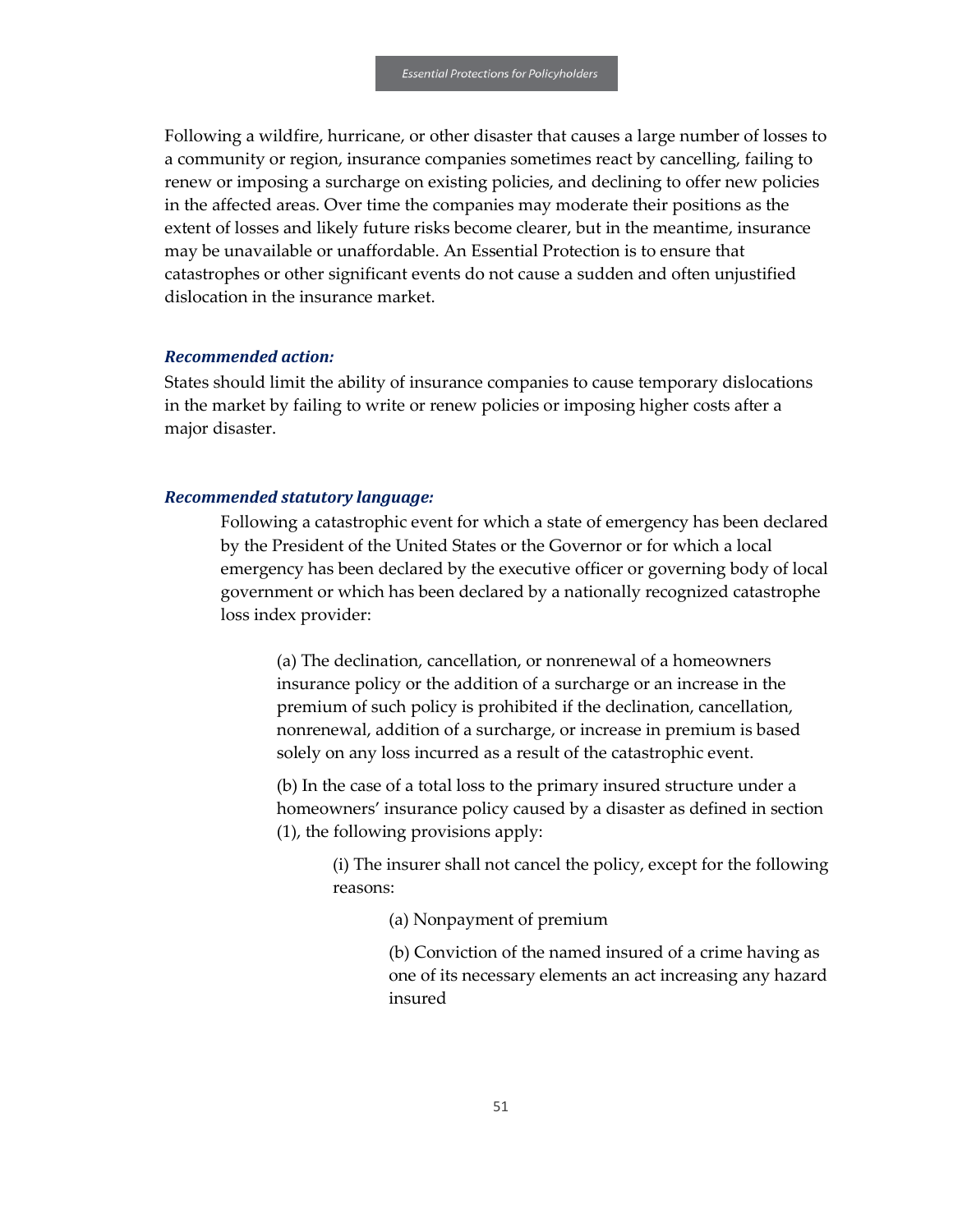(c) Discovery of fraud or material misrepresentation by the named insured or his representative in obtaining the insurance or pursuing a claim under the policy

(d) Discovery of grossly negligent acts or omissions by the insured or his or her representative substantially increasing any of the hazards insured against.

(ii) If reconstruction of the primary insured structure has not been completed by the time of policy renewal, the insurer, prior to or at the time of renewal, and after consultation by the insurer or its representative with the insured as to what limits and coverages might or might not be needed, shall adjust the limits and coverages, write an additional policy, or attach an endorsement to the policy that reflects the change, if any, in the insured's exposure to loss. The insurer shall adjust the premium charged to reflect any change in coverage.

(iii) The insurer shall offer, for at least the next two annual renewal periods, but no less than 24 months of coverage from the date of the loss, to renew the policy. This subsection shall not apply:

> (a) If losses have occurred subsequent to the disasterrelated total loss that relate to physical or risk changes to the insured property that result in the property becoming uninsurable; or

> (b) The nonrenewal is due to the reasons stated in [section  $(b)(i)$ ].

#### *Current law:*

1

Many states have statutes that prohibit adverse actions after disasters or due to weather-related losses. A large number of states prohibit cancellation or nonrenewal due to weather-related events other than catastrophes, such as prohibiting cancellation or nonrenewal "solely as a result of claims arising from natural causes"<sup>93</sup> or because of a claim "resulting from an act of God".<sup>94</sup> By their terms, these statutes would include

<sup>93</sup> Ark. Code Ann. § 23-63-109.

<sup>94</sup> S.C. Code 1976 § 38-75-790. Even broader are statutes such as 36 Ok. Stat. Ann. § 3639.1, prohibiting cancellation solely because of a first claim except for specified circumstances such as a substantial increase in risk.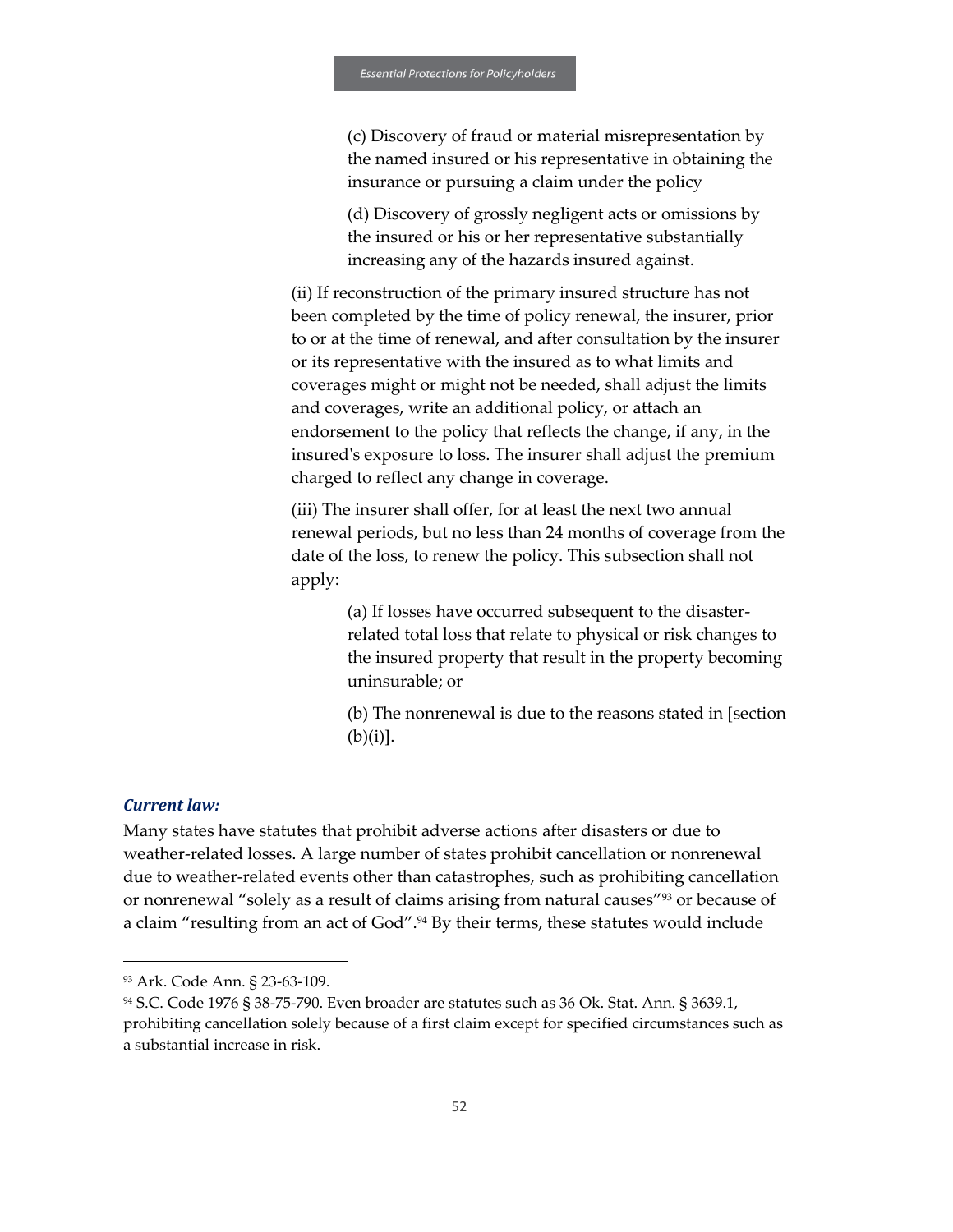adverse action due to catastrophes. Statutes in other states refer specifically to disasters.<sup>95</sup> Some statutes are more limited, for example, permitting nonrenewal where "the claim or loss identifies or confirms an increase in hazard, a material change in the risk assumed or a breach of contractual duties, conditions or warranties that materially affect the nature or the insurability of the risk"<sup>96</sup> or where the insured has failed to take action reasonably requested by the insurer "to prevent recurrence of damage to the insured property"<sup>97</sup> or "to prevent a future similar occurrence of damage to the insured property."<sup>98</sup> Several states limit adverse action due to weather-related claims in specified time periods, often subject to other requirements.<sup>99</sup> A few states authorize the insurance department to declare a cooling-off period following a disaster during which cancellations and nonrenewal are suspended<sup>100</sup> or to take other action.<sup>101</sup>

 $\overline{a}$ 

<sup>95</sup> E.g., Calif. Ins. Code § 10103.7; Ct. Gen. Stat. Ann. § 38a-316d; N. M. Stat. Ann. § 59A-16-20.1.

<sup>96</sup> N.J. Stat. Ann. 17:36-5.20a; see also N.J. Admin. Code § 11:1-22.2.

<sup>97</sup> Fla. Stat. Ann. § 627.4133.

<sup>98</sup> Fla. Stat. Ann. § 627.4133(6).

<sup>99</sup> E.g., Calif. Ins. Code § 675.1; ; La. Rev. Stat. § 22:1265; § 22:1333; N. D. Stat. § 26.1-25.2-03; Utah Code. Ann. 1953 § 31A-21-303.

<sup>100</sup> E.g., R.I. Admin. Code 11-5-110:12; N.Y. Ins. Law § 3425; Fla. Stat. Ann. § 627.4133.

<sup>&</sup>lt;sup>101</sup> E.g., Ala. Dep't of Ins. Bulletin 2010-10, citing the Unfair Trade Practices Law, Ala. Code § 27-12-1 et seq.; RI Ins. Reg. 110.